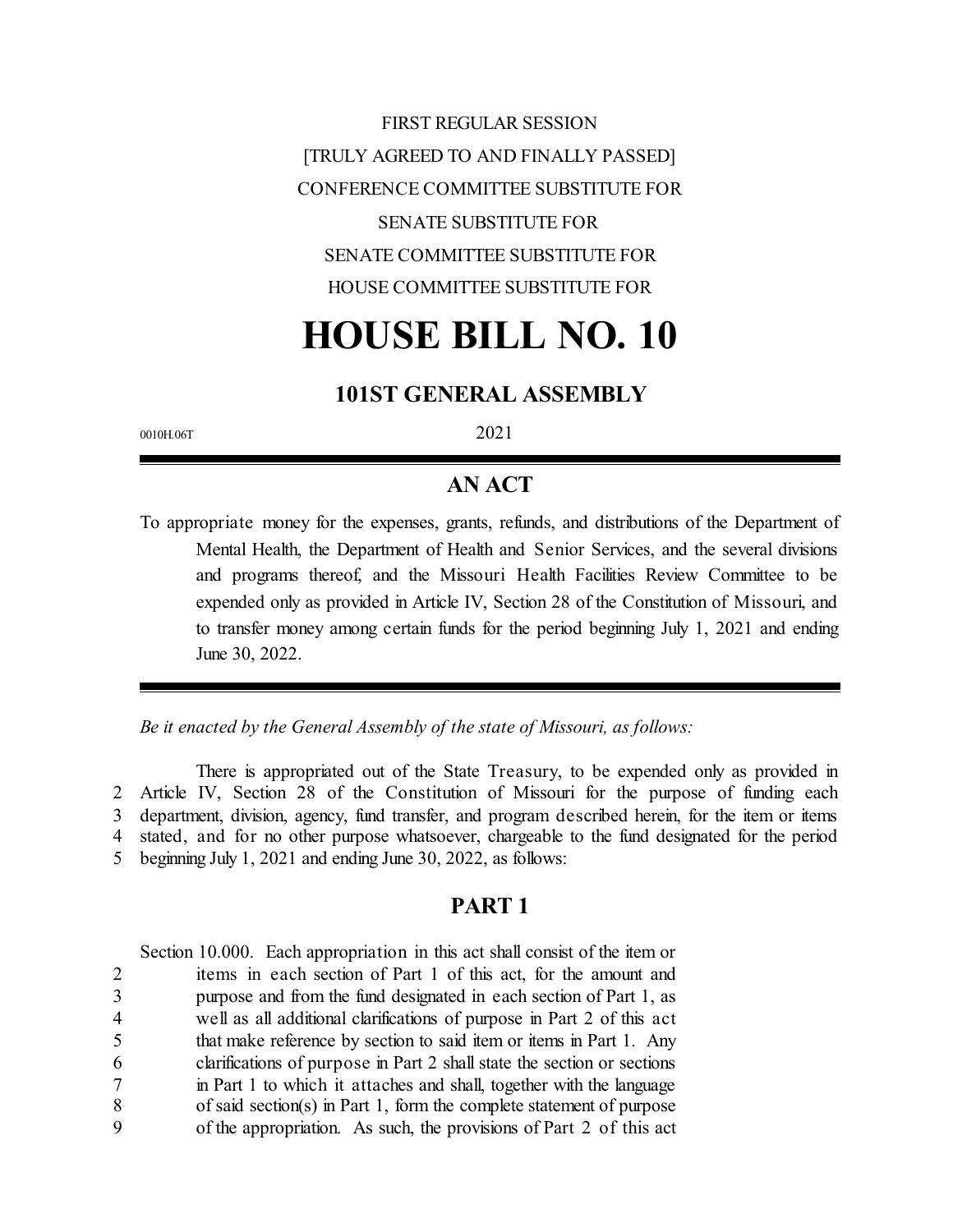| 10 | shall not be severed from Part 1, and if any clarification of purpose |
|----|-----------------------------------------------------------------------|
| 11 | in Part 2 is for any reason held to be invalid, such decision shall   |
| 12 | invalidate all of the appropriations in this act of which said        |
| 13 | clarification of purpose is a part. Part 3 of this act contains an    |
| 14 | appendix of appropriations consisting of one-time new decision        |
| 15 | items for the fiscal year beginning July 1, 2021 and ending June      |
| 16 | 30, 2022. The amount(s) in the appendix will not be considered        |
| 17 | an addition to any ongoing core appropriation(s) in future fiscal     |
| 18 | periods beyond June 30, 2022. The amount(s) in the appendix           |
| 19 | may, however, be requested in any future fiscal period as a new       |
| 20 | decision item.                                                        |
|    |                                                                       |

Section 10.005. To the Department of Mental Health

|                 | 2 For the Office of the Director, provided that three percent $(3%)$ flexibility |
|-----------------|----------------------------------------------------------------------------------|
| 3               | is allowed from this section to Section 10.575                                   |
| -4              |                                                                                  |
| $5\overline{)}$ |                                                                                  |
| 6               |                                                                                  |
|                 |                                                                                  |
|                 |                                                                                  |
| 8               |                                                                                  |
| -9              |                                                                                  |
|                 |                                                                                  |
|                 |                                                                                  |

#### Section 10.006. To the Department of Mental Health

| 2 For the purpose of funding performance incentives for high-achieving |
|------------------------------------------------------------------------|
| 3 department employees                                                 |
| 4 Personal Service                                                     |
|                                                                        |
|                                                                        |
|                                                                        |
|                                                                        |

#### Section 10.010. To the Department of Mental Health

| $\overline{2}$ |  | For the Office of the Director |
|----------------|--|--------------------------------|
|                |  |                                |

|   | 3 For paying overtime to state employees. Nonexempt state employees |
|---|---------------------------------------------------------------------|
| 4 | identified by Section 105.935, RSMo, will be paid first with any    |
| 5 | remaining funds being used to pay overtime to any other state       |
| 6 | employees                                                           |
|   | Personal Service                                                    |

From General Revenue Fund (0101). . . . . . . . . . . . . . . . . . . . . . . . . . . . . . . . . . . . . . \$1,157,186

Section 10.015. To the Department of Mental Health

- For the Office of the Director
- For program operations and support, provided that three percent (3%)
- flexibility is allowed from this section to Section 10.575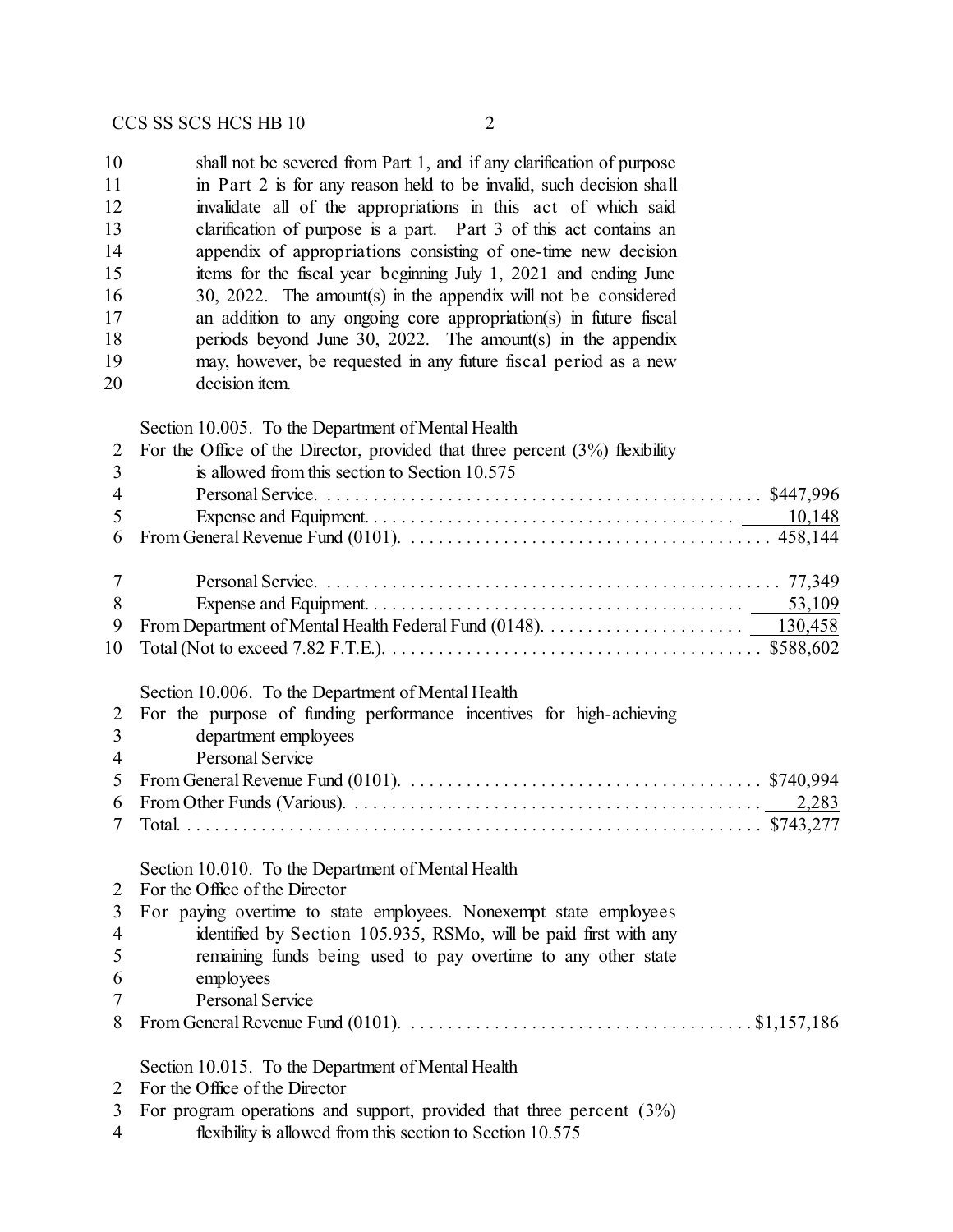| 5              |                                                                                                                                           |
|----------------|-------------------------------------------------------------------------------------------------------------------------------------------|
| 6              |                                                                                                                                           |
| 7              | From General Revenue Fund (0101). $\ldots \ldots \ldots \ldots \ldots \ldots \ldots \ldots \ldots \ldots \ldots \ldots \ldots$ 5,387,657  |
| 8              |                                                                                                                                           |
| 9              |                                                                                                                                           |
| 10             | 1,835,024                                                                                                                                 |
| 11             | To procure and implement a multi-year, vendor-hosted, integrated                                                                          |
| 12             | commercial off the shelf electronic health record system for use in                                                                       |
| 13             | all of the department's hospitals and facilities                                                                                          |
| 14             | <b>Expense and Equipment</b>                                                                                                              |
| 15             | 4,000,000                                                                                                                                 |
| 16             | Total (Not to exceed 120.55 F.T.E.). $\dots \dots \dots \dots \dots \dots \dots \dots \dots \dots \dots \dots \dots \dots \$ \$11,222,681 |
|                | Section 10.020. To the Department of Mental Health                                                                                        |
| $\overline{2}$ | For the Office of the Director                                                                                                            |
| 3              | For the COVID-19 Crisis Counseling Program, provided that a portion of                                                                    |
| $\overline{4}$ | funds shall be used to provide services to residents of a county                                                                          |
| 5              | with a charter form of government and with more than nine                                                                                 |
| 6              | hundred fifty thousand inhabitants who have been                                                                                          |
| 7              | disproportionately impacted by the coronavirus as indicated by                                                                            |
| 8              | state data, including zip code data and racial demographic data                                                                           |
| 9<br>10        |                                                                                                                                           |
| 11             | For the Emergency COVID-19 Directed Treatment Services Program                                                                            |
| 12             |                                                                                                                                           |
| 13             | From Department of Mental Health Federal Stimulus Fund (2345)                                                                             |
| 14             |                                                                                                                                           |
|                | Section 10.025. To the Department of Mental Health                                                                                        |
| 2              | For the Office of the Director                                                                                                            |
| 3              | For staff training, provided that ten percent $(10\%)$ flexibility is allowed                                                             |
| $\overline{4}$ | from personal service to expense and equipment and that three                                                                             |
| 5              | percent $(3%)$ flexibility is allowed from this section to Section                                                                        |
| 6              | 10.575                                                                                                                                    |
| 7              | <b>Expense and Equipment</b>                                                                                                              |
| 8              | From General Revenue Fund (0101). $\ldots \ldots \ldots \ldots \ldots \ldots \ldots \ldots \ldots \ldots \ldots$ \$357,925                |
| 9              |                                                                                                                                           |
| 10             |                                                                                                                                           |
| 11             | 481,305                                                                                                                                   |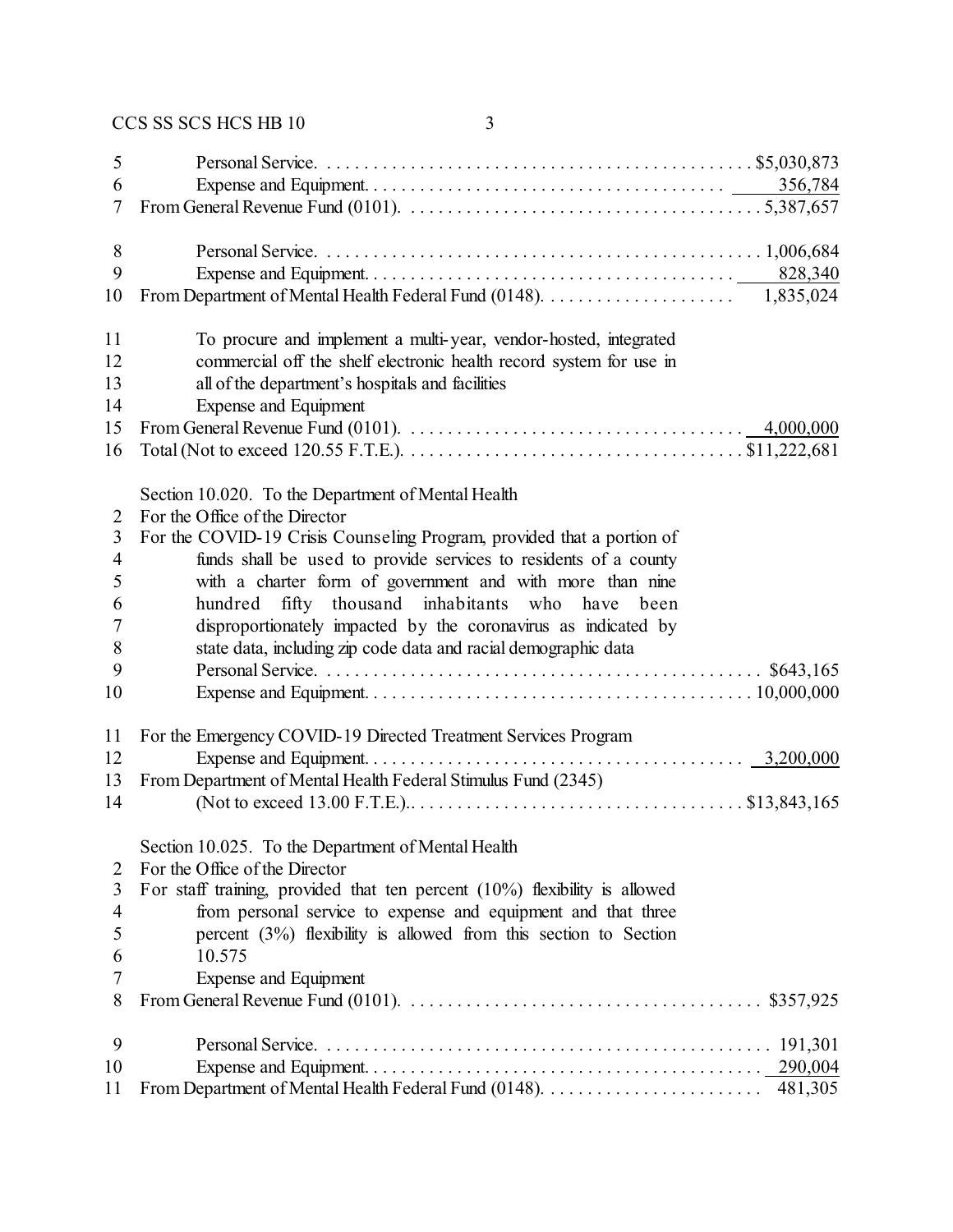| 12                  | For the Caring for Missourians' Mental Health Initiative, provided that ten                                             |
|---------------------|-------------------------------------------------------------------------------------------------------------------------|
| 13                  | percent $(10\%)$ flexibility is allowed from personal service to                                                        |
| 14                  | expense and equipment                                                                                                   |
| 15                  |                                                                                                                         |
| 16                  |                                                                                                                         |
| 17                  | From Department of Mental Health Federal Fund (0148). $\ldots \ldots \ldots \ldots \ldots \ldots \ldots \ldots$ 957,765 |
| 18                  |                                                                                                                         |
|                     |                                                                                                                         |
| 2                   | Section 10.030. To the Department of Mental Health<br>For the Office of the Director                                    |
| 3                   | For funding insurance, private pay, licensure fee, and/or Medicaid refunds                                              |
| 4                   | by state facilities operated by the Department of Mental Health                                                         |
| 5                   |                                                                                                                         |
|                     | From General Revenue Fund (0101). $\ldots \ldots \ldots \ldots \ldots \ldots \ldots \ldots \ldots \ldots$ \$205,000     |
| 6                   | For refunds                                                                                                             |
| $\overline{7}$      |                                                                                                                         |
| 8                   |                                                                                                                         |
| 9                   |                                                                                                                         |
| 10                  |                                                                                                                         |
| 11                  |                                                                                                                         |
| 12                  |                                                                                                                         |
| 13                  |                                                                                                                         |
| 14                  |                                                                                                                         |
| 15                  |                                                                                                                         |
| 16                  |                                                                                                                         |
| 17                  | For the transfer payment of refunds set off against debts as required by                                                |
| 18                  | Section 143.786, RSMo                                                                                                   |
| 19                  |                                                                                                                         |
| 20                  |                                                                                                                         |
|                     | Section 10.035. To the Department of Mental Health                                                                      |
|                     | Funds are to be transferred out of the State Treasury to the Mental                                                     |
| $\overline{2}$<br>3 | <b>Health Trust Fund</b>                                                                                                |
| 4                   |                                                                                                                         |
|                     |                                                                                                                         |
|                     | Section 10.040. To the Department of Mental Health                                                                      |
| 2                   | For the Office of the Director                                                                                          |
| 3                   | For receipt and disbursement of donations and gifts which may become                                                    |
| 4                   | available to the Department of Mental Health during the year                                                            |
| 5                   | (excluding federal grants and funds)                                                                                    |
| 6                   |                                                                                                                         |
| 7                   |                                                                                                                         |
| 8                   | From Mental Health Trust Fund (0926) (Not to exceed 7.50 F.T.E.). \$2,402,061                                           |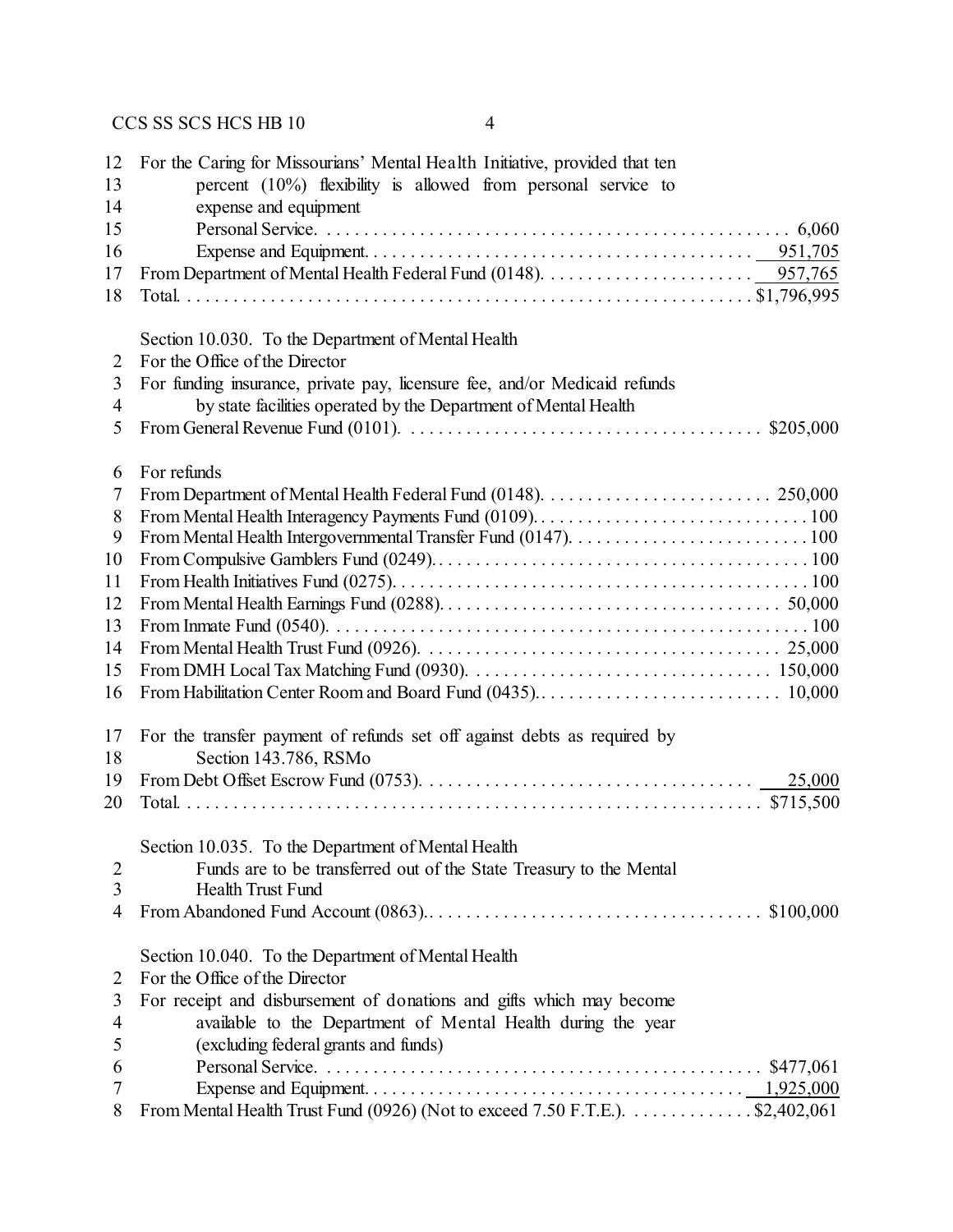Section 10.045. To the Department of Mental Health

| $\overline{2}$ | For the Office of the Director                                                                                                                                |
|----------------|---------------------------------------------------------------------------------------------------------------------------------------------------------------|
| 3              | For receiving and expending grants, donations, contracts, and payments                                                                                        |
| 4              | from private, federal, and other governmental agencies which may                                                                                              |
| 5              | become available between sessions of the General Assembly                                                                                                     |
| 6              | provided that the General Assembly shall be notified of the source                                                                                            |
| 7              | of any new funds and the purpose for which they shall be                                                                                                      |
| 8              | expended, in writing, prior to the use of said funds                                                                                                          |
| 9              |                                                                                                                                                               |
| 10             |                                                                                                                                                               |
| 11             | From Department of Mental Health Federal Fund (0148)                                                                                                          |
| 12             |                                                                                                                                                               |
|                |                                                                                                                                                               |
|                | Section 10.050. To the Department of Mental Health                                                                                                            |
| 2              | For the Office of the Director                                                                                                                                |
| 3              | For housing assistance for homeless veterans, provided that three percent                                                                                     |
| $\overline{4}$ | $(3%)$ flexibility is allowed from this section to Section 10.575                                                                                             |
| 5              | <b>Expense and Equipment</b>                                                                                                                                  |
| 6              | From General Revenue Fund (0101). $\ldots \ldots \ldots \ldots \ldots \ldots \ldots \ldots \ldots \ldots$ \$255,000                                           |
| 7              |                                                                                                                                                               |
|                |                                                                                                                                                               |
| 8              | For Shelter Plus Care grants                                                                                                                                  |
| 9              | Expense and Equipment                                                                                                                                         |
| 10             | From Department of Mental Health Federal Fund (0148). $\dots \dots \dots \dots \dots \dots \dots \dots \dots \dots \dots \dots \dots \dots \dots \dots \dots$ |
| 11             |                                                                                                                                                               |
|                |                                                                                                                                                               |
|                | Section 10.055. To the Department of Mental Health                                                                                                            |
| 2              | For Medicaid payments related to intergovernmental payments                                                                                                   |
| 3              |                                                                                                                                                               |
| 4              |                                                                                                                                                               |
| 5              |                                                                                                                                                               |
|                |                                                                                                                                                               |
|                | Section 10.060. To the Department of Mental Health                                                                                                            |
| $\overline{2}$ | Funds are to be transferred out of the State Treasury to the                                                                                                  |
| 3              | Department of Social Services Intergovernmental Transfer Fund                                                                                                 |
| $\overline{4}$ | for providing the state match for the Department of Mental Health                                                                                             |
| 5              | payments                                                                                                                                                      |
| 6              | From General Revenue Fund (0101). $\ldots \ldots \ldots \ldots \ldots \ldots \ldots \ldots \ldots \ldots$ . \$283,849,564                                     |
|                |                                                                                                                                                               |
|                | Section 10.070. To the Department of Mental Health                                                                                                            |
| $\overline{2}$ | Funds are to be transferred out of the State Treasury to the General                                                                                          |
| 3              | Revenue Fund to provide the state match for the Department of                                                                                                 |
| 4              | Mental Health payments                                                                                                                                        |
| 5              |                                                                                                                                                               |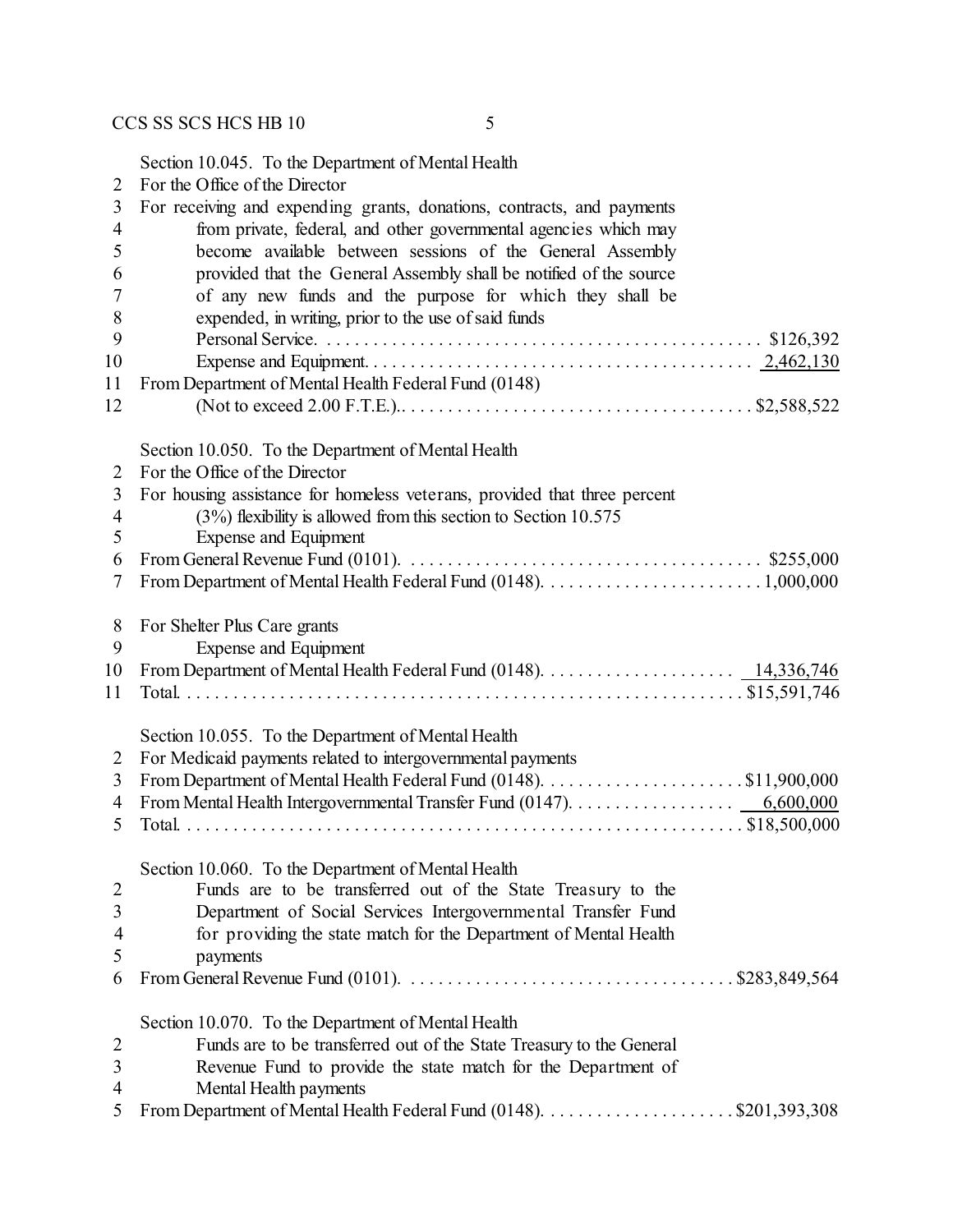|                | Section 10.075. To the Department of Mental Health                                                                                     |
|----------------|----------------------------------------------------------------------------------------------------------------------------------------|
| $\mathbf{2}$   | Funds are to be transferred out of the State Treasury to the General                                                                   |
| 3              | Revenue Fund for Disproportionate Share Hospital funds                                                                                 |
| 4              | leveraged by the Department of Mental Health - Institution of                                                                          |
| 5              | <b>Mental Disease facilities</b>                                                                                                       |
| 6              |                                                                                                                                        |
|                | Section 10.100. To the Department of Mental Health                                                                                     |
| $\overline{2}$ | For the Division of Behavioral Health                                                                                                  |
| 3              | For the administration of statewide comprehensive alcohol and drug abuse                                                               |
| $\overline{4}$ | prevention and treatment programs, provided that three percent                                                                         |
| 5              | (3%) flexibility is allowed from this section to Section 10.575                                                                        |
| 6              |                                                                                                                                        |
| 7              |                                                                                                                                        |
| 8              |                                                                                                                                        |
| 9              |                                                                                                                                        |
| 10             |                                                                                                                                        |
| 11             |                                                                                                                                        |
| 12             | <b>Personal Service</b>                                                                                                                |
| 13             | 50,535                                                                                                                                 |
| 14             | Total (Not to exceed 32.82 F.T.E.). $\dots \dots \dots \dots \dots \dots \dots \dots \dots \dots \dots \dots \dots \$ \$3,549,143      |
|                | Section 10.105. To the Department of Mental Health                                                                                     |
| $\overline{2}$ | For the Division of Behavioral Health                                                                                                  |
| 3              | For prevention and education services, provided that three percent $(3%)$                                                              |
| $\overline{4}$ | flexibility is allowed from this section to Section 10.575                                                                             |
| 5              | <b>Expense and Equipment</b>                                                                                                           |
| 6              |                                                                                                                                        |
| $\tau$         | <b>Personal Service</b>                                                                                                                |
| 8              |                                                                                                                                        |
| 9              | From General Revenue Fund (0101). $\ldots \ldots \ldots \ldots \ldots \ldots \ldots \ldots \ldots \ldots \ldots \ldots \ldots$ 347,889 |
| 10             |                                                                                                                                        |
| 11             |                                                                                                                                        |
| 12             |                                                                                                                                        |
| 13             | For tobacco retailer education                                                                                                         |
| 14             | The Division of Behavioral Health shall be allowed to use persons                                                                      |
| 15             | under the age of twenty-one $(21)$ for the purpose of tobacco retailer                                                                 |
| 16             | education in support of Synar requirements under the federal                                                                           |
| 17             | substance abuse prevention and treatment block grant                                                                                   |
| 18             | <b>Expense and Equipment</b>                                                                                                           |

From Department of Mental Health Federal Fund (0148). . . . . . . . . . . . . . . . . . . . . . . . . . 90,194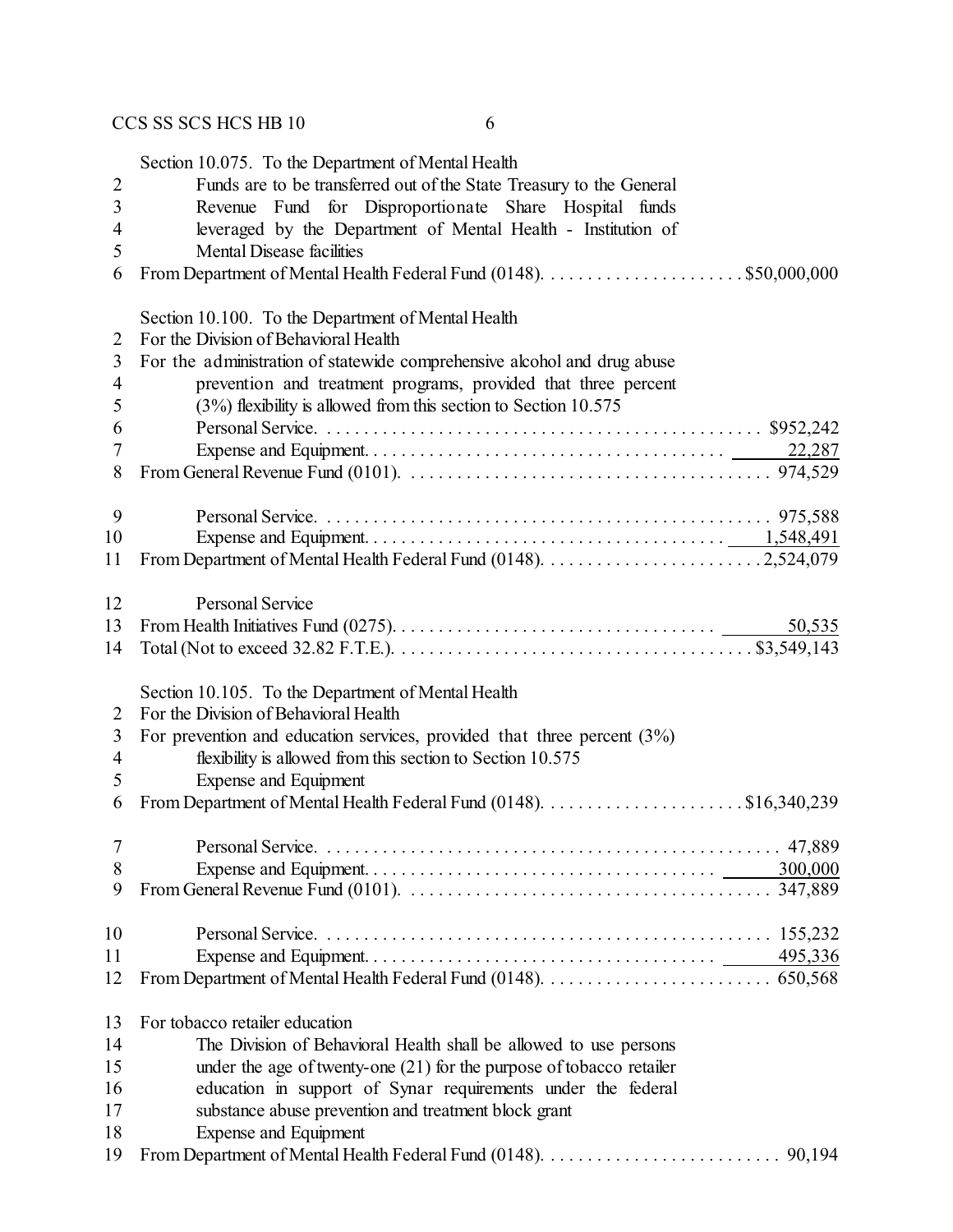| 20<br>21<br>22<br>23 | For enabling enforcement of the provisions of the Family Smoking<br>Prevention and Tobacco Control Act of 2009, in collaboration with<br>the Department of Public Safety, Division of Alcohol and Tobacco<br>Control |
|----------------------|----------------------------------------------------------------------------------------------------------------------------------------------------------------------------------------------------------------------|
| 24                   |                                                                                                                                                                                                                      |
| 25                   |                                                                                                                                                                                                                      |
| 26                   |                                                                                                                                                                                                                      |
| 27                   | For Community 2000 Team programs                                                                                                                                                                                     |
| 28                   | <b>Expense and Equipment</b>                                                                                                                                                                                         |
| 29                   |                                                                                                                                                                                                                      |
| 30                   |                                                                                                                                                                                                                      |
| 31                   |                                                                                                                                                                                                                      |
| 32                   | For school-based alcohol and drug abuse prevention programs                                                                                                                                                          |
| 33                   | <b>Expense and Equipment</b>                                                                                                                                                                                         |
| 34                   |                                                                                                                                                                                                                      |
| 35                   |                                                                                                                                                                                                                      |
|                      | Section 10.106. To the Department of Mental Health                                                                                                                                                                   |
| 2                    | For the Division of Behavioral Health                                                                                                                                                                                |
| 3                    | For a substance abuse education and prevention curriculum in a county of                                                                                                                                             |
| 4                    | the first classification with more than two hundred sixty thousand                                                                                                                                                   |
| 5                    | but fewer than three hundred thousand inhabitants                                                                                                                                                                    |
| 6                    | From General Revenue Fund (0101). $\ldots \ldots \ldots \ldots \ldots \ldots \ldots \ldots \ldots \ldots \ldots$ \$250,000                                                                                           |
|                      | Section 10.110. To the Department of Mental Health                                                                                                                                                                   |
| 2                    | For the Division of Behavioral Health                                                                                                                                                                                |
| 3<br>$\overline{4}$  | For treatment of alcohol and drug abuse, provided that three percent $(3%)$<br>flexibility is allowed from this section to Section 10.575                                                                            |
| 5                    | Personal Service                                                                                                                                                                                                     |
| 6                    | From General Revenue Fund (0101). $\ldots \ldots \ldots \ldots \ldots \ldots \ldots \ldots \ldots \ldots \ldots \ldots$ \$572,021                                                                                    |
| 7                    |                                                                                                                                                                                                                      |
| 8                    |                                                                                                                                                                                                                      |
| 9                    |                                                                                                                                                                                                                      |
| 10                   | <b>Personal Service</b>                                                                                                                                                                                              |
| 11                   |                                                                                                                                                                                                                      |
| 12                   | For treatment of alcohol and drug abuse, provided that fifty percent $(50\%)$                                                                                                                                        |
| 13                   | flexibility is allowed between sections indicated in 10.110, 10.111,                                                                                                                                                 |
| 14                   | 10.210, and 10.225 to allow flexibility in payment for the Certified                                                                                                                                                 |
| 15                   | Community Behavioral Health Clinic Prospective<br>Payment                                                                                                                                                            |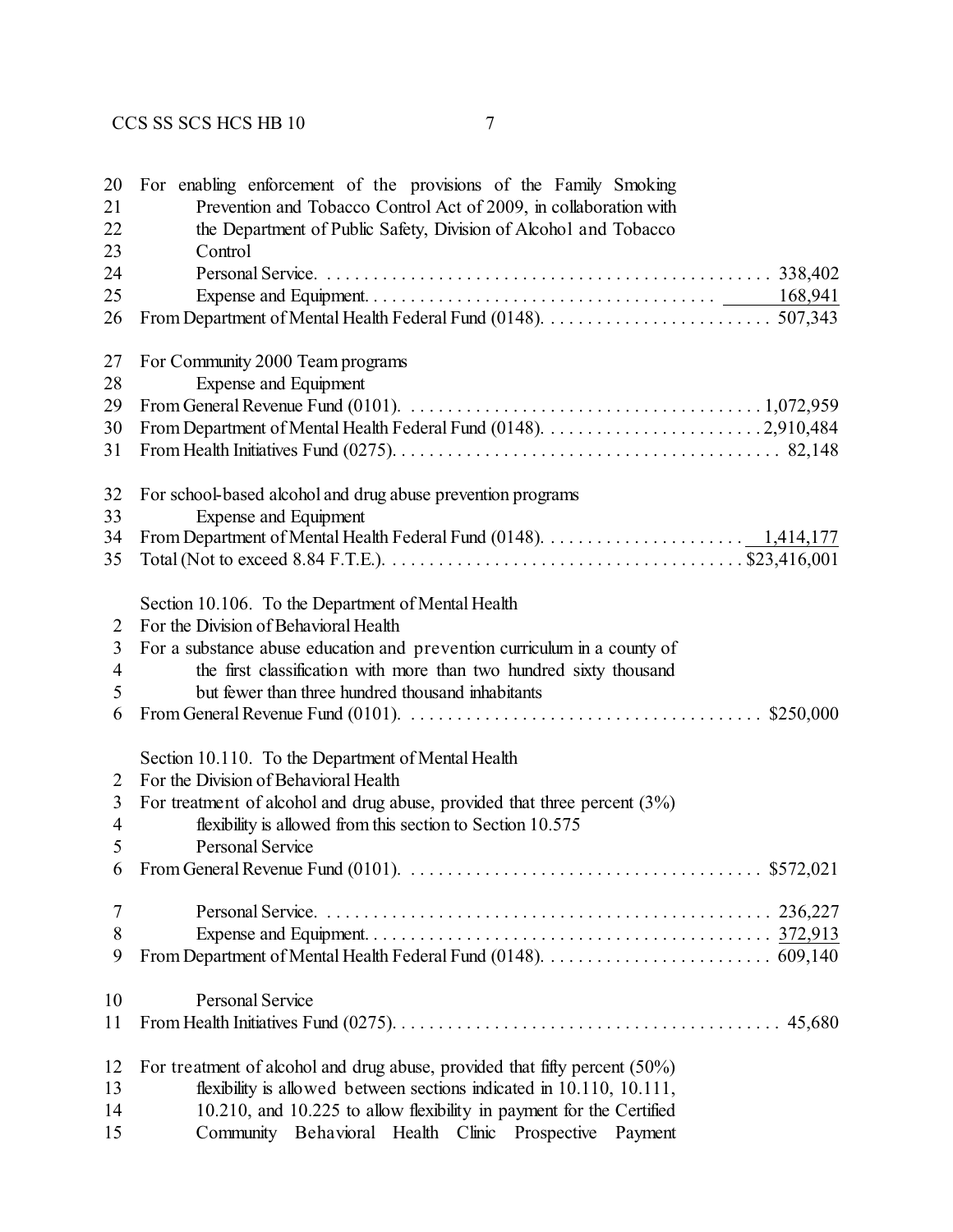| 16<br>17<br>18<br>19<br>20                                                                         | System, and further provided that three percent $(3\%)$ flexibility is<br>allowed from this section to Section 10.575<br>From Title XXI-Children's Health Insurance Program Federal Fund (0159). 1,586,683                                                                                                                                                                                                                                                                                                                                                                                                                                                                                                                                                                                                                                                                                                                                                                                                                                                                                                           |
|----------------------------------------------------------------------------------------------------|----------------------------------------------------------------------------------------------------------------------------------------------------------------------------------------------------------------------------------------------------------------------------------------------------------------------------------------------------------------------------------------------------------------------------------------------------------------------------------------------------------------------------------------------------------------------------------------------------------------------------------------------------------------------------------------------------------------------------------------------------------------------------------------------------------------------------------------------------------------------------------------------------------------------------------------------------------------------------------------------------------------------------------------------------------------------------------------------------------------------|
| 21<br>22<br>23<br>24                                                                               | For treatment of alcohol and drug abuse                                                                                                                                                                                                                                                                                                                                                                                                                                                                                                                                                                                                                                                                                                                                                                                                                                                                                                                                                                                                                                                                              |
| 25<br>26                                                                                           | For funding youth services                                                                                                                                                                                                                                                                                                                                                                                                                                                                                                                                                                                                                                                                                                                                                                                                                                                                                                                                                                                                                                                                                           |
| 27<br>28<br>29<br>30<br>31<br>32<br>33<br>34<br>35<br>36<br>37<br>38<br>39<br>40<br>41<br>42<br>43 | For reducing recidivism among offenders with serious substance use<br>disorders who are returning to the St. Louis or Kansas City areas<br>from any of the state correctional facilities.<br>Additionally,<br>remaining funds shall be used to support offenders returning to<br>other regions of the state who are working with available treatment<br>slots from the Department of Mental Health. The department shall<br>select a qualified not-for-profit service provider in accordance with<br>state purchasing rules. The provider must have experience serving<br>this population in a correctional setting as well as in the<br>The provider shall design and implement an<br>community.<br>evidence-based program that includes a continuum of services<br>from prison to community, including medication assisted treatment<br>that is initiated prior to release, when appropriate. The program<br>include an evaluation component to determine its<br>must<br>effectiveness relative to other options, provided that three percent<br>$(3%)$ flexibility is allowed from this section to Section 10.575 |
| 44<br>45                                                                                           | For the sole purpose of conducting and evaluating a Pilot Project at                                                                                                                                                                                                                                                                                                                                                                                                                                                                                                                                                                                                                                                                                                                                                                                                                                                                                                                                                                                                                                                 |
| 46                                                                                                 | Women's Eastern Reception and Diagnostic, Northeast,<br>Chillicothe, and Cremer Therapeutic Community Centers for up to                                                                                                                                                                                                                                                                                                                                                                                                                                                                                                                                                                                                                                                                                                                                                                                                                                                                                                                                                                                              |
| 47                                                                                                 |                                                                                                                                                                                                                                                                                                                                                                                                                                                                                                                                                                                                                                                                                                                                                                                                                                                                                                                                                                                                                                                                                                                      |
| 48                                                                                                 | one hundred fifty $(150)$ women and up to forty-five $(45)$ males,<br>with twenty $(20)$ of the individuals<br>selected<br>having a                                                                                                                                                                                                                                                                                                                                                                                                                                                                                                                                                                                                                                                                                                                                                                                                                                                                                                                                                                                  |
| 49                                                                                                 | developmental disability. If it is deemed medically appropriate,                                                                                                                                                                                                                                                                                                                                                                                                                                                                                                                                                                                                                                                                                                                                                                                                                                                                                                                                                                                                                                                     |
| 50                                                                                                 | these individuals may volunteer to receive FDA approved                                                                                                                                                                                                                                                                                                                                                                                                                                                                                                                                                                                                                                                                                                                                                                                                                                                                                                                                                                                                                                                              |
| 51                                                                                                 | non-addictive<br>medication assisted treatment for alcohol                                                                                                                                                                                                                                                                                                                                                                                                                                                                                                                                                                                                                                                                                                                                                                                                                                                                                                                                                                                                                                                           |
| 52                                                                                                 | dependence and prevention of relapse to opioid dependence prior                                                                                                                                                                                                                                                                                                                                                                                                                                                                                                                                                                                                                                                                                                                                                                                                                                                                                                                                                                                                                                                      |
| 53                                                                                                 | to release, and for up to six (6) months after release. Other                                                                                                                                                                                                                                                                                                                                                                                                                                                                                                                                                                                                                                                                                                                                                                                                                                                                                                                                                                                                                                                        |
| 54                                                                                                 | medical services, including but not limited to, substance use                                                                                                                                                                                                                                                                                                                                                                                                                                                                                                                                                                                                                                                                                                                                                                                                                                                                                                                                                                                                                                                        |
| 55                                                                                                 | disorder treatment services, may be provided by the contracted                                                                                                                                                                                                                                                                                                                                                                                                                                                                                                                                                                                                                                                                                                                                                                                                                                                                                                                                                                                                                                                       |
| 56                                                                                                 | health care vendor to the Missouri Department of Corrections, and                                                                                                                                                                                                                                                                                                                                                                                                                                                                                                                                                                                                                                                                                                                                                                                                                                                                                                                                                                                                                                                    |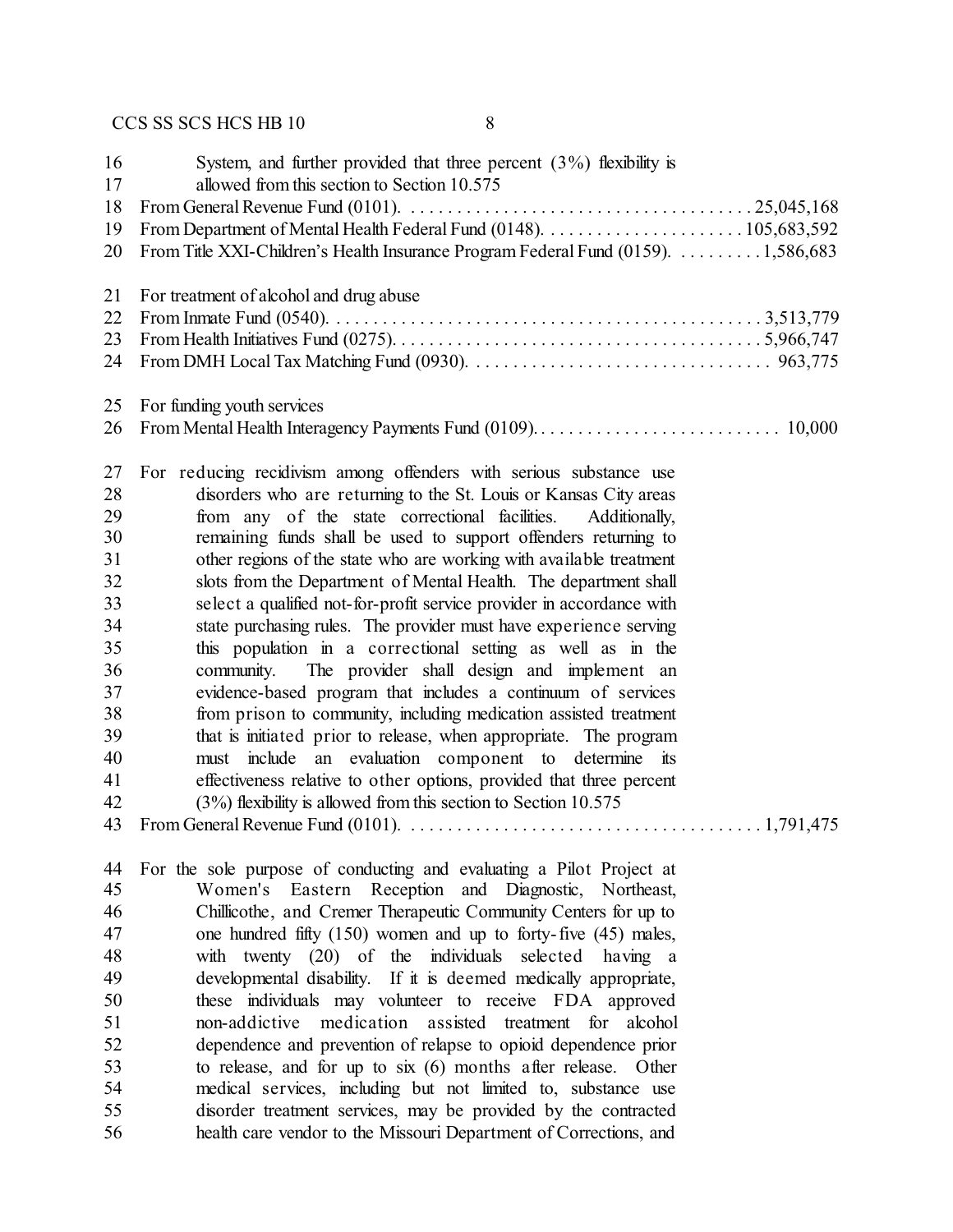| 57 | upon release, to designated substance use disorder treatment                                                                  |
|----|-------------------------------------------------------------------------------------------------------------------------------|
| 58 | providers in the community, including Saint Louis and Kansas                                                                  |
| 59 | City metropolitan areas, provided that three percent $(3%)$                                                                   |
| 60 | flexibility is allowed from this section to Section 10.575                                                                    |
| 61 | Expense and Equipment                                                                                                         |
| 62 |                                                                                                                               |
| 63 | For Recovery Support Services with the Access to Recovery Program                                                             |
| 64 | Expense and Equipment                                                                                                         |
| 65 |                                                                                                                               |
| 66 | For Peer Recovery Services                                                                                                    |
| 67 | <b>Expense and Equipment</b>                                                                                                  |
| 68 |                                                                                                                               |
| 69 |                                                                                                                               |
|    | Section 10.111. To the Department of Mental Health                                                                            |
| 2  | For the Division of Behavioral Health                                                                                         |
| 3  | For treatment of alcohol and drug abuse for payment of services to                                                            |
| 4  | Certified Community Behavioral Health Organizations, provided                                                                 |
| 5  | that fifty percent $(50\%)$ flexibility is allowed between sections                                                           |
| 6  | indicated in 10.110, 10.111, 10.210, and 10.225                                                                               |
| 7  | From General Revenue Fund (0101). $\ldots \ldots \ldots \ldots \ldots \ldots \ldots \ldots \ldots \ldots \ldots$ \$18,157,854 |
| 8  |                                                                                                                               |
| 9  |                                                                                                                               |
|    | Section 10.115. To the Department of Mental Health                                                                            |
| 2  | For the Division of Behavioral Health                                                                                         |
| 3  | For treatment of compulsive gambling                                                                                          |
| 4  | <b>Expense and Equipment</b>                                                                                                  |
| 5  |                                                                                                                               |
|    | Section 10.120. To the Department of Mental Health                                                                            |
| 2  | For the Division of Behavioral Health                                                                                         |
| 3  | For the Substance Abuse Traffic Offender Program                                                                              |
| 4  |                                                                                                                               |
| 5  |                                                                                                                               |
| 6  |                                                                                                                               |
| 7  | Expense and Equipment                                                                                                         |
| 8  |                                                                                                                               |
| 9  |                                                                                                                               |
| 10 |                                                                                                                               |
| 11 |                                                                                                                               |
| 12 |                                                                                                                               |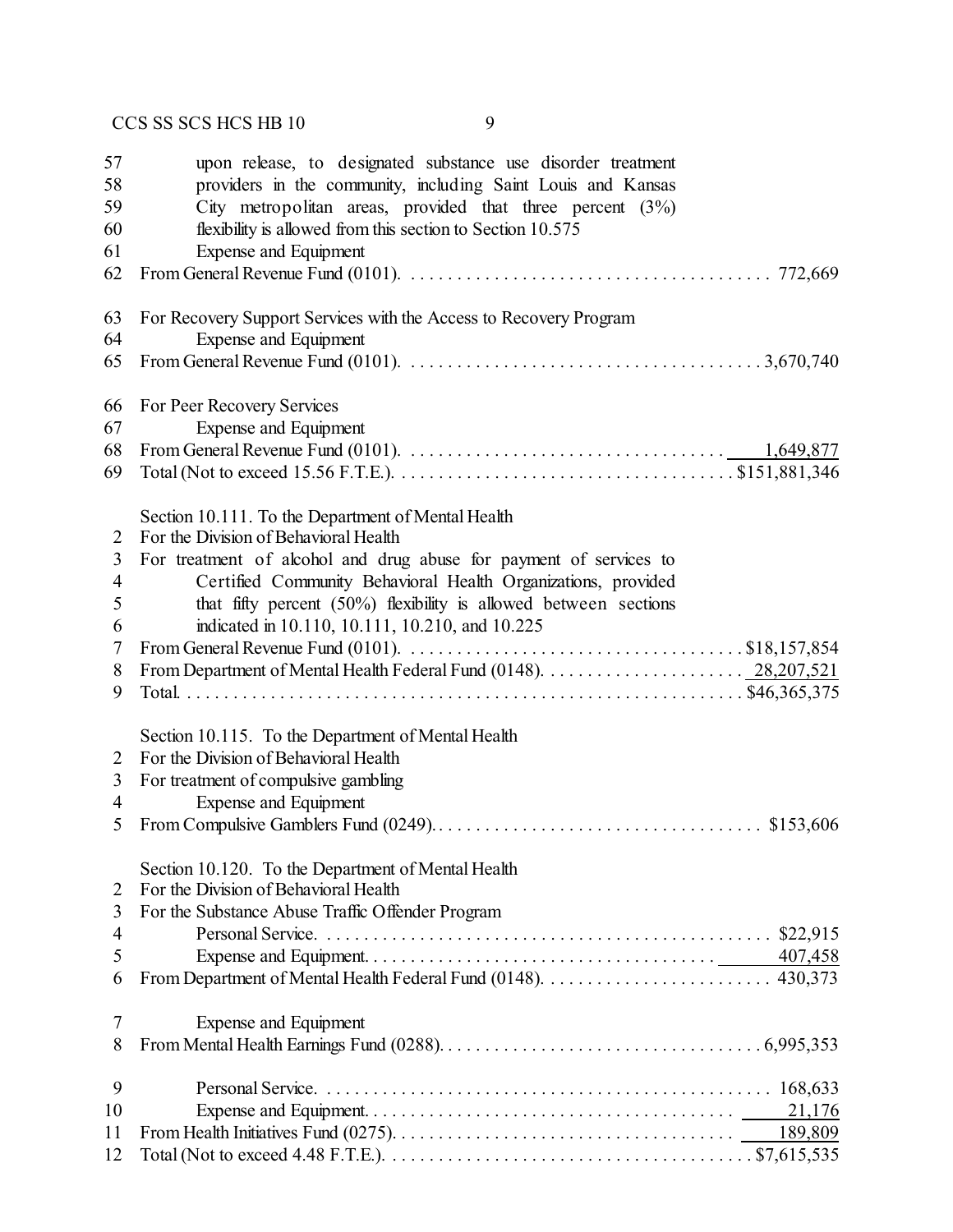|                     | Section 10.200. To the Department of Mental Health                                                                                          |  |  |  |  |
|---------------------|---------------------------------------------------------------------------------------------------------------------------------------------|--|--|--|--|
| $\overline{2}$      | For the Division of Behavioral Health                                                                                                       |  |  |  |  |
| 3                   | For the administration of comprehensive psychiatric services, provided                                                                      |  |  |  |  |
| 4                   | that three percent $(3\%)$ flexibility is allowed from this section to                                                                      |  |  |  |  |
| 5                   | Section 10.575                                                                                                                              |  |  |  |  |
| 6                   | Personal Service.                                                                                                                           |  |  |  |  |
| 7                   |                                                                                                                                             |  |  |  |  |
| 8                   |                                                                                                                                             |  |  |  |  |
| 9                   |                                                                                                                                             |  |  |  |  |
| 10                  |                                                                                                                                             |  |  |  |  |
| 11                  |                                                                                                                                             |  |  |  |  |
| 12                  | For suicide prevention initiatives                                                                                                          |  |  |  |  |
| 13                  |                                                                                                                                             |  |  |  |  |
| 14                  |                                                                                                                                             |  |  |  |  |
| 15                  |                                                                                                                                             |  |  |  |  |
| 16                  | Expense and Equipment                                                                                                                       |  |  |  |  |
| 17                  | From Department of Mental Health Federal Stimulus Fund (2345). 1,205,000                                                                    |  |  |  |  |
| 18                  | Expense and Equipment                                                                                                                       |  |  |  |  |
| 19                  |                                                                                                                                             |  |  |  |  |
| 20                  |                                                                                                                                             |  |  |  |  |
|                     | Section 10.205. To the Department of Mental Health                                                                                          |  |  |  |  |
| $\overline{2}$      | For the Division of Behavioral Health                                                                                                       |  |  |  |  |
| 3                   | For facility support and PRN nursing and direct care staff pool, provided                                                                   |  |  |  |  |
| $\overline{4}$<br>5 | that staff paid from the PRN nursing and direct care staff pool will<br>only incur fringe benefit costs applicable to part time employment, |  |  |  |  |
| 6                   | and that fifteen percent $(15%)$ flexibility is allowed between                                                                             |  |  |  |  |
| $\overline{7}$      | personal service and expense and equipment, and that three                                                                                  |  |  |  |  |
| 8                   | percent $(3\%)$ flexibility is allowed from this section to Section                                                                         |  |  |  |  |
| 9                   | 10.575                                                                                                                                      |  |  |  |  |
| 10                  |                                                                                                                                             |  |  |  |  |
| 11                  | 57,121                                                                                                                                      |  |  |  |  |
| 12                  |                                                                                                                                             |  |  |  |  |
| 13                  | For funding costs for forensic clients resulting from loss of benefits under                                                                |  |  |  |  |
| 14                  | provisions of the Social Security Domestic Employment Reform                                                                                |  |  |  |  |
| 15                  | Act of 1994, provided that three percent $(3%)$ flexibility is allowed                                                                      |  |  |  |  |
| 16                  | from this section to Section 10.575                                                                                                         |  |  |  |  |
| 17                  | <b>Expense and Equipment</b>                                                                                                                |  |  |  |  |

From General Revenue Fund (0101). . . . . . . . . . . . . . . . . . . . . . . . . . . . . . . . . . . . . . . . 850,752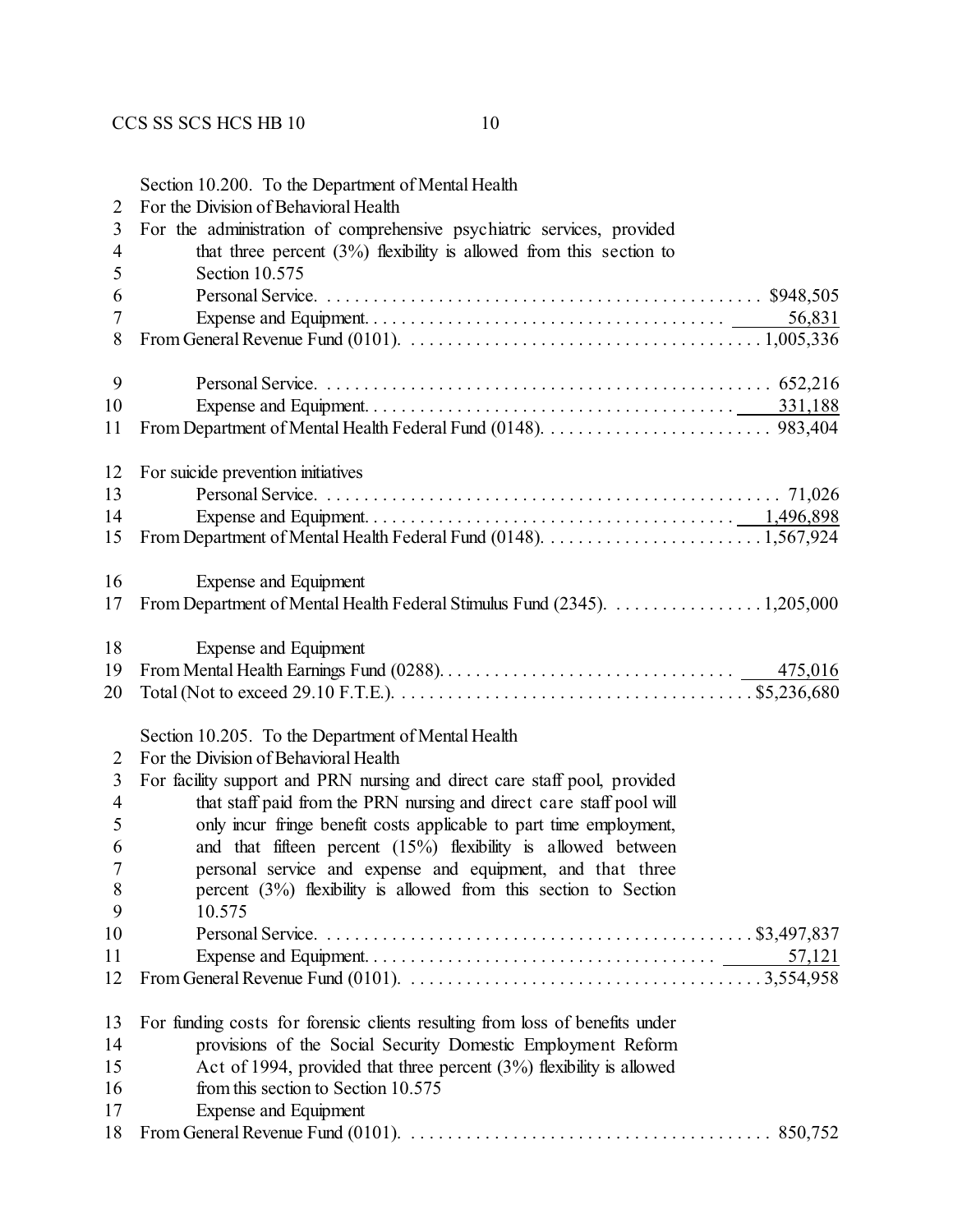| 19<br>20<br>21                         | To pay the state operated hospital provider tax<br><b>Expense and Equipment</b><br>From General Revenue Fund (0101). $\ldots \ldots \ldots \ldots \ldots \ldots \ldots \ldots \ldots \ldots \ldots \ldots 14,100,000$                                                                                                                                                                                                        |
|----------------------------------------|------------------------------------------------------------------------------------------------------------------------------------------------------------------------------------------------------------------------------------------------------------------------------------------------------------------------------------------------------------------------------------------------------------------------------|
| 22<br>23<br>24<br>25<br>26<br>27<br>28 | For funding expenses related to fluctuating census demands, Medicare<br>bundling compliance, Medicare Part D implementation, and to<br>restore facilities personal service and/or expense and equipment<br>incurred for direct care worker training and other operational<br>maintenance expenses, provided that three percent $(3%)$ flexibility<br>is allowed from this section to Section 10.575<br>Expense and Equipment |
| 29                                     |                                                                                                                                                                                                                                                                                                                                                                                                                              |
| 30                                     |                                                                                                                                                                                                                                                                                                                                                                                                                              |
| 31<br>32                               |                                                                                                                                                                                                                                                                                                                                                                                                                              |
| 33                                     | For those Voluntary by Guardian clients transitioning from state                                                                                                                                                                                                                                                                                                                                                             |
| 34                                     | psychiatric facilities to the community or to support those clients                                                                                                                                                                                                                                                                                                                                                          |
| 35                                     | in facilities waiting to transition to the community, provided that                                                                                                                                                                                                                                                                                                                                                          |
| 36                                     | three percent $(3\%)$ flexibility is allowed from this section to                                                                                                                                                                                                                                                                                                                                                            |
| 37                                     | Section 10.575                                                                                                                                                                                                                                                                                                                                                                                                               |
| 38                                     | Expense and Equipment                                                                                                                                                                                                                                                                                                                                                                                                        |
| 39                                     | From General Revenue Fund (0101). $\ldots \ldots \ldots \ldots \ldots \ldots \ldots \ldots \ldots \ldots$<br>328,217                                                                                                                                                                                                                                                                                                         |
| 40                                     | Total (Not to exceed 79.62 F.T.E.). $\dots \dots \dots \dots \dots \dots \dots \dots \dots \dots \dots \dots \dots \dots \dots$ \$24,836,121                                                                                                                                                                                                                                                                                 |
|                                        | Section 10.210. To the Department of Mental Health                                                                                                                                                                                                                                                                                                                                                                           |
| $\overline{2}$                         | For adult community programs, provided that three percent $(3%)$                                                                                                                                                                                                                                                                                                                                                             |
| $\overline{3}$                         | flexibility is allowed from this section to Section 10.575                                                                                                                                                                                                                                                                                                                                                                   |
| 4                                      |                                                                                                                                                                                                                                                                                                                                                                                                                              |
| 5                                      |                                                                                                                                                                                                                                                                                                                                                                                                                              |
| 6                                      |                                                                                                                                                                                                                                                                                                                                                                                                                              |
| 7                                      |                                                                                                                                                                                                                                                                                                                                                                                                                              |
| 8                                      |                                                                                                                                                                                                                                                                                                                                                                                                                              |
| 9                                      |                                                                                                                                                                                                                                                                                                                                                                                                                              |
| 10                                     | For adult community programs, provided that up to ten percent $(10\%)$ of                                                                                                                                                                                                                                                                                                                                                    |
| 11                                     | this appropriation may be used for services for youth, further                                                                                                                                                                                                                                                                                                                                                               |
| 12                                     | provided that fifty percent (50%) flexibility is allowed between                                                                                                                                                                                                                                                                                                                                                             |
| 13                                     | sections indicated in 10.110, 10.210, 10.211 and 10.225 to allow                                                                                                                                                                                                                                                                                                                                                             |
| 14                                     | flexibility in payment for the Certified Community Behavioral                                                                                                                                                                                                                                                                                                                                                                |
| 15                                     | Health Clinic Prospective Payment System                                                                                                                                                                                                                                                                                                                                                                                     |
| 16                                     | <b>Expense and Equipment</b>                                                                                                                                                                                                                                                                                                                                                                                                 |
| 17                                     |                                                                                                                                                                                                                                                                                                                                                                                                                              |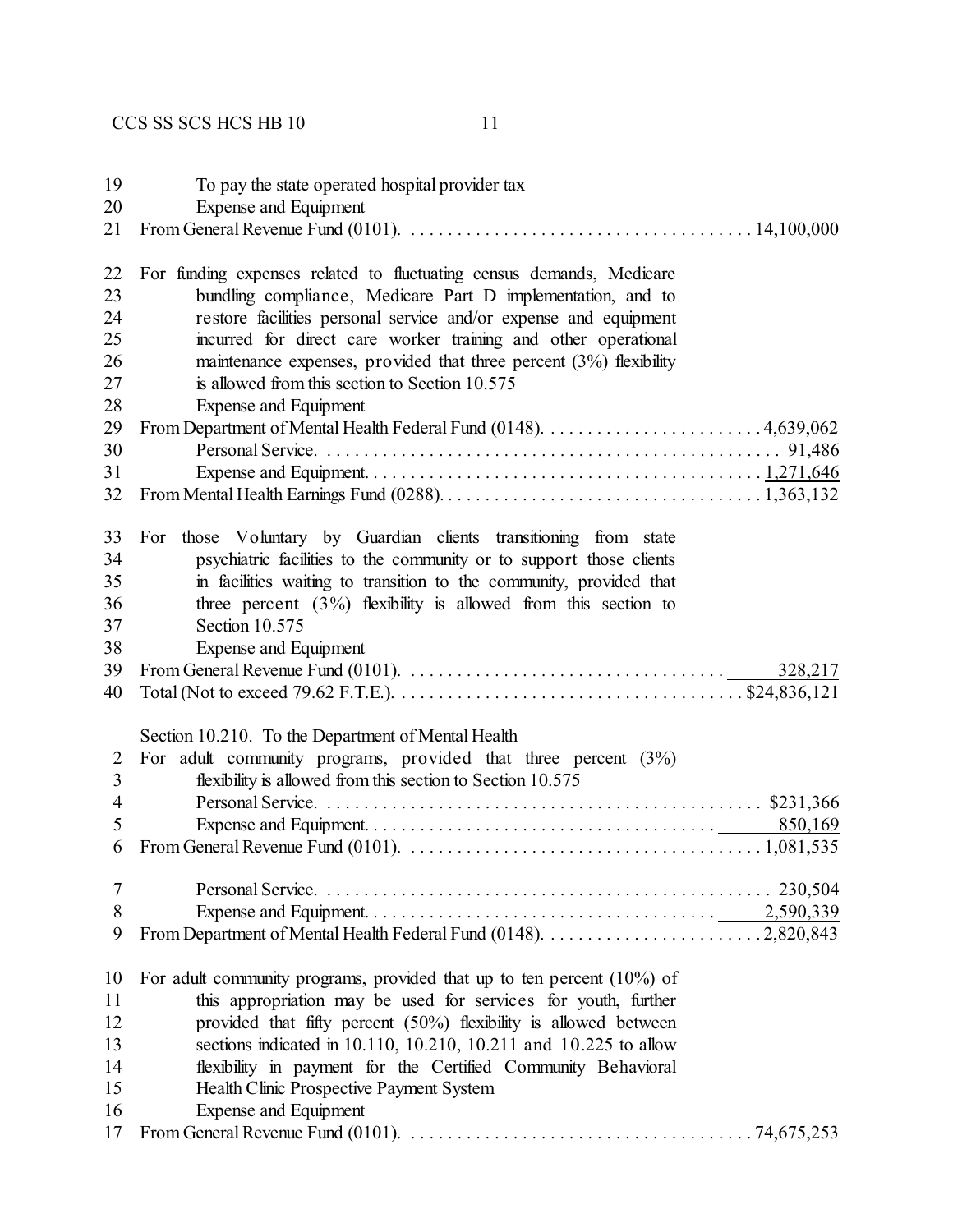| 18<br>19<br>20 | From Title XXI-Children's Health Insurance Program Federal Fund (0159). 11,186,104                                                     |
|----------------|----------------------------------------------------------------------------------------------------------------------------------------|
| 21             | For mental health services and support services to other agencies                                                                      |
| 22             | <b>Expense and Equipment</b>                                                                                                           |
| 23             | From Mental Health Interagency Payments Fund (0109)1,310,572                                                                           |
| 24             | For programs for the homeless mentally ill, provided that three percent                                                                |
| 25             | $(3%)$ flexibility is allowed from this section to Section 10.575                                                                      |
| 26             | <b>Expense and Equipment</b>                                                                                                           |
| 27             | From General Revenue Fund (0101). $\ldots \ldots \ldots \ldots \ldots \ldots \ldots \ldots \ldots \ldots \ldots \ldots \ldots$ 569,108 |
| 28             |                                                                                                                                        |
| 29             | For the Missouri Eating Disorder Council and its responsibilities under                                                                |
| 30             | Section $630.575$ , RSMo, provided that three percent $(3\%)$                                                                          |
| 31             | flexibility is allowed from this section to Section 10.575                                                                             |
| 32             |                                                                                                                                        |
| 33             |                                                                                                                                        |
| 34             |                                                                                                                                        |
| 35             | To address staffing and facility needs in a city of the fourth                                                                         |
| 36             | classification with more than four thousand but fewer than four                                                                        |
| 37             | thousand five hundred inhabitants and partially located in any                                                                         |
| 38             | county of the first classification with more than forty thousand but                                                                   |
| 39             | fewer than fifty thousand inhabitants, to continue providing care                                                                      |
| 40             | to address the mental health and opioid crisis                                                                                         |
| 41             |                                                                                                                                        |
|                |                                                                                                                                        |
| 42             | For community based services in the St. Louis Eastern Region for                                                                       |
| 43             | Community Access to Care Facilitation                                                                                                  |
| 44             | Expense and Equipment                                                                                                                  |
| 45             |                                                                                                                                        |
| 46             |                                                                                                                                        |
|                | Section 10.211. To the Department of Mental Health                                                                                     |
| 2              | For the Division of Behavioral Health                                                                                                  |
| 3              | For adult community programs for payment of services to Certified                                                                      |
| 4              | Community Behavioral Health Organizations, provided that fifty                                                                         |
| 5              | percent (50%) flexibility is allowed between sections indicated in                                                                     |
| 6              | 10.110, 10.210, 10.211, and 10.225                                                                                                     |
| 7              | From General Revenue Fund (0101). $\ldots \ldots \ldots \ldots \ldots \ldots \ldots \ldots \ldots \ldots \ldots$ \$72,757,279          |
| 8              |                                                                                                                                        |
| 9              |                                                                                                                                        |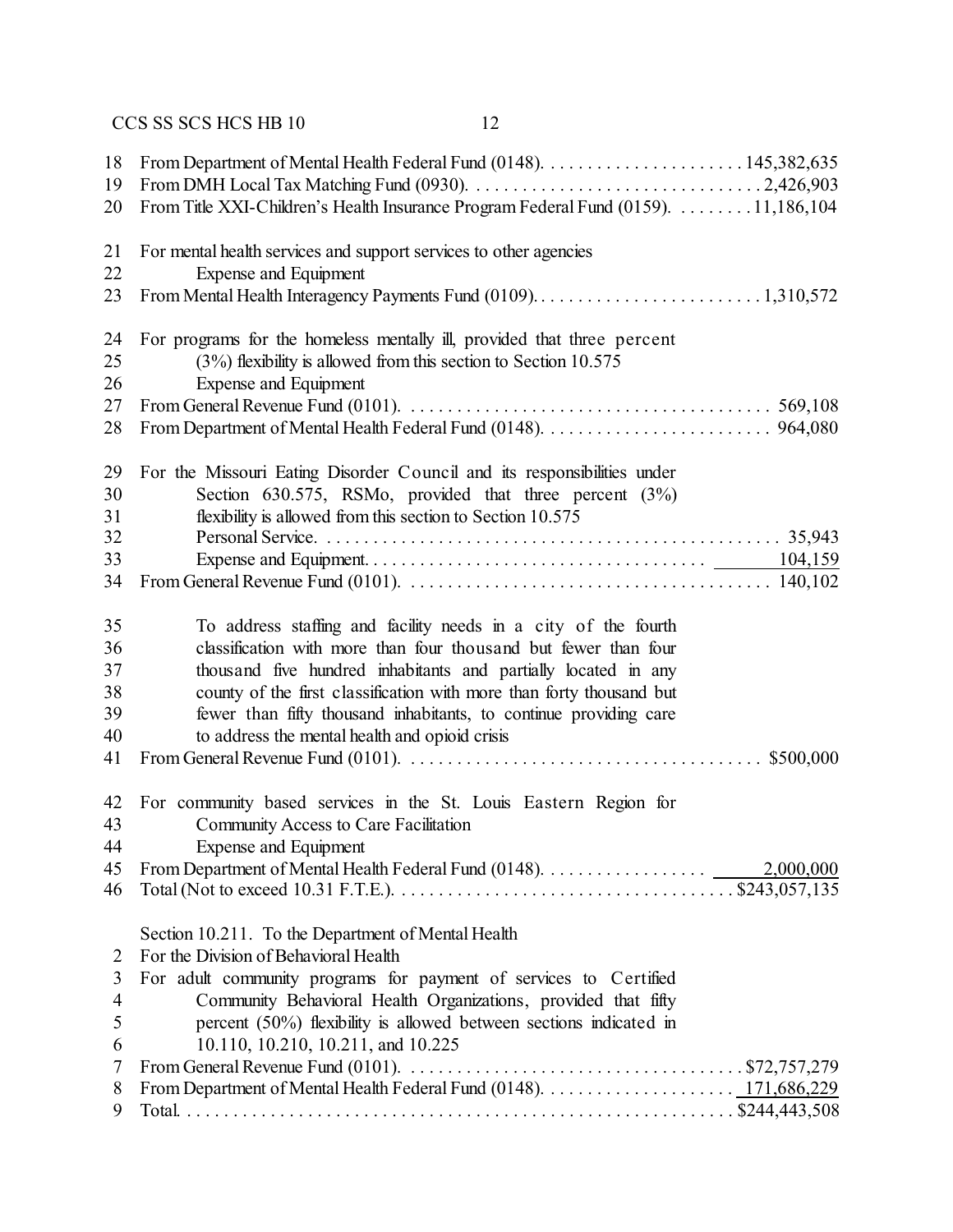| 2<br>3<br>4<br>5<br>6<br>7 | Section 10.215. To the Department of Mental Health<br>For the Division of Behavioral Health<br>For reimbursing attorneys, physicians, and counties for fees in involuntary<br>civil commitment procedures, provided that three percent (3%)<br>flexibility is allowed from this section to Section 10.575<br>Expense and Equipment |
|----------------------------|------------------------------------------------------------------------------------------------------------------------------------------------------------------------------------------------------------------------------------------------------------------------------------------------------------------------------------|
| 2                          | Section 10.220. To the Department of Mental Health                                                                                                                                                                                                                                                                                 |
| 3                          | For the Division of Behavioral Health                                                                                                                                                                                                                                                                                              |
| $\overline{\mathcal{A}}$   | For forensic support services, provided that three percent $(3%)$ flexibility                                                                                                                                                                                                                                                      |
| 5                          | is allowed from this section to Section 10.575                                                                                                                                                                                                                                                                                     |
| 6<br>7                     | From General Revenue Fund (0101). $\ldots \ldots \ldots \ldots \ldots \ldots \ldots \ldots \ldots \ldots \ldots \ldots$ 842,098                                                                                                                                                                                                    |
| 8                          |                                                                                                                                                                                                                                                                                                                                    |
| 9                          |                                                                                                                                                                                                                                                                                                                                    |
| 10                         |                                                                                                                                                                                                                                                                                                                                    |
| 11                         |                                                                                                                                                                                                                                                                                                                                    |
| 2<br>3<br>4<br>5<br>6<br>7 | Section 10.225. To the Department of Mental Health<br>For the Division of Behavioral Health<br>For youth community programs, provided that three percent $(3%)$<br>flexibility is allowed from this section to Section 10.575                                                                                                      |
| 8                          |                                                                                                                                                                                                                                                                                                                                    |
| 9                          |                                                                                                                                                                                                                                                                                                                                    |
| 10                         |                                                                                                                                                                                                                                                                                                                                    |
| 11                         | For youth community programs, provided that up to ten percent $(10\%)$ of                                                                                                                                                                                                                                                          |
| 12                         | this appropriation may be used for services for adults, and further                                                                                                                                                                                                                                                                |
| 13                         | provided that fifty percent (50%) flexibility is allowed between                                                                                                                                                                                                                                                                   |
| 14                         | sections indicated in 10.110, 10.210, 10.225 and 10.226 to allow                                                                                                                                                                                                                                                                   |
| 15                         | flexibility in payment for the Certified Community Behavioral                                                                                                                                                                                                                                                                      |
| 16                         | Health Clinic Prospective Payment System                                                                                                                                                                                                                                                                                           |
| 17                         | Expense and Equipment                                                                                                                                                                                                                                                                                                              |
| 18                         |                                                                                                                                                                                                                                                                                                                                    |
| 19                         |                                                                                                                                                                                                                                                                                                                                    |
| 20                         | From DMH Local Tax Matching Fund (0930). $\ldots \ldots \ldots \ldots \ldots \ldots \ldots \ldots \ldots \ldots 1,406,879$                                                                                                                                                                                                         |
| 21                         | From Title XXI-Children's Health Insurance Program Federal Fund (0159). 3,384,997                                                                                                                                                                                                                                                  |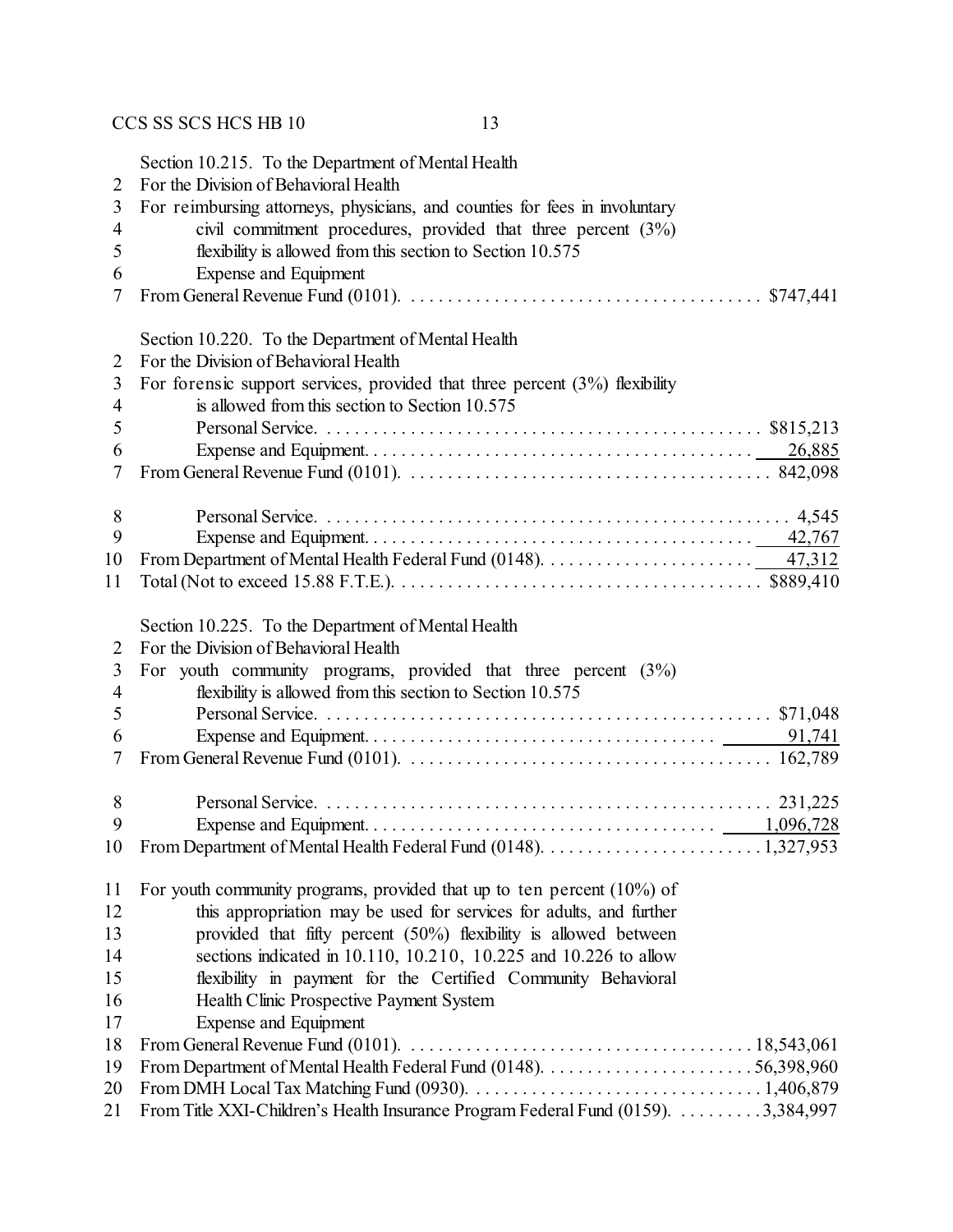| 22             | For youth services                                                                                                         |
|----------------|----------------------------------------------------------------------------------------------------------------------------|
| 23             | 600,000                                                                                                                    |
| 24             |                                                                                                                            |
|                | Section 10.226. To the Department of Mental Health                                                                         |
| 2              | For the Division of Behavioral Health                                                                                      |
| 3              | For youth community programs, for payment of services to Certified                                                         |
| $\overline{4}$ | Community Behavioral Health Organizations, provided that fifty                                                             |
| 5              | percent (50%) flexibility is allowed between sections indicated in                                                         |
| 6              | 10.110, 10.210, 10.225, and 10.226                                                                                         |
| 7              | From General Revenue Fund (0101). $\dots \dots \dots \dots \dots \dots \dots \dots \dots \dots \dots \dots$ . \$21,642,525 |
| 8              |                                                                                                                            |
| 9              |                                                                                                                            |
|                |                                                                                                                            |
|                | Section 10.230. To the Department of Mental Health                                                                         |
| $\overline{2}$ | For the Division of Behavioral Health                                                                                      |
| 3              | For the purchase and administration of new medication therapies                                                            |
| $\overline{4}$ | Expense and Equipment                                                                                                      |
| 5              |                                                                                                                            |
| 6              |                                                                                                                            |
| 7              |                                                                                                                            |
|                | Section 10.235. To the Department of Mental Health                                                                         |
| $\overline{2}$ | For the Division of Behavioral Health                                                                                      |
| 3              | For Federally Qualified Health Centers, located in a home rule city with                                                   |
| $\overline{4}$ | more than four hundred thousand inhabitants and located in more                                                            |
| 5              | than one county, and in a home rule city with more than one                                                                |
| 6              | hundred fifty-five thousand but fewer than two hundred thousand                                                            |
| 7              | inhabitants, to provide mental health services                                                                             |
| 8              |                                                                                                                            |
| 9              |                                                                                                                            |
| 10             |                                                                                                                            |
|                |                                                                                                                            |
|                | Section 10.236. To the Department of Mental Health                                                                         |
| 2              | For the Division of Behavioral Health                                                                                      |
| 3              | For a substance abuse initiative that focuses on providing medication                                                      |
| 4              | assisted treatment to treat substance use disorders.<br>Eligible                                                           |
| 5              | Federally Qualified Health Centers shall have provided walk-in                                                             |
| 6              | medication assisted treatment services in the previous year                                                                |
| 7              |                                                                                                                            |
|                | Section 10.300. To the Department of Mental Health                                                                         |
| 2              | For the Division of Behavioral Health                                                                                      |

- For the Fulton State Hospital, provided that fifteen percent (15%) may be
- spent on the Purchase of Community Services, including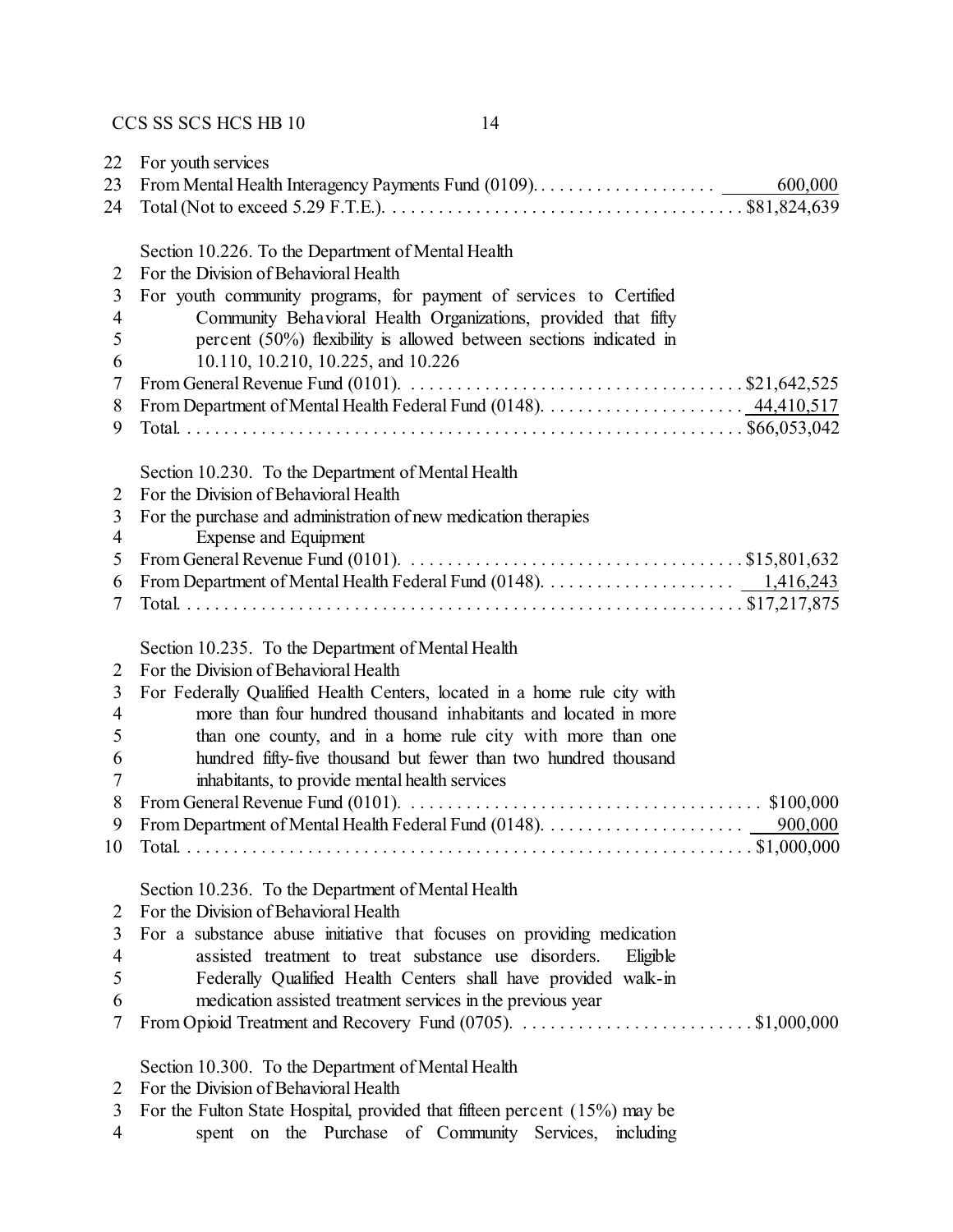| 5  | transitioning clients to the community or other state-operated                                                                            |
|----|-------------------------------------------------------------------------------------------------------------------------------------------|
| 6  | facilities, and further provided that ten percent $(10\%)$ flexibility is                                                                 |
| 7  | allowed between Fulton State Hospital and Fulton State Hospital                                                                           |
| 8  | Sexual Offender Rehabilitation and Treatment Services Program,                                                                            |
| 9  | and further provided that ten percent $(10\%)$ flexibility is allowed                                                                     |
| 10 | between personal service and expense and equipment, and further                                                                           |
| 11 | provided that three percent $(3%)$ flexibility is allowed from this                                                                       |
| 12 | section to Section 10.575                                                                                                                 |
| 13 |                                                                                                                                           |
| 14 |                                                                                                                                           |
| 15 | From General Revenue Fund (0101). $\ldots \ldots \ldots \ldots \ldots \ldots \ldots \ldots \ldots \ldots \ldots \ldots \ldots 47,558,620$ |
| 16 |                                                                                                                                           |
| 17 | 618,895                                                                                                                                   |
| 18 |                                                                                                                                           |
| 19 | For paying overtime to state employees. Nonexempt state employees                                                                         |
| 20 | identified by Section 105.935, RSMo, will be paid first with any                                                                          |
| 21 | remaining funds being used to pay overtime to any other state                                                                             |
| 22 | employees                                                                                                                                 |
| 23 | <b>Personal Service</b>                                                                                                                   |
| 24 | 703,264                                                                                                                                   |
| 25 | For the Fulton State Hospital Sexual Offender Rehabilitation and                                                                          |
| 26 | Treatment Services Program, provided that fifteen percent (15%)                                                                           |
| 27 | may be spent on the Purchase of Community Services, including                                                                             |
| 28 | transitioning clients to the community or other state-operated                                                                            |
| 29 | facilities, and further provided that ten percent $(10\%)$ flexibility is                                                                 |
| 30 | allowed between Fulton State Hospital Sexual Offender                                                                                     |
| 31 | Rehabilitation and Treatment Services Program and Fulton State                                                                            |
| 32 | Hospital, and further provided that ten percent $(10\%)$ flexibility is                                                                   |
| 33 | allowed between personal service and expense and equipment, and                                                                           |
| 34 | further provided that three percent $(3%)$ flexibility is allowed from                                                                    |
| 35 | this section to Section 10.575                                                                                                            |
| 36 |                                                                                                                                           |
| 37 |                                                                                                                                           |
| 38 |                                                                                                                                           |
| 39 | For paying overtime to state employees. Nonexempt state employees                                                                         |
| 40 | identified by Section 105.935, RSMo, will be paid first with any                                                                          |
| 41 | remaining funds being used to pay overtime to any other state                                                                             |
| 42 | employees                                                                                                                                 |
| 43 | <b>Personal Service</b>                                                                                                                   |
| 44 |                                                                                                                                           |
| 45 | From General Revenue Fund (0101). $\ldots \ldots \ldots \ldots \ldots \ldots \ldots \ldots \ldots \ldots$<br>66,022                       |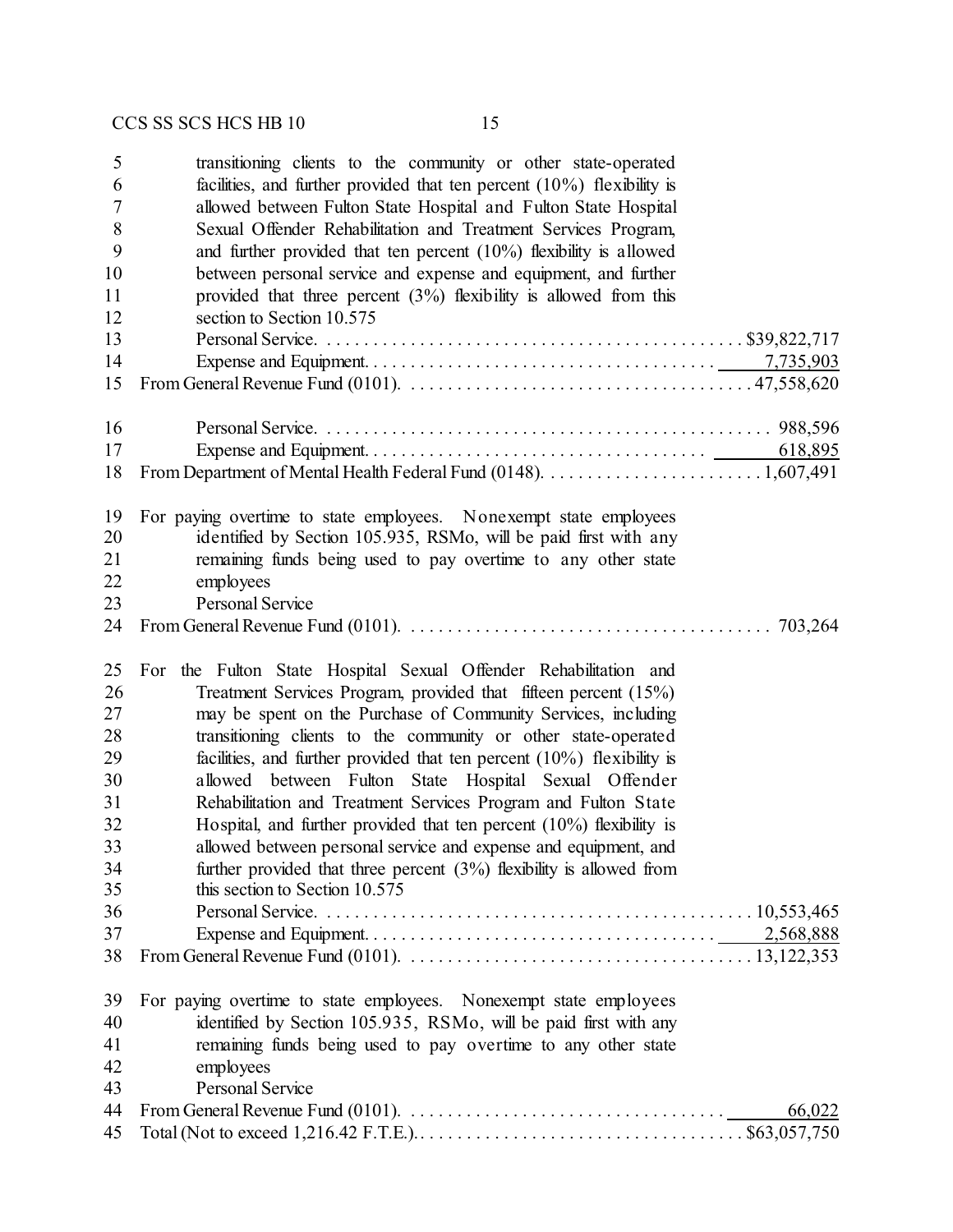|  | 2 For the Division of Behavioral Health |  |  |
|--|-----------------------------------------|--|--|
|  |                                         |  |  |

| 3              | For the Northwest Missouri Psychiatric Rehabilitation Center, provided                                                             |
|----------------|------------------------------------------------------------------------------------------------------------------------------------|
| $\overline{4}$ | that fifteen percent $(15%)$ may be spent on the Purchase of                                                                       |
| 5              | Community Services, including transitioning clients to the                                                                         |
| 6              | community or other state-operated facilities, and further provided                                                                 |
| 7              | that ten percent $(10\%)$ flexibility is allowed between personal                                                                  |
| 8              | service and expense and equipment, and further provided that three                                                                 |
| 9              | percent $(3\%)$ flexibility is allowed from this section to Section                                                                |
| 10             | 10.575                                                                                                                             |
| 11             |                                                                                                                                    |
| 12             |                                                                                                                                    |
| 13             | From General Revenue Fund (0101). $\ldots \ldots \ldots \ldots \ldots \ldots \ldots \ldots \ldots \ldots \ldots \ldots 13,452,406$ |
| 14             |                                                                                                                                    |
| 15             |                                                                                                                                    |
| 16             |                                                                                                                                    |
| 17             | For paying overtime to state employees. Nonexempt state employees                                                                  |
| 18             | identified by Section 105.935, RSMo, will be paid first with any                                                                   |
| 19             | remaining funds being used to pay overtime to any other state                                                                      |
| 20             | employees                                                                                                                          |
| 21             | Personal Service                                                                                                                   |
| 22             |                                                                                                                                    |
| 23             |                                                                                                                                    |
| 24             |                                                                                                                                    |
|                | Section 10.310. To the Department of Mental Health                                                                                 |
| 2              | For the Division of Behavioral Health                                                                                              |
| 3              | For the Forensic Treatment Center, provided that fifteen percent (15%)                                                             |
| $\overline{4}$ | may be spent on the Purchase of Community Services, including                                                                      |
| 5              | transitioning clients to the community or other state-operated                                                                     |
| 6              | facilities, and that ten percent $(10\%)$ flexibility is allowed between                                                           |
| 7              | personal service and expense and equipment, and provided that                                                                      |
| 8              | three percent $(3\%)$ flexibility is allowed from this section to                                                                  |
| 9              | Section 10.575                                                                                                                     |
| 10             |                                                                                                                                    |
| 11             |                                                                                                                                    |
| 12             |                                                                                                                                    |
| 13             |                                                                                                                                    |
| 14             |                                                                                                                                    |
| 15             |                                                                                                                                    |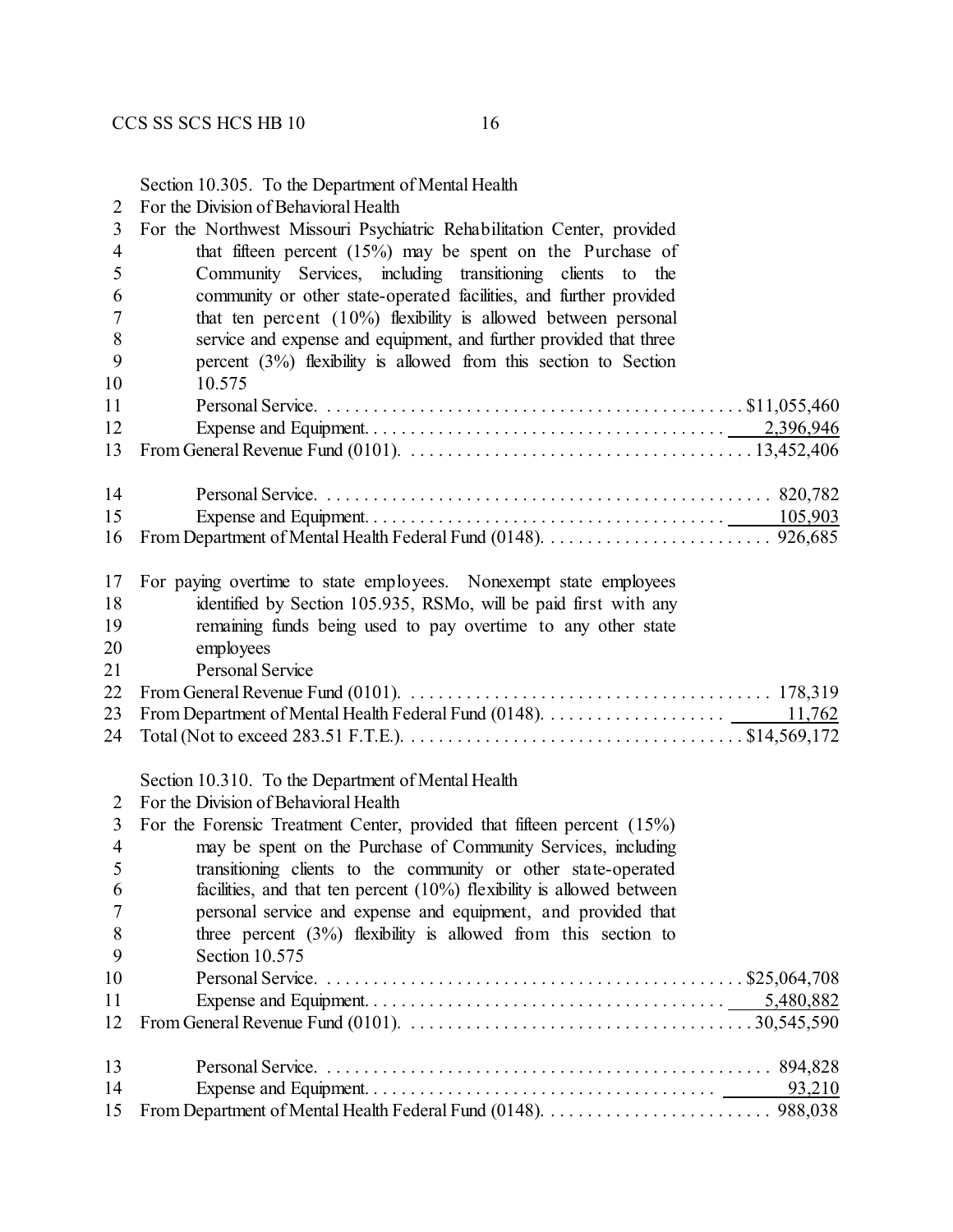| 16<br>17<br>18<br>19<br>20 | For paying overtime to state employees. Nonexempt state employees<br>identified by Section 105.935, RSMo, will be paid first with any<br>remaining funds being used to pay overtime to any other state<br>employees<br><b>Personal Service</b> |
|----------------------------|------------------------------------------------------------------------------------------------------------------------------------------------------------------------------------------------------------------------------------------------|
| 21                         |                                                                                                                                                                                                                                                |
| 22                         | 2,169                                                                                                                                                                                                                                          |
| 23                         |                                                                                                                                                                                                                                                |
|                            | Section 10.315. To the Department of Mental Health                                                                                                                                                                                             |
| 2                          | For the Division of Behavioral Health                                                                                                                                                                                                          |
| 3                          | For the Southeast Missouri Mental Health Center, provided that fifteen                                                                                                                                                                         |
| $\overline{4}$             | percent $(15%)$ may be spent on the Purchase of Community                                                                                                                                                                                      |
| 5                          | Services, including transitioning clients to the community or other                                                                                                                                                                            |
| 6                          | state-operated facilities, and provided that ten percent $(10\%)$                                                                                                                                                                              |
| 7                          | flexibility is allowed between Southeast Missouri Mental Health                                                                                                                                                                                |
| 8                          | Center and Southeast Missouri Mental Health Center-Sexual                                                                                                                                                                                      |
| 9                          | Offender Rehabilitation and Treatment Services Program, and that                                                                                                                                                                               |
| 10                         | ten percent $(10\%)$ flexibility is allowed between personal service                                                                                                                                                                           |
| 11                         | and expense and equipment, and provided that three percent $(3\%)$                                                                                                                                                                             |
| 12                         | flexibility is allowed from this section to Section 10.575                                                                                                                                                                                     |
| 13                         |                                                                                                                                                                                                                                                |
| 14                         |                                                                                                                                                                                                                                                |
| 15                         |                                                                                                                                                                                                                                                |
| 16                         |                                                                                                                                                                                                                                                |
| 17                         |                                                                                                                                                                                                                                                |
| 18                         |                                                                                                                                                                                                                                                |
| 19                         | Personal Service                                                                                                                                                                                                                               |
| 20                         |                                                                                                                                                                                                                                                |
| 21                         | For paying overtime to state employees. Nonexempt state employees                                                                                                                                                                              |
| 22                         | identified by Section 105.935, RSMo, will be paid first with any                                                                                                                                                                               |
| 23                         | remaining funds being used to pay overtime to any other state                                                                                                                                                                                  |
| 24                         | employees                                                                                                                                                                                                                                      |
| 25                         | <b>Personal Service</b>                                                                                                                                                                                                                        |
| 26                         |                                                                                                                                                                                                                                                |
| 27                         | For the Southeast Missouri Mental Health Center-Sexual Offender                                                                                                                                                                                |
| 28                         | Rehabilitation and Treatment Services Program, provided that                                                                                                                                                                                   |
| 29                         | fifteen percent $(15\%)$ may be spent on the Purchase of Community                                                                                                                                                                             |
| 30                         | Services, including transitioning clients to the community or other                                                                                                                                                                            |
| 31                         | state-operated facilities, and that ten percent $(10\%)$ flexibility is                                                                                                                                                                        |
| 32                         | allowed between Southeast Missouri Mental Health Center-Sexual                                                                                                                                                                                 |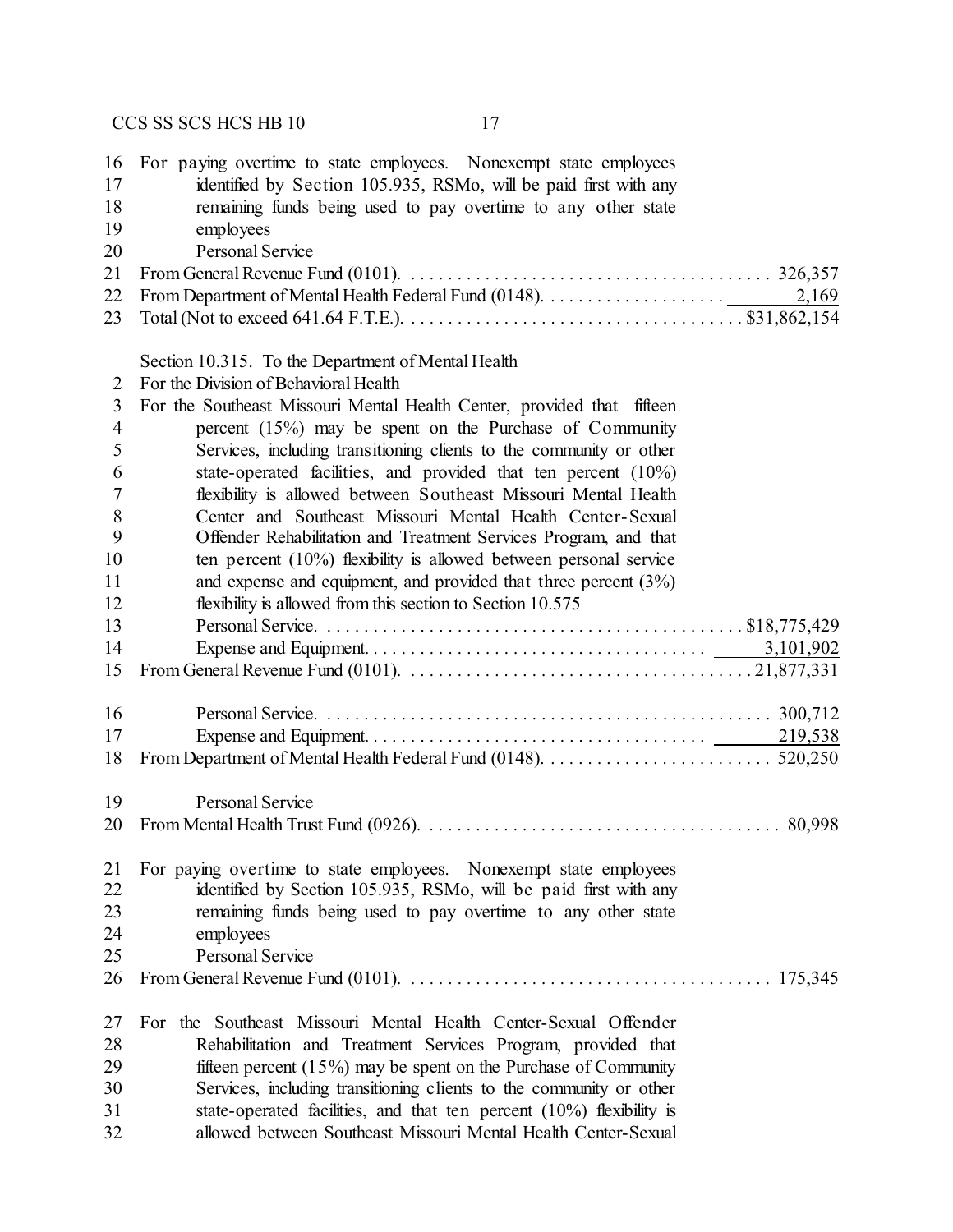| 33<br>34<br>35<br>36<br>37<br>38 | Offender Rehabilitation and Treatment Services Program and<br>Southeast Missouri Mental Health Center, and further provided<br>that ten percent $(10\%)$ flexibility is allowed between personal<br>service and expense and equipment, and further provided that three<br>percent $(3\%)$ flexibility is allowed from this section to Section<br>10.575 |
|----------------------------------|---------------------------------------------------------------------------------------------------------------------------------------------------------------------------------------------------------------------------------------------------------------------------------------------------------------------------------------------------------|
| 39                               |                                                                                                                                                                                                                                                                                                                                                         |
| 40                               |                                                                                                                                                                                                                                                                                                                                                         |
| 41                               |                                                                                                                                                                                                                                                                                                                                                         |
| 42<br>43                         | <b>Personal Service</b>                                                                                                                                                                                                                                                                                                                                 |
|                                  |                                                                                                                                                                                                                                                                                                                                                         |
| 44                               | For paying overtime to state employees. Nonexempt state employees                                                                                                                                                                                                                                                                                       |
| 45                               | identified by Section 105.935, RSMo, will be paid first with any                                                                                                                                                                                                                                                                                        |
| 46                               | remaining funds being used to pay overtime to any other state                                                                                                                                                                                                                                                                                           |
| 47                               | employees                                                                                                                                                                                                                                                                                                                                               |
| 48                               | <b>Personal Service</b>                                                                                                                                                                                                                                                                                                                                 |
| 49                               | From General Revenue Fund (0101). $\ldots \ldots \ldots \ldots \ldots \ldots \ldots \ldots \ldots \ldots$<br>91,210                                                                                                                                                                                                                                     |
| 50                               |                                                                                                                                                                                                                                                                                                                                                         |
|                                  | Section 10.320. To the Department of Mental Health                                                                                                                                                                                                                                                                                                      |
| $\overline{2}$                   | For the Division of Behavioral Health                                                                                                                                                                                                                                                                                                                   |
| 3                                | For the Center for Behavioral Medicine, provided that fifteen percent                                                                                                                                                                                                                                                                                   |
| $\overline{\mathcal{A}}$         | (15%) may be spent on the Purchase of Community Services,                                                                                                                                                                                                                                                                                               |
| 5                                | including transitioning clients to the community or other                                                                                                                                                                                                                                                                                               |
| 6                                | state-operated facilities, and that ten percent $(10\%)$ flexibility is                                                                                                                                                                                                                                                                                 |
| 7                                | allowed between personal service and expense and equipment, and                                                                                                                                                                                                                                                                                         |
| 8                                | provided that three percent $(3%)$ flexibility is allowed from this                                                                                                                                                                                                                                                                                     |
| 9                                | section to Section 10.575                                                                                                                                                                                                                                                                                                                               |
| 10                               |                                                                                                                                                                                                                                                                                                                                                         |
| 11                               |                                                                                                                                                                                                                                                                                                                                                         |
| 12                               |                                                                                                                                                                                                                                                                                                                                                         |
| 13                               |                                                                                                                                                                                                                                                                                                                                                         |
| 14                               |                                                                                                                                                                                                                                                                                                                                                         |
| 15                               |                                                                                                                                                                                                                                                                                                                                                         |
| 16                               | For paying overtime to state employees. Nonexempt state employees                                                                                                                                                                                                                                                                                       |
| 17                               | identified by Section 105.935, RSMo, will be paid first with any                                                                                                                                                                                                                                                                                        |
| 18                               | remaining funds being used to pay overtime to any other state                                                                                                                                                                                                                                                                                           |
| 19                               | employees                                                                                                                                                                                                                                                                                                                                               |
| 20                               | <b>Personal Service</b>                                                                                                                                                                                                                                                                                                                                 |
| 21                               | From General Revenue Fund (0101). $\ldots \ldots \ldots \ldots \ldots \ldots \ldots \ldots \ldots \ldots$<br>264,883                                                                                                                                                                                                                                    |
| 22                               |                                                                                                                                                                                                                                                                                                                                                         |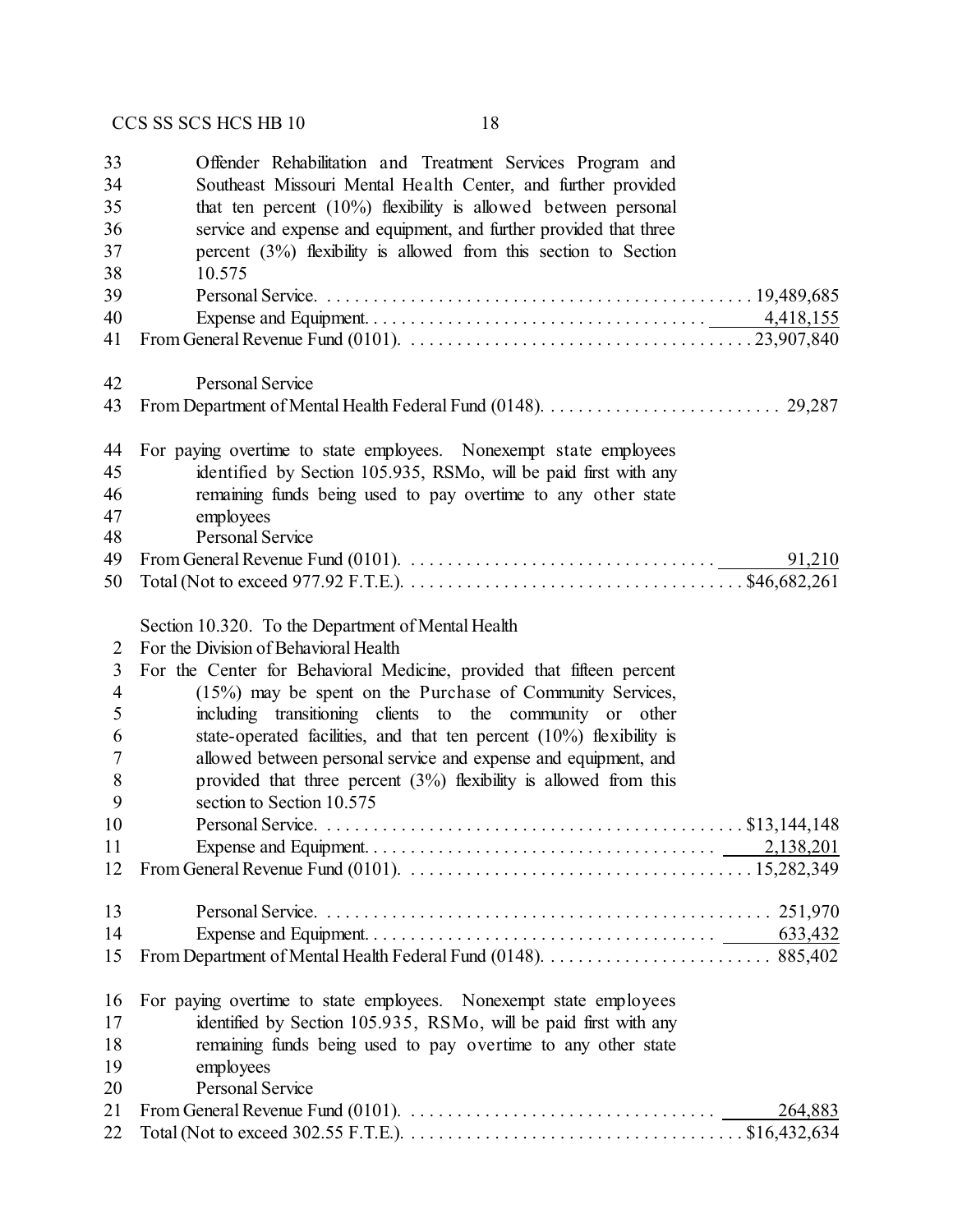|                | Section 10.325. To the Department of Mental Health                                                                                                                          |
|----------------|-----------------------------------------------------------------------------------------------------------------------------------------------------------------------------|
| 2              | For the Division of Behavioral Health                                                                                                                                       |
| 3              | For the Hawthorn Children's Psychiatric Hospital, provided that ten                                                                                                         |
| $\overline{4}$ | percent $(10\%)$ flexibility is allowed between personal service and                                                                                                        |
| 5              | expense and equipment, and provided that three percent $(3%)$                                                                                                               |
| 6              | flexibility is allowed from this section to Section 10.575                                                                                                                  |
| 7              |                                                                                                                                                                             |
| 8              |                                                                                                                                                                             |
| 9              |                                                                                                                                                                             |
|                |                                                                                                                                                                             |
| 10             |                                                                                                                                                                             |
| 11             |                                                                                                                                                                             |
| 12             |                                                                                                                                                                             |
|                |                                                                                                                                                                             |
| 13             | For paying overtime to state employees. Nonexempt state employees                                                                                                           |
| 14             | identified by Section 105.935, RSMo, will be paid first with any                                                                                                            |
| 15             | remaining funds being used to pay overtime to any other state                                                                                                               |
| 16             | employees                                                                                                                                                                   |
| 17             | <b>Personal Service</b>                                                                                                                                                     |
| 18             |                                                                                                                                                                             |
| 19             | 7,553                                                                                                                                                                       |
| 20             |                                                                                                                                                                             |
| 2<br>3         | Section 10.400. To the Department of Mental Health<br>For the Division of Developmental Disabilities<br>For the division administration, provided that three percent $(3%)$ |
| 4              | flexibility is allowed from this section to Section 10.575                                                                                                                  |
|                |                                                                                                                                                                             |
| 5              |                                                                                                                                                                             |
| 6              |                                                                                                                                                                             |
| 7              | From General Revenue Fund (0101). $\ldots \ldots \ldots \ldots \ldots \ldots \ldots \ldots \ldots \ldots \ldots \ldots 1,444,771$                                           |
| 8              |                                                                                                                                                                             |
| 9              |                                                                                                                                                                             |
| 10             |                                                                                                                                                                             |
|                |                                                                                                                                                                             |
| 11             |                                                                                                                                                                             |
|                |                                                                                                                                                                             |
|                | For telehealth physician services                                                                                                                                           |
| 12             |                                                                                                                                                                             |
| 13             |                                                                                                                                                                             |
| 14             | From State Emergency Management Federal Stimulus Fund (2335). 2,232,000                                                                                                     |
| 15             | Total (Not to exceed 29.37 F.T.E.). $\dots \dots \dots \dots \dots \dots \dots \dots \dots \dots \dots \dots \dots \$ \$6,993,350                                           |
|                | Section 10.405. To the Department of Mental Health                                                                                                                          |
| 2              | For the Division of Developmental Disabilities                                                                                                                              |
| 3              | To pay the state operated Intermediate Care Facilities<br>for                                                                                                               |

Individuals with Intellectual Disabilities (ICF/ID) provider tax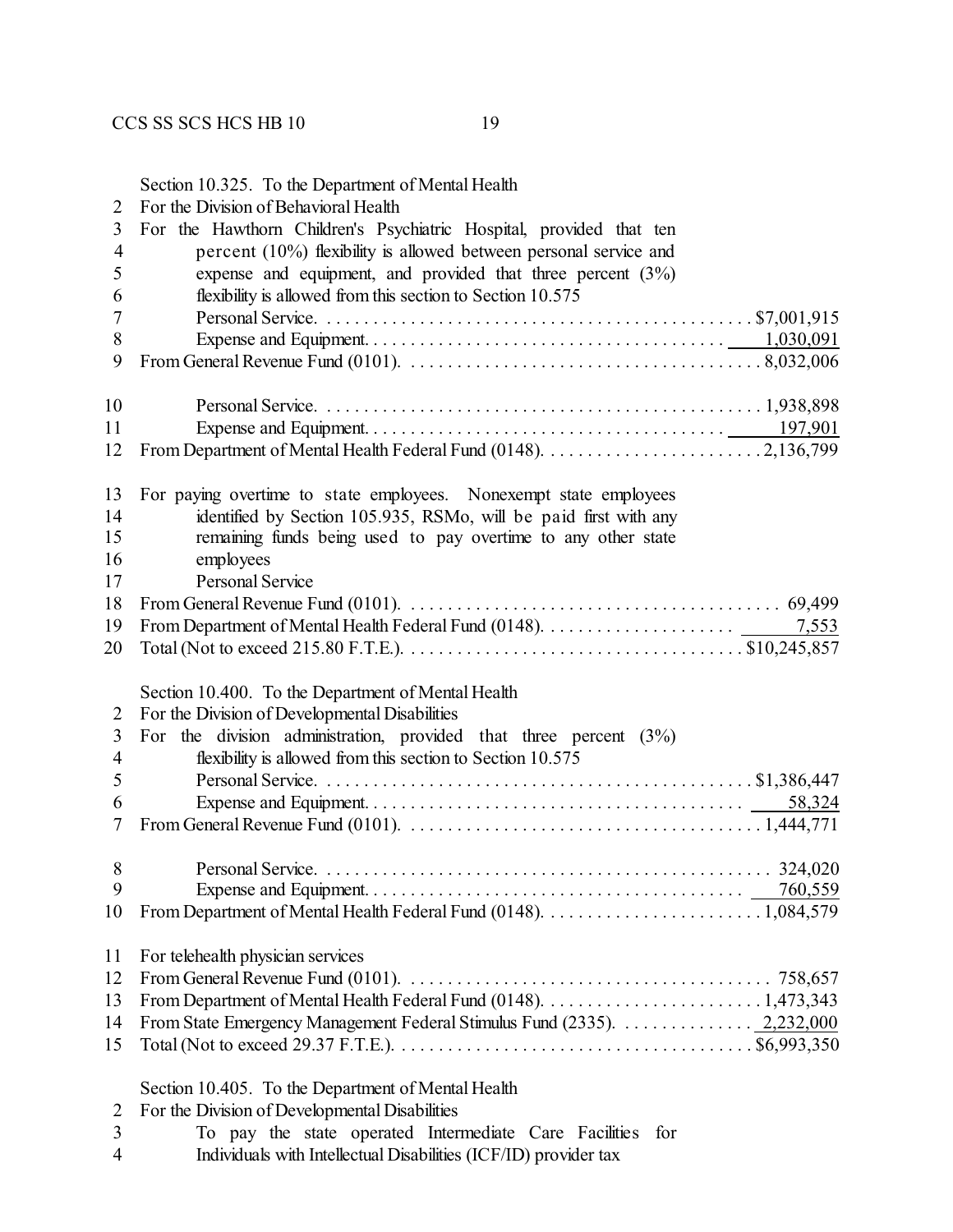| 5              | Expense and Equipment                                                                                                               |
|----------------|-------------------------------------------------------------------------------------------------------------------------------------|
| 6              | From General Revenue Fund (0101). $\ldots \ldots \ldots \ldots \ldots \ldots \ldots \ldots \ldots \ldots \ldots \ldots$ \$6,200,000 |
|                |                                                                                                                                     |
| 7              | For habilitation centers                                                                                                            |
| 8              | Expense and Equipment                                                                                                               |
| 9              |                                                                                                                                     |
| 10             |                                                                                                                                     |
|                | Section 10.410. To the Department of Mental Health                                                                                  |
| $\overline{2}$ | For the Division of Developmental Disabilities                                                                                      |
| 3              | Provided that residential services for non-Medicaid eligibles shall                                                                 |
| 4              | not be reduced below the prior year expenditures as long as the                                                                     |
| 5              | person is evaluated to need the services                                                                                            |
| 6              | For community programs                                                                                                              |
| $\tau$         |                                                                                                                                     |
| 8              |                                                                                                                                     |
| 9              |                                                                                                                                     |
| 10             |                                                                                                                                     |
| 11             | For community programs, provided that three percent $(3%)$ flexibility is                                                           |
| 12             | allowed from this section to Section 10.575                                                                                         |
| 13             |                                                                                                                                     |
| 14             |                                                                                                                                     |
| 15             |                                                                                                                                     |
|                |                                                                                                                                     |
| 16             |                                                                                                                                     |
| 17             |                                                                                                                                     |
| 18             |                                                                                                                                     |
| 19             | For statewide autism outreach, education, and awareness programs for                                                                |
| 20             | persons with autism and their families                                                                                              |
| 21             |                                                                                                                                     |
| 22             | For an Autism Center located in a home rule city with more than                                                                     |
| 23             | forty-seven thousand but fewer than fifty-two thousand inhabitants                                                                  |
| 24             | and partially located in any county of the first classification with                                                                |
| 25             | more than one hundred fifteen thousand but fewer than one                                                                           |
| 26             | hundred fifty thousand inhabitants                                                                                                  |
| 27             |                                                                                                                                     |
| 28             | For Autism Outreach Initiatives for Children in Northeast Missouri                                                                  |
| 29             |                                                                                                                                     |
|                |                                                                                                                                     |
| 30             | For Regional Autism projects                                                                                                        |
| 31             |                                                                                                                                     |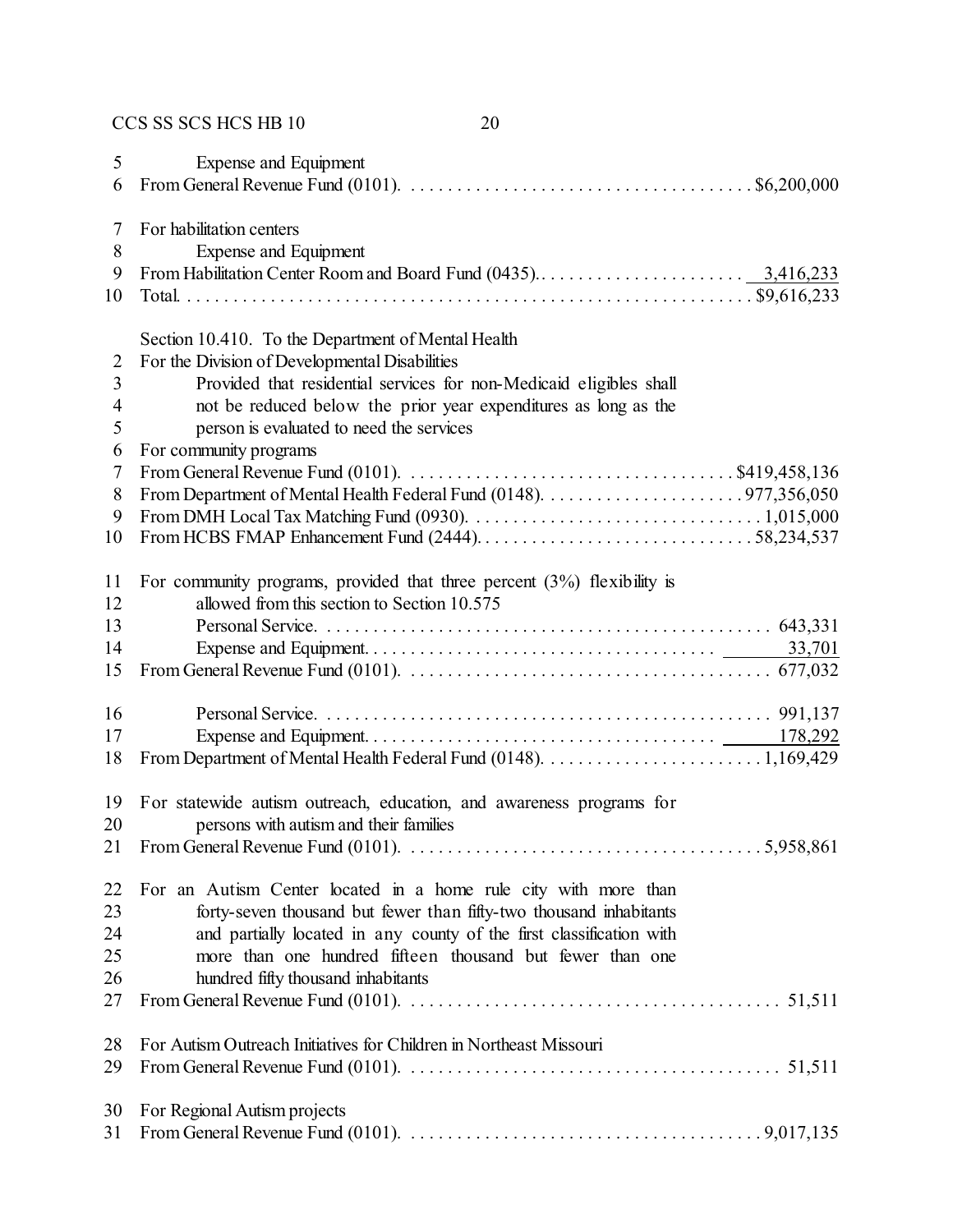| 32                                                                  | For services for children who are clients of the Department of Social                                                                                                                                                                                                                                                                                                                                                                                                                                                                                                                                                                                                                                                                                                                                        |
|---------------------------------------------------------------------|--------------------------------------------------------------------------------------------------------------------------------------------------------------------------------------------------------------------------------------------------------------------------------------------------------------------------------------------------------------------------------------------------------------------------------------------------------------------------------------------------------------------------------------------------------------------------------------------------------------------------------------------------------------------------------------------------------------------------------------------------------------------------------------------------------------|
| 33                                                                  | <b>Services</b>                                                                                                                                                                                                                                                                                                                                                                                                                                                                                                                                                                                                                                                                                                                                                                                              |
| 34                                                                  |                                                                                                                                                                                                                                                                                                                                                                                                                                                                                                                                                                                                                                                                                                                                                                                                              |
| 35                                                                  | For the Developmental Disability Training Program in a county with a                                                                                                                                                                                                                                                                                                                                                                                                                                                                                                                                                                                                                                                                                                                                         |
| 36                                                                  | charter form of government and with more than three hundred                                                                                                                                                                                                                                                                                                                                                                                                                                                                                                                                                                                                                                                                                                                                                  |
| 37                                                                  | thousand but fewer than four hundred fifty thousand inhabitants                                                                                                                                                                                                                                                                                                                                                                                                                                                                                                                                                                                                                                                                                                                                              |
| 38                                                                  | and a county with a charter form of government and with more                                                                                                                                                                                                                                                                                                                                                                                                                                                                                                                                                                                                                                                                                                                                                 |
| 39                                                                  | than nine hundred fifty thousand inhabitants                                                                                                                                                                                                                                                                                                                                                                                                                                                                                                                                                                                                                                                                                                                                                                 |
| 40                                                                  |                                                                                                                                                                                                                                                                                                                                                                                                                                                                                                                                                                                                                                                                                                                                                                                                              |
| 41                                                                  | For youth services                                                                                                                                                                                                                                                                                                                                                                                                                                                                                                                                                                                                                                                                                                                                                                                           |
| 42                                                                  |                                                                                                                                                                                                                                                                                                                                                                                                                                                                                                                                                                                                                                                                                                                                                                                                              |
| 43                                                                  | For special needs college and career planning in a home rule city with                                                                                                                                                                                                                                                                                                                                                                                                                                                                                                                                                                                                                                                                                                                                       |
| 44                                                                  | more than four hundred thousand inhabitants and located in more                                                                                                                                                                                                                                                                                                                                                                                                                                                                                                                                                                                                                                                                                                                                              |
| 45                                                                  | than one county                                                                                                                                                                                                                                                                                                                                                                                                                                                                                                                                                                                                                                                                                                                                                                                              |
| 46                                                                  | From General Revenue Fund (0101). $\ldots \ldots \ldots \ldots \ldots \ldots \ldots \ldots \ldots \ldots \ldots \ldots \ldots$ 50,000                                                                                                                                                                                                                                                                                                                                                                                                                                                                                                                                                                                                                                                                        |
| 47                                                                  | For Senate Bill 40 Board Tax Funds to be used as match for Medicaid                                                                                                                                                                                                                                                                                                                                                                                                                                                                                                                                                                                                                                                                                                                                          |
| 48                                                                  | initiatives for clients of the division                                                                                                                                                                                                                                                                                                                                                                                                                                                                                                                                                                                                                                                                                                                                                                      |
| 49                                                                  |                                                                                                                                                                                                                                                                                                                                                                                                                                                                                                                                                                                                                                                                                                                                                                                                              |
| 50                                                                  |                                                                                                                                                                                                                                                                                                                                                                                                                                                                                                                                                                                                                                                                                                                                                                                                              |
| 2<br>3<br>$\overline{4}$<br>5<br>6<br>7<br>8<br>9<br>10<br>11<br>12 | Section 10.413. To the Department of Mental Health<br>For the Division of Developmental Disabilities<br>For the reimbursement of hospitals related to individuals who qualify for<br>placement and support through the Division of Developmental<br>Disabilities who may otherwise be eligible for discharge but<br>cannot be discharged due to a lack of availability within an<br>appropriate community placement. Such hospitals shall provide a<br>request for funding documenting these individuals, length of stay<br>beyond discharge, and effort to find placement. The division shall<br>on a pro-rata basis provide a per diem reimbursement on an annual<br>basis<br>From General Revenue Fund (0101). $\ldots \ldots \ldots \ldots \ldots \ldots \ldots \ldots \ldots \ldots \ldots$ \$2,000,000 |
| 2<br>3<br>$\overline{4}$<br>5<br>6<br>7<br>8                        | Section 10.415. To the Department of Mental Health<br>For the Division of Developmental Disabilities<br>For community support staff, provided that three percent $(3%)$ flexibility<br>is allowed from this section to Section 10.575<br><b>Personal Service</b><br>From General Revenue Fund (0101). $\ldots \ldots \ldots \ldots \ldots \ldots \ldots \ldots \ldots \ldots \ldots$ \$2,400,575                                                                                                                                                                                                                                                                                                                                                                                                             |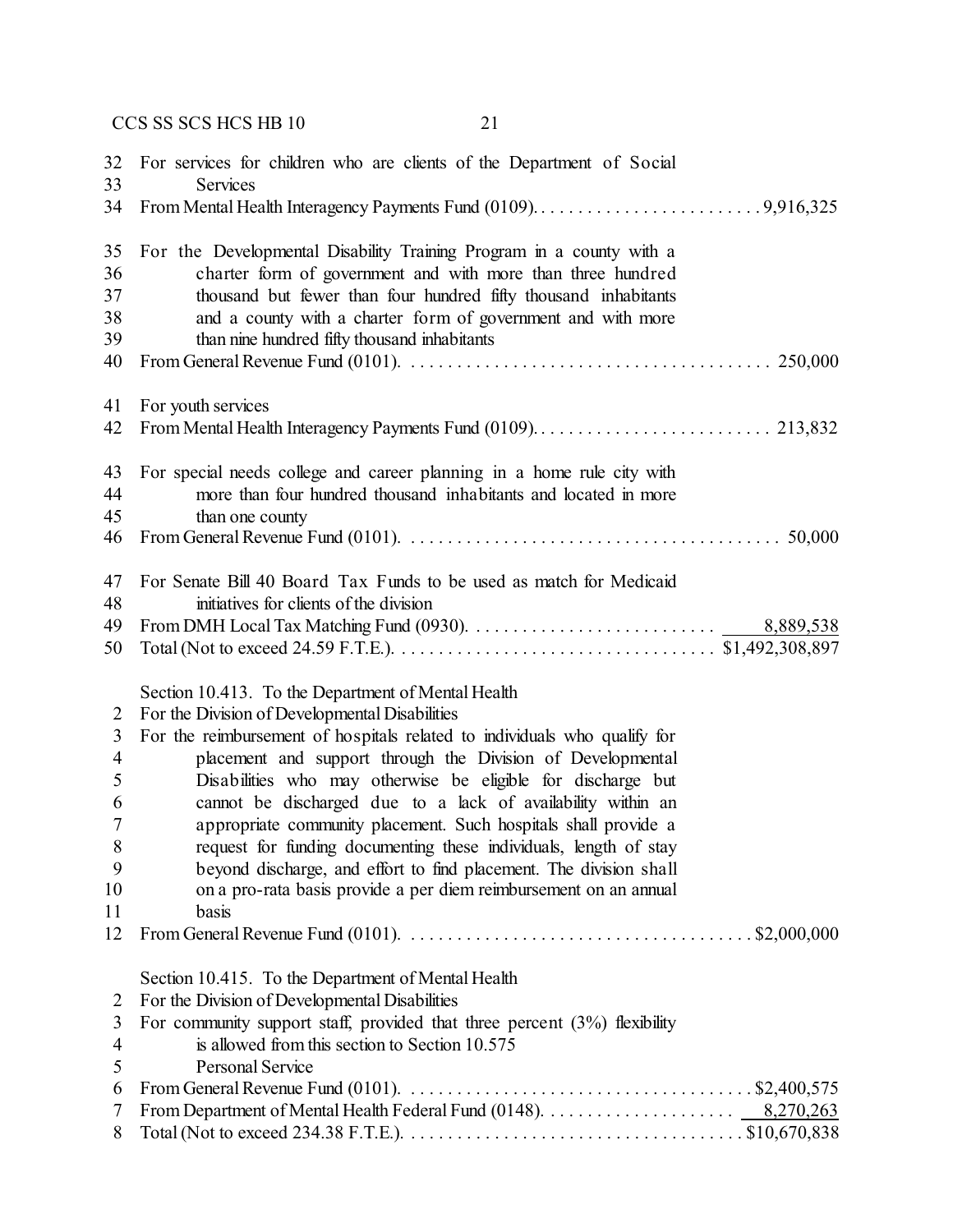|                | Section 10.420. To the Department of Mental Health                                                                                |
|----------------|-----------------------------------------------------------------------------------------------------------------------------------|
| $\overline{2}$ | For the Division of Developmental Disabilities                                                                                    |
| 3              | For developmental disabilities services, provided that ten percent $(10\%)$                                                       |
| 4              | flexibility is allowed between personal service and expense and                                                                   |
| 5              | equipment                                                                                                                         |
| 6              |                                                                                                                                   |
| 7              |                                                                                                                                   |
| 8              | From Department of Mental Health Federal Fund (0148)                                                                              |
| 9              |                                                                                                                                   |
|                | Section 10.425. To the Department of Mental Health                                                                                |
| $\overline{2}$ | Funds are to be transferred out of the State Treasury, to the                                                                     |
| 3              | General Revenue Fund as a result of recovering the Intermediate                                                                   |
| $\overline{4}$ | Care Facility Intellectually Disabled (ICF/ID) Reimbursement                                                                      |
| 5              | <b>Allowance Fund</b>                                                                                                             |
| 6              | From Intermediate Care Facility Intellectually Disabled Reimbursement                                                             |
| 7              |                                                                                                                                   |
|                |                                                                                                                                   |
| 8              | Funds are to be transferred out of the State Treasury, to the                                                                     |
| 9              | Department of Mental Health Federal Fund                                                                                          |
| 10             | From Intermediate Care Facility Intellectually Disabled Reimbursement                                                             |
| 11             |                                                                                                                                   |
| 12             |                                                                                                                                   |
|                | Section 10.500. To the Department of Mental Health                                                                                |
| $\overline{2}$ | For the Division of Developmental Disabilities                                                                                    |
| 3              | For the Central Missouri Regional Center, provided that twenty-five                                                               |
| $\overline{4}$ | percent (25%) flexibility is allowed between personal service and                                                                 |
| 5              | expense and equipment, and provided that three percent $(3%)$                                                                     |
| 6              | flexibility is allowed from this section to Section 10.575                                                                        |
| $\overline{7}$ |                                                                                                                                   |
| 8              |                                                                                                                                   |
| 9              |                                                                                                                                   |
| 10             |                                                                                                                                   |
| 11             | 110,815                                                                                                                           |
| 12             |                                                                                                                                   |
|                |                                                                                                                                   |
| 13             | Total (Not to exceed 98.70 F.T.E.). $\dots \dots \dots \dots \dots \dots \dots \dots \dots \dots \dots \dots \dots$ . \$4,471,416 |
|                | Section 10.505. To the Department of Mental Health                                                                                |
| 2              | For the Division of Developmental Disabilities                                                                                    |
| $\mathbf{r}$   | For the Kenses City Decimel Center provided that twenty five persont                                                              |

- For the Kansas City Regional Center, provided that twenty-five percent
- (25%) flexibility is allowed between personal service and expense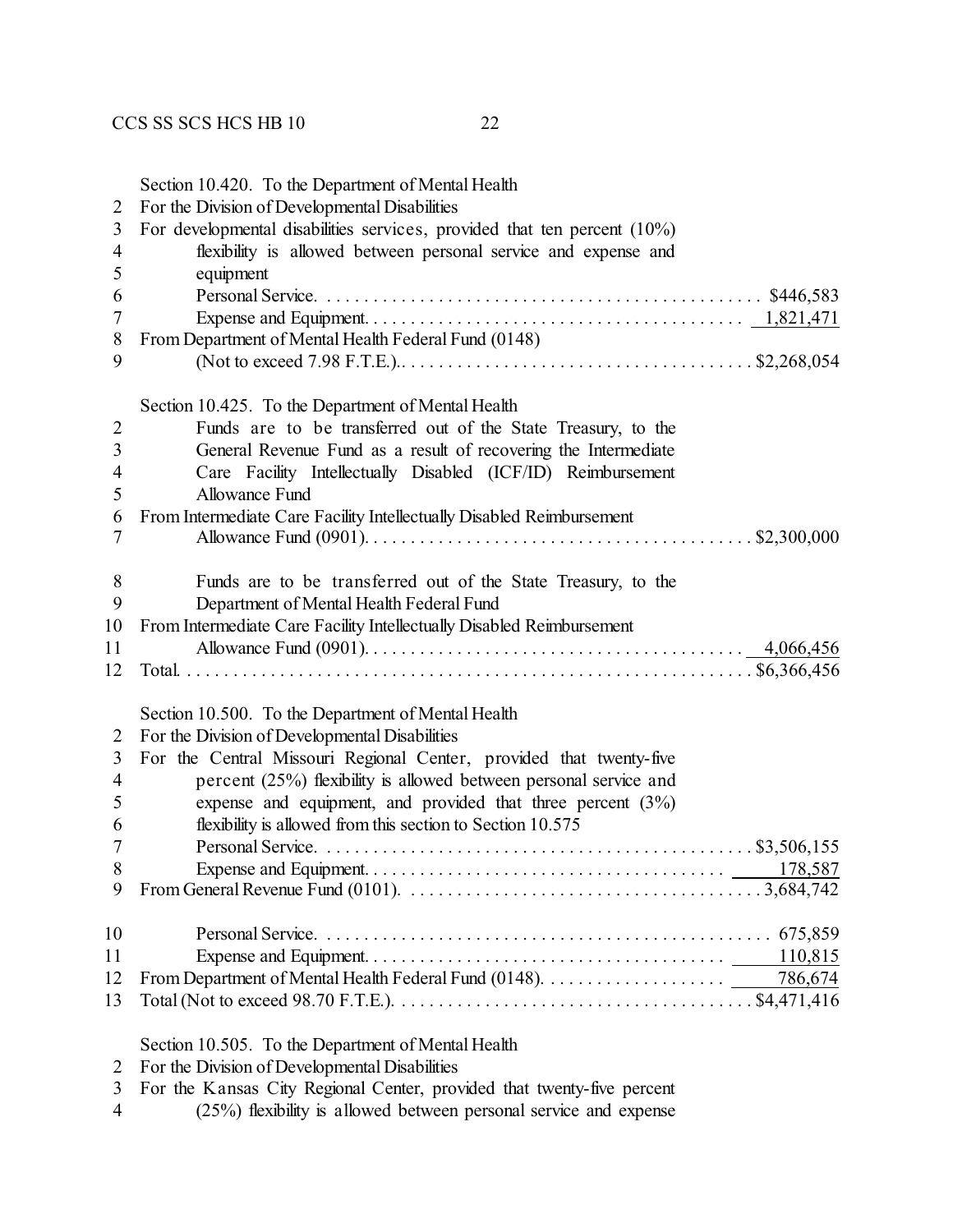| 5<br>6                   | and equipment, and provided that three percent $(3%)$ flexibility is<br>allowed from this section to Section 10.575                   |
|--------------------------|---------------------------------------------------------------------------------------------------------------------------------------|
| $\overline{7}$           |                                                                                                                                       |
| 8                        |                                                                                                                                       |
| 9                        |                                                                                                                                       |
| 10                       |                                                                                                                                       |
| 11                       |                                                                                                                                       |
| 12                       |                                                                                                                                       |
| 13                       | Total (Not to exceed 97.74 F.T.E.). $\dots \dots \dots \dots \dots \dots \dots \dots \dots \dots \dots \dots \dots \$ \$4,882,279     |
|                          | Section 10.510. To the Department of Mental Health                                                                                    |
| 2                        | For the Division of Developmental Disabilities                                                                                        |
| 3                        | For the Sikeston Regional Center, provided that twenty-five percent (25%)                                                             |
| $\overline{\mathcal{A}}$ | flexibility is allowed between personal service and expense and                                                                       |
| 5                        | equipment, and provided that three percent $(3%)$ flexibility is                                                                      |
| 6                        | allowed from this section to Section 10.575                                                                                           |
| 7                        |                                                                                                                                       |
| 8                        |                                                                                                                                       |
| 9                        |                                                                                                                                       |
| 10                       |                                                                                                                                       |
| 11                       |                                                                                                                                       |
| 12                       |                                                                                                                                       |
| 13                       | Total (Not to exceed 48.57 F.T.E.). $\dots \dots \dots \dots \dots \dots \dots \dots \dots \dots \dots \dots \dots \$ \$2,256,570     |
|                          | Section 10.515. To the Department of Mental Health                                                                                    |
| 2                        | For the Division of Developmental Disabilities                                                                                        |
| $\overline{3}$           | For the Springfield Regional Center, provided that twenty-five percent                                                                |
| $\overline{4}$           | $(25%)$ flexibility is allowed between personal service and expense                                                                   |
| 5                        | and equipment, and provided that three percent $(3%)$ flexibility is                                                                  |
| 6                        | allowed from this section to Section 10.575                                                                                           |
| 7                        |                                                                                                                                       |
| 8<br>9                   |                                                                                                                                       |
|                          |                                                                                                                                       |
| 10                       |                                                                                                                                       |
| 11                       | 41,508                                                                                                                                |
| 12                       |                                                                                                                                       |
| 13                       | Total (Not to exceed 60.13 F.T.E.). $\dots \dots \dots \dots \dots \dots \dots \dots \dots \dots \dots \dots \dots \dots$ \$2,818,712 |
|                          | Section 10.520. To the Department of Mental Health                                                                                    |
| 2                        | For the Division of Developmental Disabilities                                                                                        |
| 3                        | For the St. Louis Regional Center, provided that twenty-five percent                                                                  |

(25%) flexibility is allowed between personal service and expense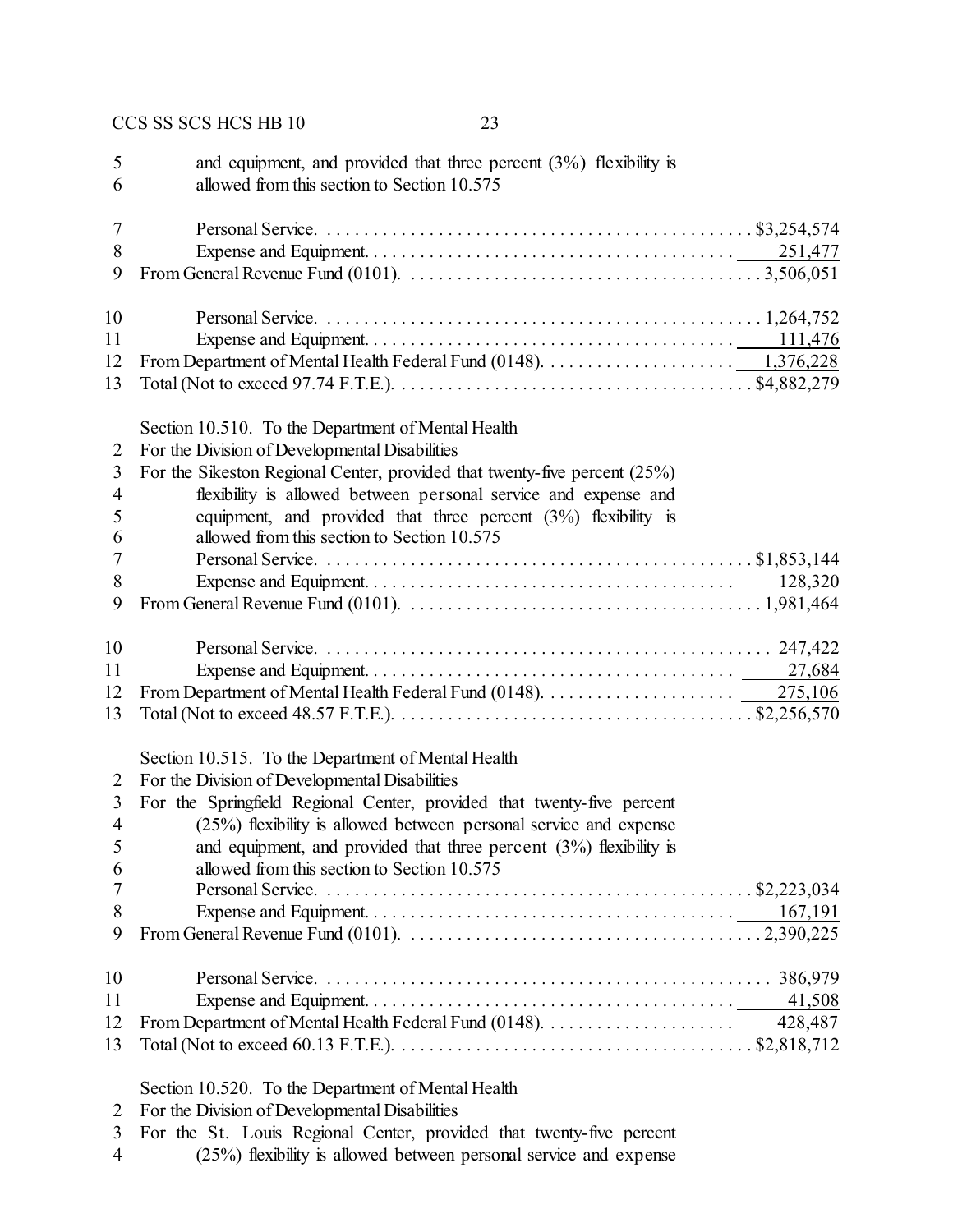| 5                                            | and equipment, and provided that three percent $(3%)$ flexibility is                                                                                                                                                                                                                                                                                                              |
|----------------------------------------------|-----------------------------------------------------------------------------------------------------------------------------------------------------------------------------------------------------------------------------------------------------------------------------------------------------------------------------------------------------------------------------------|
| 6                                            | allowed from this section to Section 10.575                                                                                                                                                                                                                                                                                                                                       |
| 7                                            |                                                                                                                                                                                                                                                                                                                                                                                   |
| 8                                            |                                                                                                                                                                                                                                                                                                                                                                                   |
| 9                                            | From General Revenue Fund (0101). $\ldots \ldots \ldots \ldots \ldots \ldots \ldots \ldots \ldots \ldots \ldots \ldots \ldots$                                                                                                                                                                                                                                                    |
| 10                                           |                                                                                                                                                                                                                                                                                                                                                                                   |
| 11                                           |                                                                                                                                                                                                                                                                                                                                                                                   |
| 12                                           | From Department of Mental Health Federal Fund (0148). $\dots \dots \dots \dots \dots \dots \dots \dots \dots \dots \dots \dots 1,348,031$                                                                                                                                                                                                                                         |
| 13                                           |                                                                                                                                                                                                                                                                                                                                                                                   |
| 2<br>3<br>$\overline{4}$<br>5                | Section 10.525. To the Department of Mental Health<br>For the Division of Developmental Disabilities<br>For the Bellefontaine Habilitation Center, provided that fifteen percent<br>(15%) may be spent on the Purchase of Community Services,<br>including transitioning clients to the<br>community or other                                                                     |
| 6                                            | state-operated services, and that ten percent $(10\%)$ flexibility is                                                                                                                                                                                                                                                                                                             |
| 7                                            | allowed between personal service and expense and equipment, and                                                                                                                                                                                                                                                                                                                   |
| 8                                            | provided that three percent $(3%)$ flexibility is allowed from this                                                                                                                                                                                                                                                                                                               |
| 9                                            | section to Section 10.575                                                                                                                                                                                                                                                                                                                                                         |
| 10                                           |                                                                                                                                                                                                                                                                                                                                                                                   |
| 11                                           |                                                                                                                                                                                                                                                                                                                                                                                   |
| 12                                           |                                                                                                                                                                                                                                                                                                                                                                                   |
| 13                                           |                                                                                                                                                                                                                                                                                                                                                                                   |
| 14                                           |                                                                                                                                                                                                                                                                                                                                                                                   |
| 15                                           |                                                                                                                                                                                                                                                                                                                                                                                   |
| 16                                           | For paying overtime to state employees. Nonexempt state employees                                                                                                                                                                                                                                                                                                                 |
| 17                                           | identified by Section 105.935, RSMo, will be paid first with any                                                                                                                                                                                                                                                                                                                  |
| 18                                           | remaining funds being used to pay overtime to any other state                                                                                                                                                                                                                                                                                                                     |
| 19                                           | employees                                                                                                                                                                                                                                                                                                                                                                         |
| 20                                           | Personal Service                                                                                                                                                                                                                                                                                                                                                                  |
| 21<br>22<br>23                               | 40,507                                                                                                                                                                                                                                                                                                                                                                            |
| 2<br>3<br>$\overline{\mathcal{A}}$<br>5<br>6 | Section 10.530. To the Department of Mental Health<br>For the Division of Developmental Disabilities<br>For the Higginsville Habilitation Center, provided that<br>thirty percent<br>(30%) may be spent on the Purchase of Community Services,<br>including transitioning clients to the community or other<br>state-operated services, and that ten percent (10%) flexibility is |

allowed between personal service and expense and equipment, and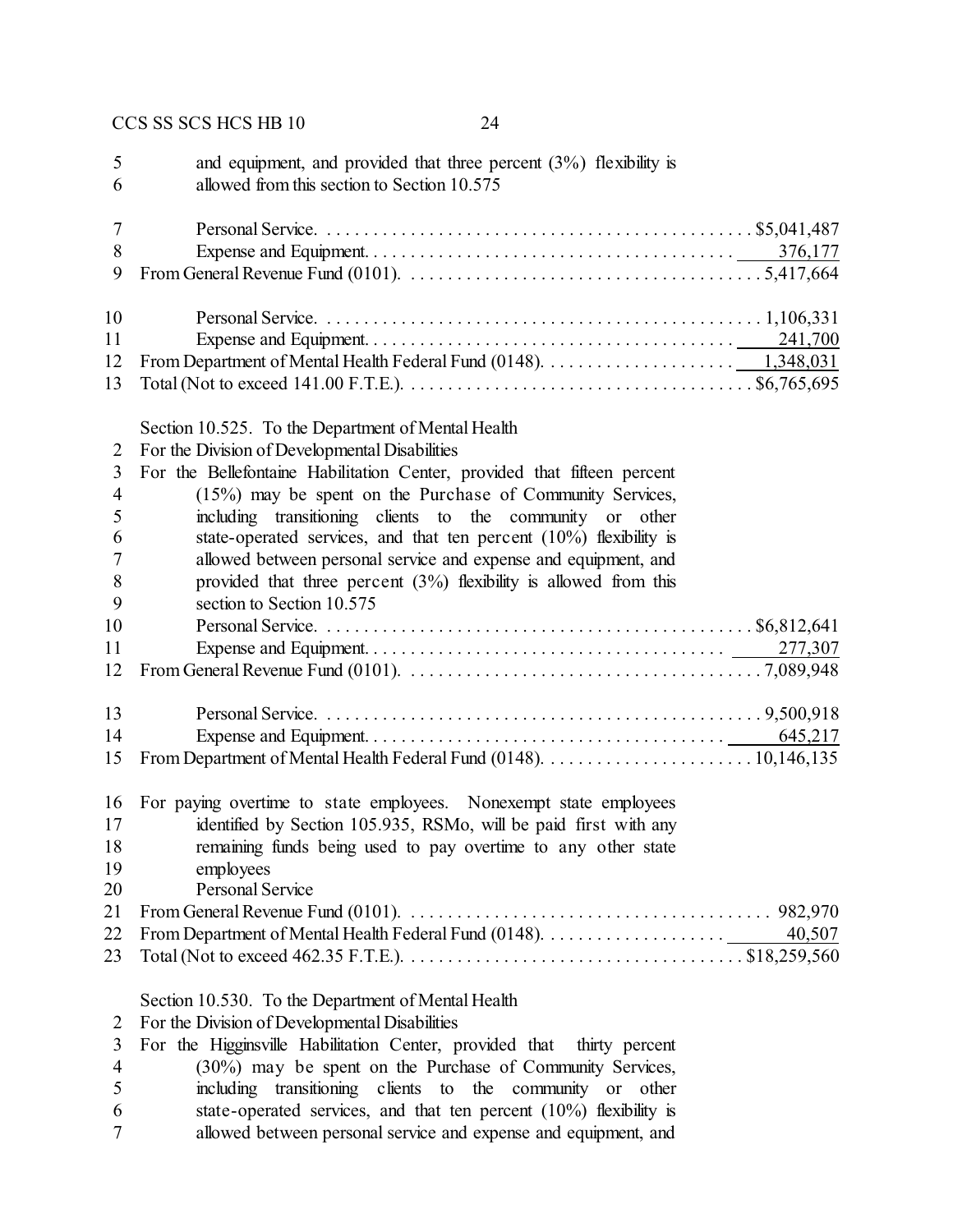| 8<br>9<br>10<br>11<br>12 | provided that fifty percent $(50\%)$ flexibility is allowed between<br>this section and Section 10.535 to allow flexibility for the<br>transition of the Optimistic Beginnings program, and provided that<br>three percent $(3\%)$ flexibility is allowed from this section to<br>Section 10.575 |
|--------------------------|--------------------------------------------------------------------------------------------------------------------------------------------------------------------------------------------------------------------------------------------------------------------------------------------------|
| 13                       |                                                                                                                                                                                                                                                                                                  |
| 14                       | 75,352                                                                                                                                                                                                                                                                                           |
| 15                       |                                                                                                                                                                                                                                                                                                  |
| 16                       |                                                                                                                                                                                                                                                                                                  |
| 17                       | 366,607                                                                                                                                                                                                                                                                                          |
| 18                       |                                                                                                                                                                                                                                                                                                  |
| 19                       | For paying overtime to state employees. Nonexempt state employees                                                                                                                                                                                                                                |
| 20                       | identified by Section 105.935, RSMo, will be paid first with any                                                                                                                                                                                                                                 |
| 21                       | remaining funds being used to pay overtime to any other state                                                                                                                                                                                                                                    |
| 22                       | employees                                                                                                                                                                                                                                                                                        |
| 23                       | <b>Personal Service</b>                                                                                                                                                                                                                                                                          |
| 24<br>25                 | From General Revenue Fund (0101). $\ldots \ldots \ldots \ldots \ldots \ldots \ldots \ldots \ldots \ldots \ldots \ldots$ 423,624                                                                                                                                                                  |
| 26                       |                                                                                                                                                                                                                                                                                                  |
|                          | Section 10.535. To the Department of Mental Health                                                                                                                                                                                                                                               |
| 2                        | For the Division of Developmental Disabilities                                                                                                                                                                                                                                                   |
| 3                        | For Northwest Community Services, provided that thirty percent (30%)                                                                                                                                                                                                                             |
| $\overline{4}$           | may be spent on the Purchase of Community Services, including                                                                                                                                                                                                                                    |
| 5                        | transitioning clients to the community or other state-operated                                                                                                                                                                                                                                   |
| 6                        | services, and that ten percent $(10\%)$ flexibility is allowed between                                                                                                                                                                                                                           |
| 7                        | personal service and expense and equipment, and provided that                                                                                                                                                                                                                                    |
| 8                        | fifty percent $(50\%)$ flexibility is allowed between this section and                                                                                                                                                                                                                           |
| 9                        | Section 10.530 to allow flexibility for the transition of the                                                                                                                                                                                                                                    |
| 10                       | Optimistic Beginnings program, and provided that three percent                                                                                                                                                                                                                                   |
| 11                       | $(3%)$ flexibility is allowed from this section to Section 10.575                                                                                                                                                                                                                                |
| 12                       |                                                                                                                                                                                                                                                                                                  |
| 13                       | 440,617                                                                                                                                                                                                                                                                                          |
| 14                       |                                                                                                                                                                                                                                                                                                  |
| 15                       |                                                                                                                                                                                                                                                                                                  |
| 16                       | 574,165                                                                                                                                                                                                                                                                                          |
| 17                       |                                                                                                                                                                                                                                                                                                  |
| 18                       | For paying overtime to state employees. Nonexempt state employees                                                                                                                                                                                                                                |
| 19                       | identified by Section 105.935, RSMo, will be paid first with any                                                                                                                                                                                                                                 |
| 20                       | remaining funds being used to pay overtime to any other state                                                                                                                                                                                                                                    |
| 21                       | employees                                                                                                                                                                                                                                                                                        |

Personal Service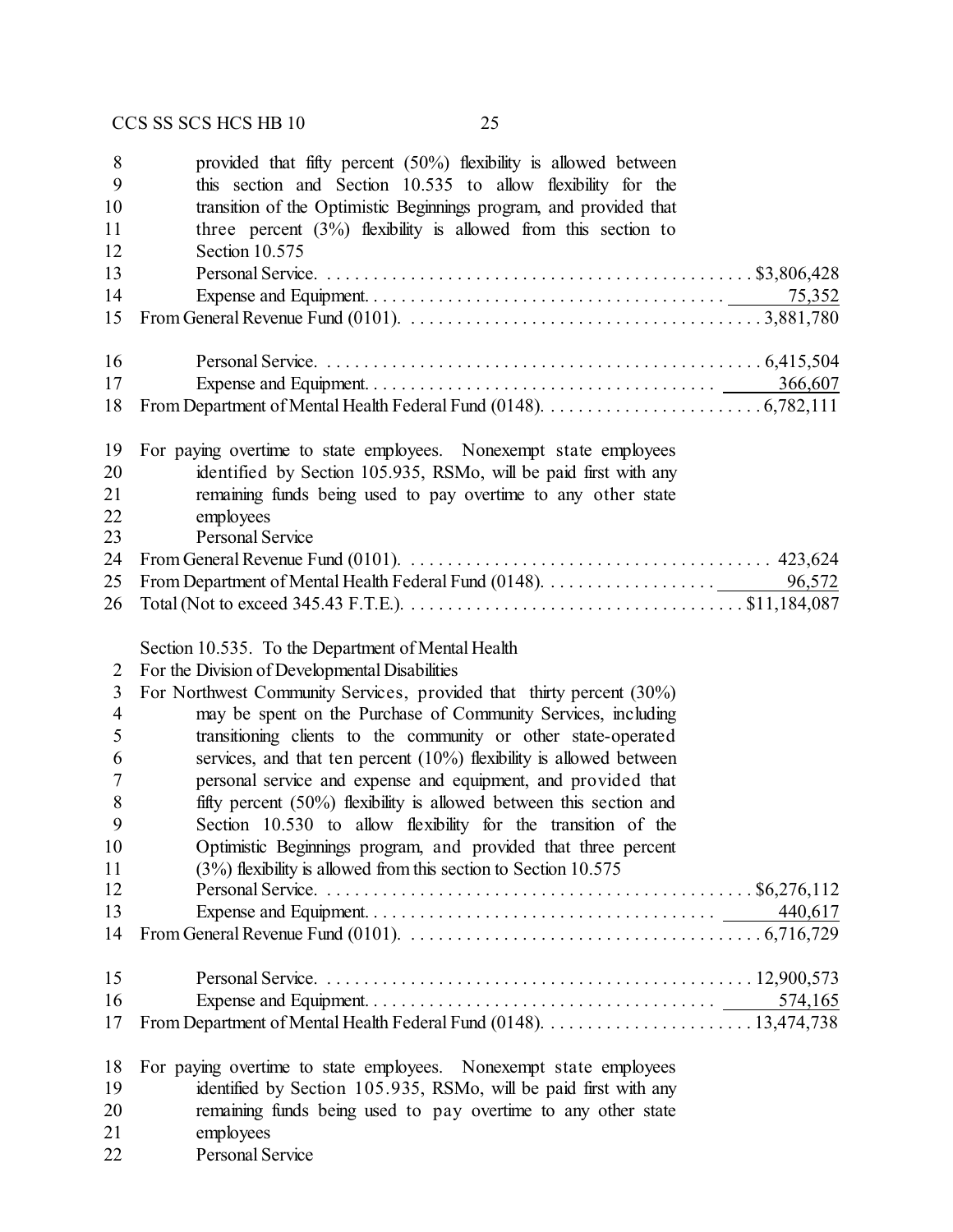| 23             | From General Revenue Fund (0101). $\ldots \ldots \ldots \ldots \ldots \ldots \ldots \ldots \ldots \ldots$<br>780,356                    |  |
|----------------|-----------------------------------------------------------------------------------------------------------------------------------------|--|
| 24             | Total (Not to exceed 614.66 F.T.E.). $\dots \dots \dots \dots \dots \dots \dots \dots \dots \dots \dots \dots \dots \dots$ \$20,971,823 |  |
|                | Section 10.540. To the Department of Mental Health                                                                                      |  |
| $\overline{2}$ | For the Division of Developmental Disabilities                                                                                          |  |
| 3              | For the Southwest Community, provided that fifteen percent (15%) may                                                                    |  |
| $\overline{4}$ | be spent on the Purchase of Community Services, including                                                                               |  |
| 5              | transitioning clients to the community or other state-operated                                                                          |  |
| 6              | services, and that ten percent $(10%)$ flexibility is allowed between                                                                   |  |
| $\overline{7}$ | personal service and expense and equipment, and provided that                                                                           |  |
| 8              | three percent $(3\%)$ flexibility is allowed from this section to                                                                       |  |
| 9              | Section 10.575                                                                                                                          |  |
| 10             |                                                                                                                                         |  |
| 11             | 76,552                                                                                                                                  |  |
| 12             |                                                                                                                                         |  |
|                |                                                                                                                                         |  |
| 13<br>14       |                                                                                                                                         |  |
| 15             |                                                                                                                                         |  |
|                |                                                                                                                                         |  |
| 16             | For paying overtime to state employees. Nonexempt state employees                                                                       |  |
| 17             | identified by Section 105.935, RSMo, will be paid first with any                                                                        |  |
| 18             | remaining funds being used to pay overtime to any other state                                                                           |  |
| 19             | employees                                                                                                                               |  |
| 20             | Personal Service                                                                                                                        |  |
| 21             |                                                                                                                                         |  |
| 22             |                                                                                                                                         |  |
| 23             | Total (Not to exceed 243.96 F.T.E.). $\dots \dots \dots \dots \dots \dots \dots \dots \dots \dots \dots \dots \dots \dots$ \$8,416,725  |  |
|                | Section 10.545. To the Department of Mental Health                                                                                      |  |
| 2              | For the Division of Developmental Disabilities                                                                                          |  |
|                | For the St. Louis Developmental Disabilities Treatment Center, provided                                                                 |  |
| $\overline{4}$ | that thirty percent $(30\%)$ may be spent on the Purchase of                                                                            |  |
| 5              | Community<br>Services, including transitioning clients<br>to<br>the                                                                     |  |
| 6              | community or other state-operated services, and that ten percent                                                                        |  |
| 7              | $(10\%)$ flexibility is allowed between personal service and expense                                                                    |  |
| 8              | and equipment, and provided that three percent $(3%)$ flexibility is                                                                    |  |
| 9              | allowed from this section to Section 10.575                                                                                             |  |
| 10             |                                                                                                                                         |  |
| 11             |                                                                                                                                         |  |
| 12             |                                                                                                                                         |  |
| 13             |                                                                                                                                         |  |
| 14             | 718,734                                                                                                                                 |  |
| 15             |                                                                                                                                         |  |
| 16             |                                                                                                                                         |  |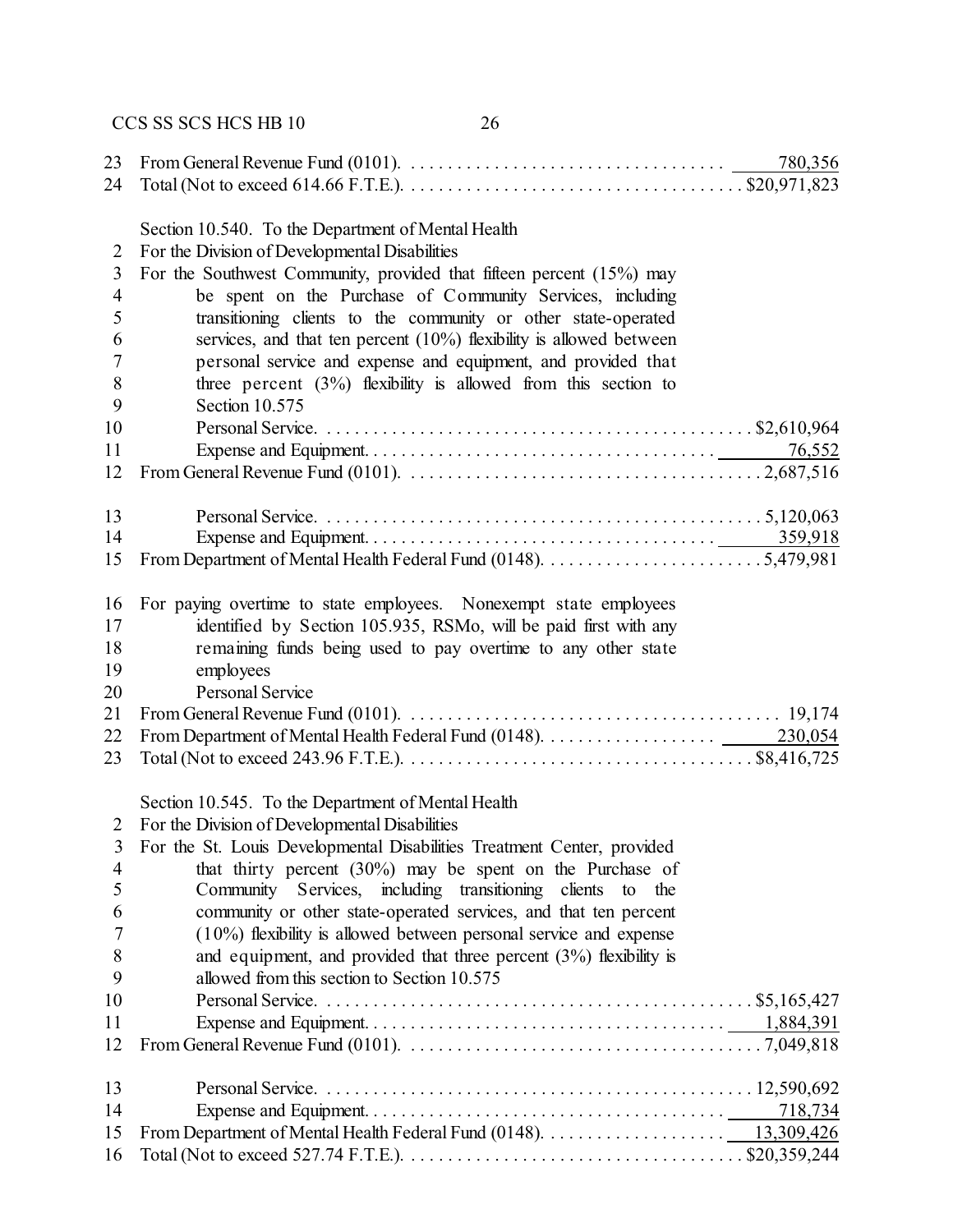Section 10.550. To the Department of Mental Health

For the Division of Developmental Disabilities

| 3              | For Southeast Missouri Residential Services, provided that thirty percent                                                     |
|----------------|-------------------------------------------------------------------------------------------------------------------------------|
| $\overline{4}$ | (30%) may be spent on the Purchase of Community Services,                                                                     |
| 5              | including transitioning clients to the community or other                                                                     |
| 6              | state-operated services, and that ten percent $(10\%)$ flexibility is                                                         |
| 7              | allowed between personal service and expense and equipment, and                                                               |
| 8              | provided that three percent $(3%)$ flexibility is allowed from this                                                           |
| 9              | section to Section 10.575                                                                                                     |
| 10             |                                                                                                                               |
| 11             | 53,664                                                                                                                        |
| 12             |                                                                                                                               |
|                |                                                                                                                               |
| 13             |                                                                                                                               |
| 14             |                                                                                                                               |
| 15             |                                                                                                                               |
|                |                                                                                                                               |
| 16             | For paying overtime to state employees. Nonexempt state employees                                                             |
| 17             | identified by Section 105.935, RSMo, will be paid first with any                                                              |
| 18             | remaining funds being used to pay overtime to any other state                                                                 |
| 19             | employees                                                                                                                     |
| 20             | <b>Personal Service</b>                                                                                                       |
| 21             |                                                                                                                               |
| 22             |                                                                                                                               |
| 23             |                                                                                                                               |
|                |                                                                                                                               |
|                | Section 10.555. To the Department of Mental Health                                                                            |
| $\overline{2}$ | For the Division of Developmental Disabilities                                                                                |
| 3              | For a comprehensive program located in a city not within a county. The                                                        |
| $\overline{4}$ | purpose of such program shall be to promote basic scientific                                                                  |
| 5              | research, clinic patient research, and patient care for tuberous                                                              |
| 6              | sclerosis complex                                                                                                             |
| 7              | From General Revenue Fund (0101). $\ldots \ldots \ldots \ldots \ldots \ldots \ldots \ldots \ldots \ldots \ldots$ \$250,000    |
|                |                                                                                                                               |
|                | Section 10.575. To the Department of Mental Health                                                                            |
| $\overline{2}$ | Funds are to be transferred out of the State Treasury, for the                                                                |
| 3              | payment of claims, premiums, and expenses as provided by                                                                      |
| $\overline{4}$ | Section 105.711 through 105.726, RSMo, to the State Legal                                                                     |
| 5              | <b>Expense Fund</b>                                                                                                           |
| 6              | From General Revenue Fund (0101). $\dots \dots \dots \dots \dots \dots \dots \dots \dots \dots \dots \dots \dots \dots \$ \$1 |
|                |                                                                                                                               |
|                | Section 10.600. To the Department of Health and Senior Services                                                               |
| 2              | For the Office of the Director                                                                                                |
| 3              | For program operations and support, provided that three percent $(3%)$                                                        |
| 4              | flexibility is allowed from this section to Section 10.955                                                                    |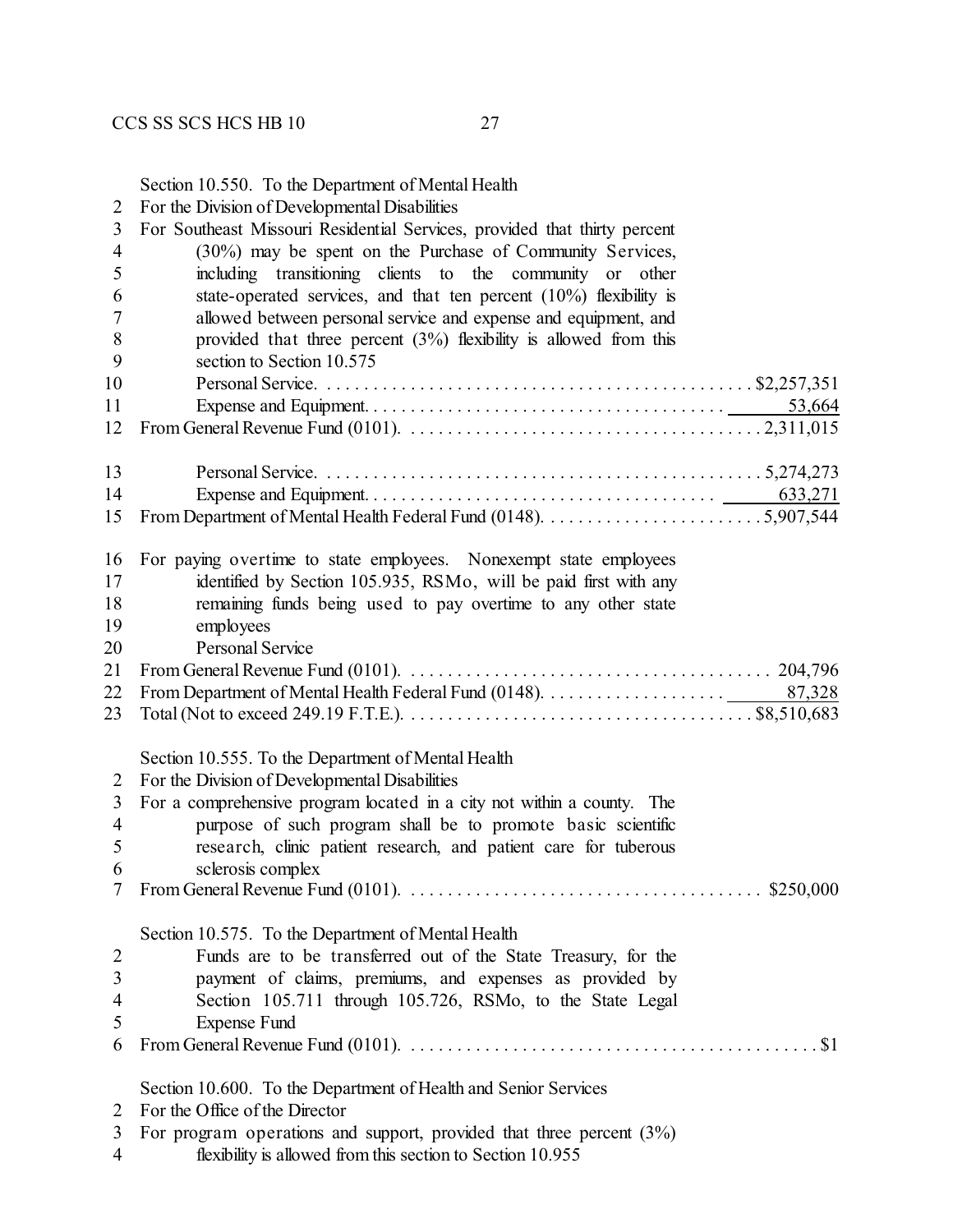| 5              |                                                                              |
|----------------|------------------------------------------------------------------------------|
| 6              |                                                                              |
| 7              |                                                                              |
|                |                                                                              |
| 8              |                                                                              |
| 9              |                                                                              |
| 10             | From Department of Health and Senior Services Federal Fund (0143). 540,807   |
| 11             |                                                                              |
|                |                                                                              |
|                | Section 10.605. To the Department of Health and Senior Services              |
| 2              | For the Division of Administration                                           |
| 3              | For program operations and support, provided that three percent $(3\%)$      |
| $\overline{4}$ | flexibility is allowed from this section to Section 10.955                   |
| 5              |                                                                              |
| 6              |                                                                              |
| 7              |                                                                              |
|                |                                                                              |
| $8\phantom{1}$ | For program operations and support                                           |
| 9              |                                                                              |
| 10             |                                                                              |
| 11             | From Department of Health and Senior Services Federal Fund (0143). 4,569,183 |
| 12             | Expense and Equipment                                                        |
| 13             |                                                                              |
|                |                                                                              |
| 14             | Expense and Equipment                                                        |
| 15             |                                                                              |
|                |                                                                              |
| 16             | Expense and Equipment                                                        |
| 17             |                                                                              |
|                |                                                                              |
| 18             |                                                                              |
| 19             |                                                                              |
| 20             |                                                                              |
|                |                                                                              |
| 21             | Expense and Equipment                                                        |
| 22             | From Professional and Practical Nursing Student Loan and Nurse Loan          |
| 23             |                                                                              |
|                |                                                                              |
| 24             | Expense and Equipment                                                        |
| 25             | From Department of Health and Senior Services Document Services Fund         |
| 26             |                                                                              |
| 27             | Expense and Equipment                                                        |
| 28             |                                                                              |
|                |                                                                              |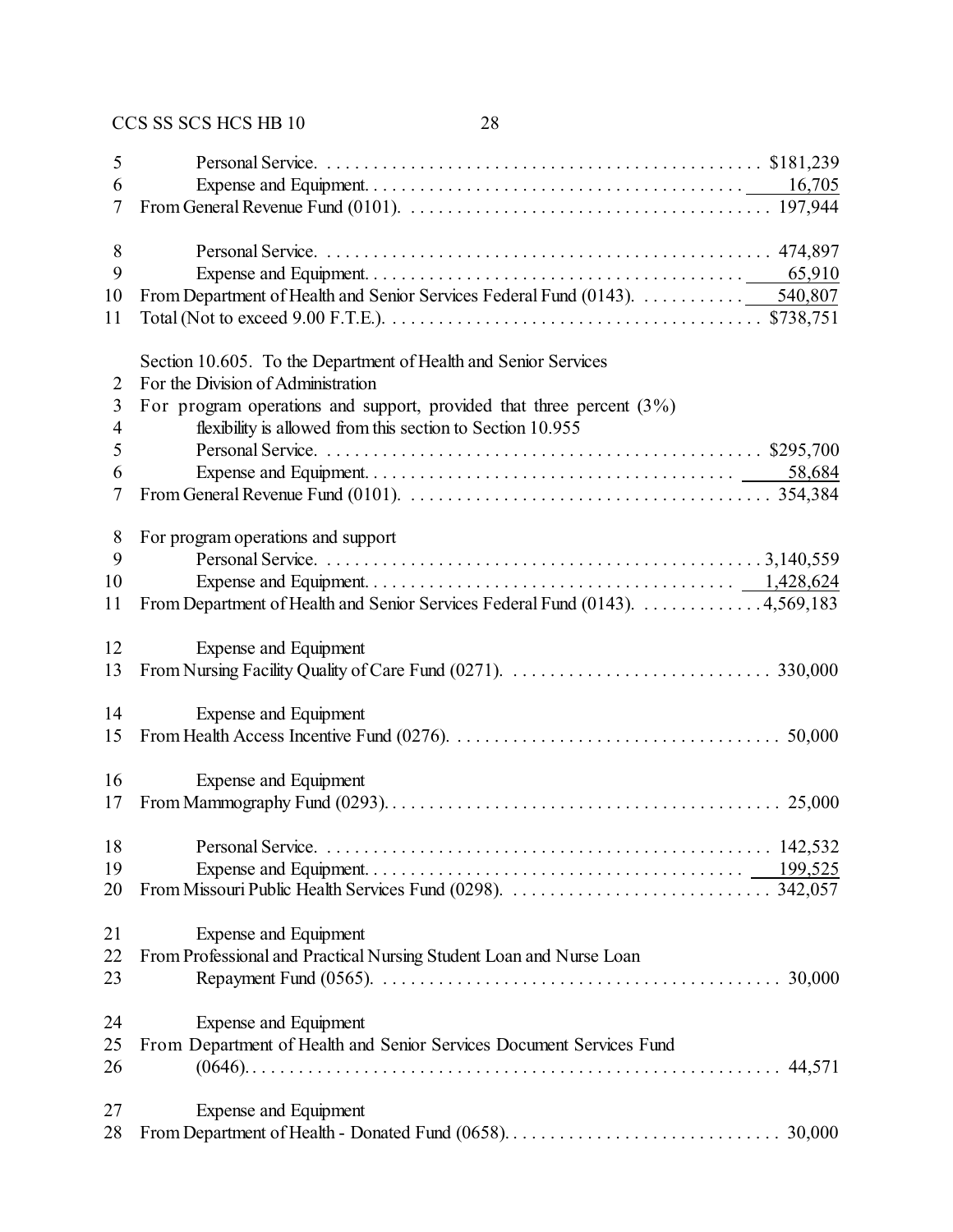| 29             | Expense and Equipment                                                                                                            |
|----------------|----------------------------------------------------------------------------------------------------------------------------------|
| 30             |                                                                                                                                  |
| 31             | Expense and Equipment                                                                                                            |
| 32             |                                                                                                                                  |
| 33             | Expense and Equipment                                                                                                            |
| 34             |                                                                                                                                  |
| 35             |                                                                                                                                  |
|                | Section 10.606. To the Department of Health and Senior Services                                                                  |
| 2              | For the purpose of funding performance incentives for high-achieving                                                             |
| 3              | department employees                                                                                                             |
| $\overline{4}$ | <b>Personal Service</b>                                                                                                          |
| 5              | From General Revenue Fund (0101). $\ldots \ldots \ldots \ldots \ldots \ldots \ldots \ldots \ldots \ldots \ldots \ldots$ \$72,428 |
| 6              |                                                                                                                                  |
| 7              |                                                                                                                                  |
|                | Section 10.610. To the Department of Health and Senior Services                                                                  |
| $\overline{2}$ | Funds are to be transferred out of the State Treasury, to the Health                                                             |
| 3              | <b>Access Incentive Fund</b>                                                                                                     |
| $\overline{4}$ |                                                                                                                                  |
|                | Section 10.615. To the Department of Health and Senior Services                                                                  |
| 2              | For the Division of Administration                                                                                               |
| 3              | For the payment of refunds set off against debts in accordance with                                                              |
| $\overline{4}$ | Section 143.786, RSMo                                                                                                            |
| 5              |                                                                                                                                  |
|                | Section 10.620. To the Department of Health and Senior Services                                                                  |
| 2              | For the Division of Administration                                                                                               |
|                | For refunds                                                                                                                      |
| 4              | From General Revenue Fund (0101). $\ldots \ldots \ldots \ldots \ldots \ldots \ldots \ldots \ldots \ldots \ldots \ldots$ \$50,000 |
| 5              | For refunds, provided that fifty percent $(50\%)$ flexibility is allowed                                                         |
| 6              | between federal and other funds                                                                                                  |
| 7              | From Department of Health and Senior Services Federal Fund (0143). 100,000                                                       |
| 8              |                                                                                                                                  |
| 9              |                                                                                                                                  |
| 10             |                                                                                                                                  |
| 11             |                                                                                                                                  |
| 12             |                                                                                                                                  |
| 13             | From Professional and Practical Nursing Student Loan and Nurse Loan                                                              |
| 14             |                                                                                                                                  |
| 15             |                                                                                                                                  |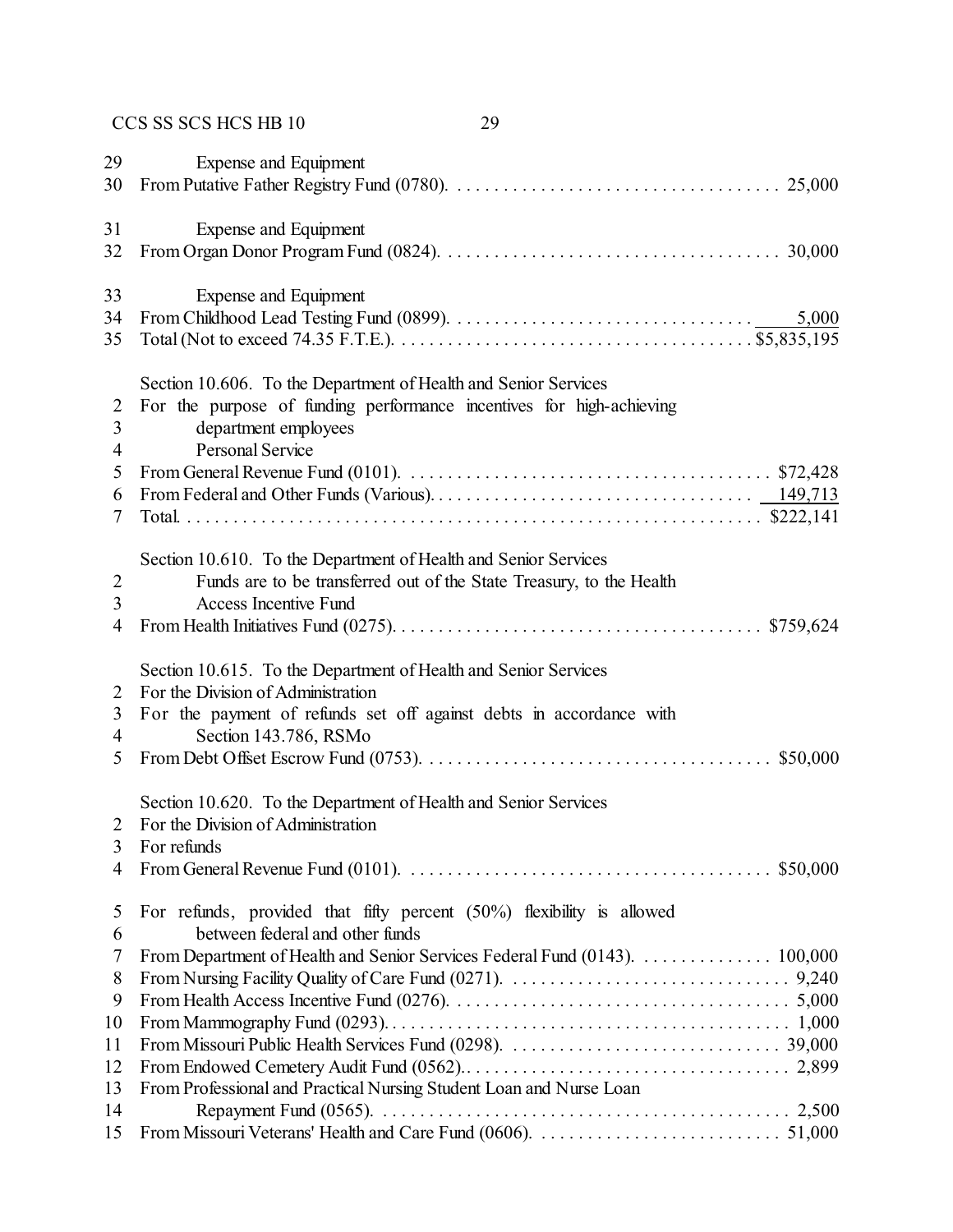| 16                       | From Department of Health and Senior Services Document Services Fund                                                             |
|--------------------------|----------------------------------------------------------------------------------------------------------------------------------|
| 17                       |                                                                                                                                  |
| 18                       |                                                                                                                                  |
| 19                       |                                                                                                                                  |
| 20                       |                                                                                                                                  |
| 21                       |                                                                                                                                  |
| 22                       |                                                                                                                                  |
| 23                       |                                                                                                                                  |
| 24                       |                                                                                                                                  |
| 25                       |                                                                                                                                  |
|                          | Section 10.625. To the Department of Health and Senior Services                                                                  |
| 2                        | For the Division of Administration                                                                                               |
| 3                        | For receiving and expending grants, donations, contracts, and payments                                                           |
| $\overline{4}$           | from private, federal, and other governmental agencies which may                                                                 |
| 5                        | become available between sessions of the General Assembly                                                                        |
| 6                        | provided that the General Assembly shall be notified of the source                                                               |
| 7                        | of any new funds and the purpose for which they shall be                                                                         |
| 8                        | expended, in writing, prior to the use of said funds                                                                             |
| 9                        |                                                                                                                                  |
| 10                       |                                                                                                                                  |
| 11                       | From Department of Health and Senior Services Federal Fund (0143). 3,108,246                                                     |
| 12                       |                                                                                                                                  |
| 13                       |                                                                                                                                  |
| 14                       |                                                                                                                                  |
| 15                       |                                                                                                                                  |
| 16                       |                                                                                                                                  |
|                          |                                                                                                                                  |
|                          | Section 10.700. To the Department of Health and Senior Services                                                                  |
| 2                        | For the Division of Community and Public Health For the Adolescent                                                               |
| 3                        | Health Program, provided that three percent $(3%)$ flexibility is                                                                |
| $\overline{\mathcal{A}}$ | allowed from this section to Section 10.955                                                                                      |
| 5                        | Personal Service                                                                                                                 |
| 6                        | From General Revenue Fund (0101). $\ldots \ldots \ldots \ldots \ldots \ldots \ldots \ldots \ldots \ldots \ldots \ldots$ \$15,920 |
| 7                        | Expense and Equipment                                                                                                            |
| 8                        | From Department of Health and Senior Services Federal Fund (0143). 133,521                                                       |
| 9                        |                                                                                                                                  |
| 10                       | For program operations and support, provided that thirty percent $(30\%)$                                                        |
| 11                       | flexibility is allowed between personal service and expense and                                                                  |
| 12                       | equipment, and provided that three percent (3%) flexibility is                                                                   |
| 13                       | allowed from this section to Section 10.955                                                                                      |
| 14                       |                                                                                                                                  |
| 15                       | 70,900                                                                                                                           |
| 16                       |                                                                                                                                  |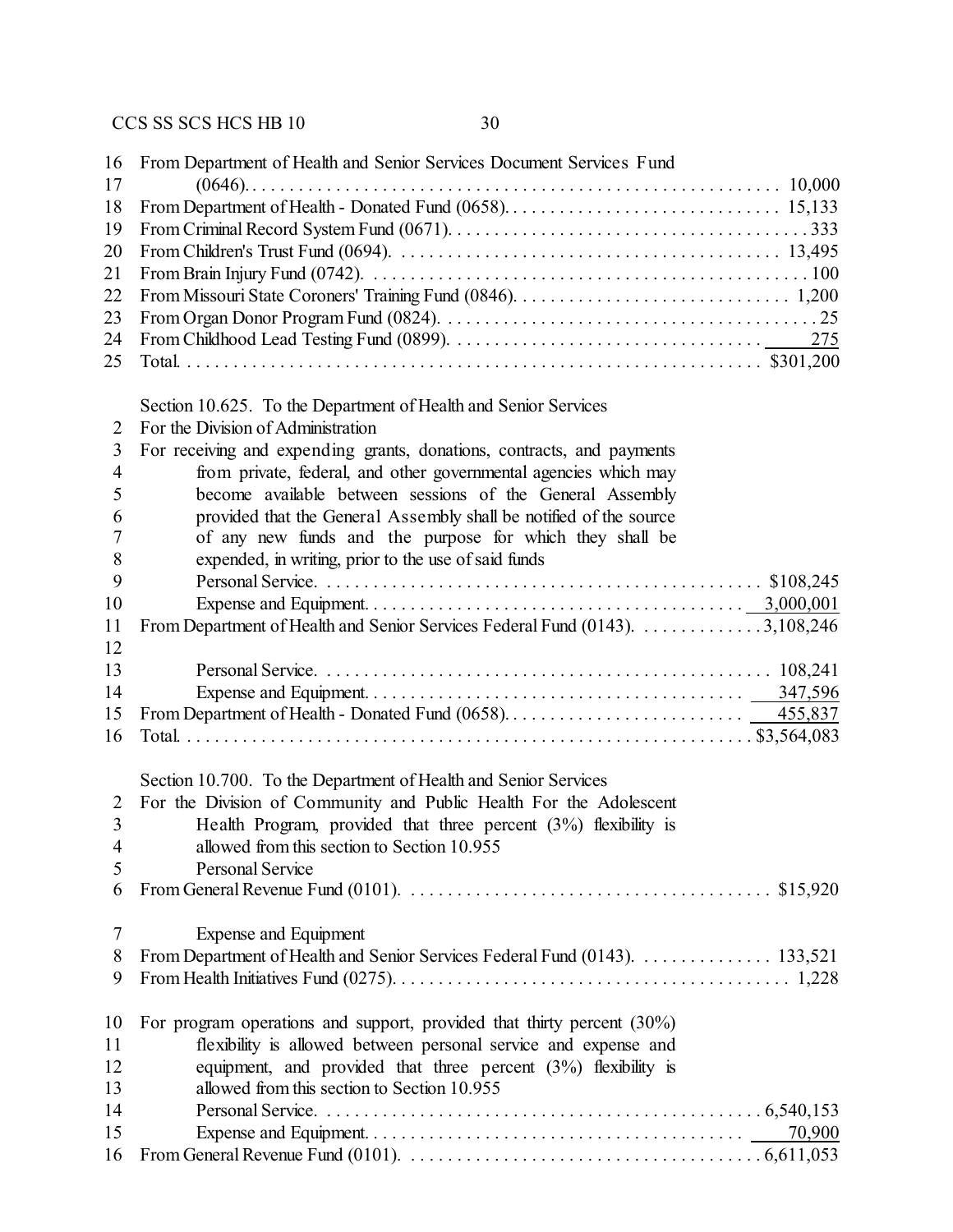| 17<br>18 | For program operations and support, provided that three percent $(3\%)$<br>flexibility is allowed from this section to Section 10.955 |
|----------|---------------------------------------------------------------------------------------------------------------------------------------|
| 19       |                                                                                                                                       |
| 20       |                                                                                                                                       |
| 21       | From Department of Health and Senior Services Federal Fund (0143). 19,913,655                                                         |
| 22       |                                                                                                                                       |
| 23       |                                                                                                                                       |
| 24       |                                                                                                                                       |
| 25       |                                                                                                                                       |
| 26       |                                                                                                                                       |
| 27       |                                                                                                                                       |
| 28       |                                                                                                                                       |
| 29       | 68,048                                                                                                                                |
| 30       | From Department of Health and Senior Services Document Services                                                                       |
| 31       |                                                                                                                                       |
| 32       |                                                                                                                                       |
| 33       |                                                                                                                                       |
| 34       |                                                                                                                                       |
| 35       |                                                                                                                                       |
| 36       |                                                                                                                                       |
| 37       |                                                                                                                                       |
| 38       |                                                                                                                                       |
| 39       | 66,883                                                                                                                                |
| 40       |                                                                                                                                       |
| 41       |                                                                                                                                       |
| 42       |                                                                                                                                       |
| 43       |                                                                                                                                       |
| 44       |                                                                                                                                       |
| 45       |                                                                                                                                       |
| 46       |                                                                                                                                       |
| 47       | Expense and Equipment                                                                                                                 |
| 48       | From Governor's Council on Physical Fitness Institution Gift Trust                                                                    |
| 49       |                                                                                                                                       |
| 50       |                                                                                                                                       |
| 51       | 500                                                                                                                                   |
| 52       | From Child Care and Development Block Grant Federal Fund (0168).  292,996                                                             |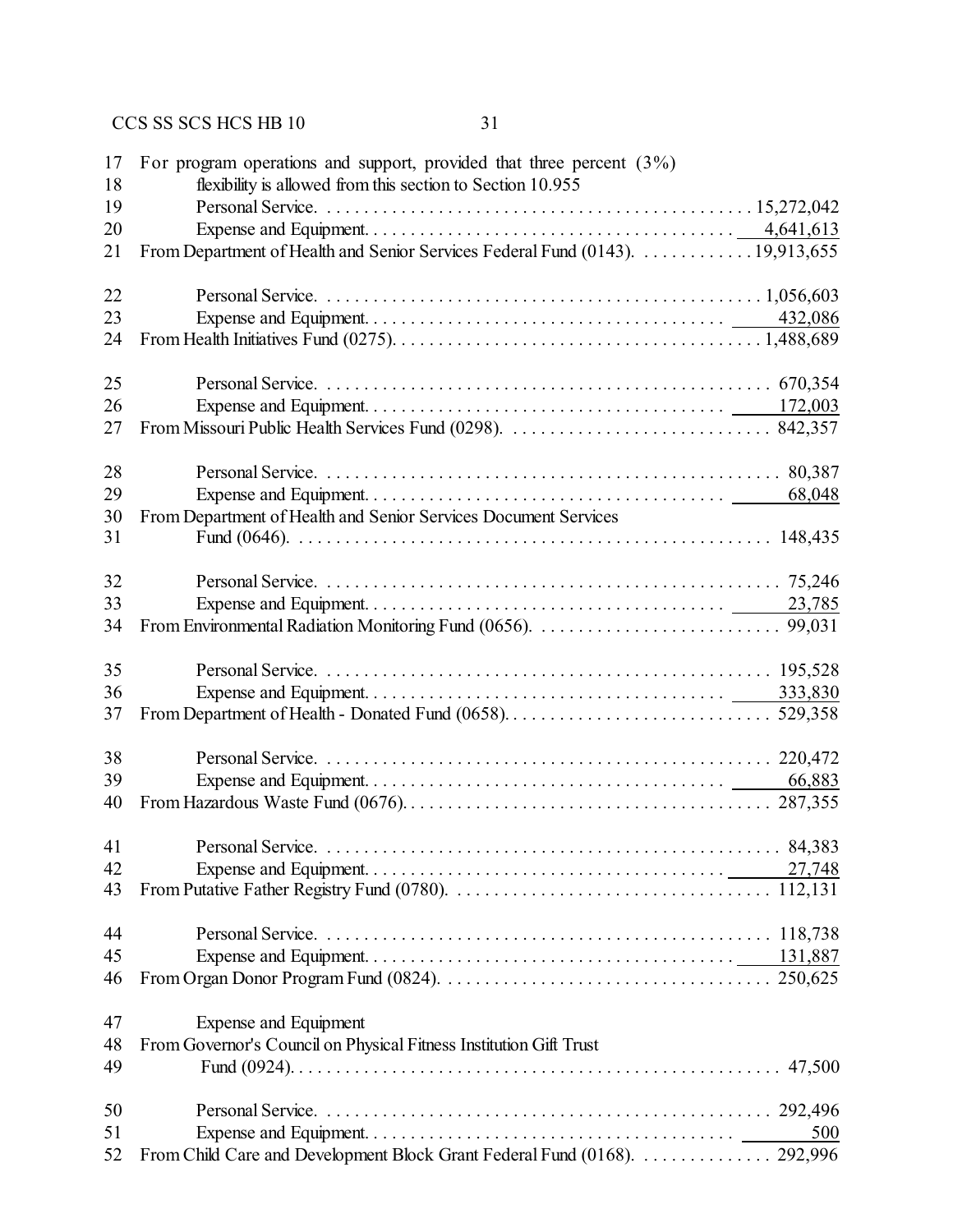| 53<br>54 | For personal protective equipment warehousing<br>Expense and Equipment                                                                        |
|----------|-----------------------------------------------------------------------------------------------------------------------------------------------|
| 55       | 200,700                                                                                                                                       |
| 56       | Total (Not to exceed 480.69 F.T.E.). $\dots \dots \dots \dots \dots \dots \dots \dots \dots \dots \dots \dots \dots \dots \dots$ \$30,974,554 |
|          | Section 10.705. To the Department of Health and Senior Services                                                                               |
| 2        | For the Division of Community and Public Health                                                                                               |
| 3        | For core public health functions and related expenses, provided that three                                                                    |
| 4        | percent $(3%)$ flexibility is allowed from this section to Section                                                                            |
| 5        | 10.955                                                                                                                                        |
| 6        | Expense and Equipment                                                                                                                         |
| 7        | From General Revenue Fund (0101). $\ldots \ldots \ldots \ldots \ldots \ldots \ldots \ldots \ldots \ldots \ldots \ldots$ \$3,572,692           |
| 8        | From Title XXI-Children's Health Insurance Program Federal Fund (0159). $\dots \dots \dots \dots$ 9,900,000                                   |
| 9        |                                                                                                                                               |
|          | Section 10.710. To the Department of Health and Senior Services                                                                               |
| 2        | For the Division of Community and Public Health                                                                                               |
| 3        | For the Adolescent Health Program                                                                                                             |
| 4        | Expense and Equipment                                                                                                                         |
| 5        | From Department of Health and Senior Services Federal Fund (0143). \$2,086,539                                                                |
| 6        | For the Missouri Donated Dental Services Program                                                                                              |
| 7        | Expense and Equipment                                                                                                                         |
| 8        |                                                                                                                                               |
| 9        | For the Brain Injury Waiver                                                                                                                   |
| 10       |                                                                                                                                               |
| 11       | From Department of Health and Senior Services Federal Fund (0143). 500,000                                                                    |
| 12       | For the SAFE-CARE Program, including implementing a regionalized                                                                              |
| 13       | medical response to child abuse, providing daily review of cases                                                                              |
| 14       | of children less than four (4) years of age under investigation by                                                                            |
| 15       | the Missouri Department of Social Services, Children's Division                                                                               |
| 16       | and to provide medical forensics training to medical providers and                                                                            |
| 17       | multi-disciplinary team members                                                                                                               |
| 18       | <b>Expense and Equipment</b>                                                                                                                  |
| 19       |                                                                                                                                               |
| 20       | For a grant program benefitting victims of amyotrophic lateral sclerosis                                                                      |
| 21       | (ALS) and providing respite care in the eastern half of the state                                                                             |
| 22       | From General Revenue Fund (0101). $\ldots \ldots \ldots \ldots \ldots \ldots \ldots \ldots \ldots \ldots \ldots \ldots \ldots$ 50,000         |
| 23       | For community health programs and related expenses, provided that three                                                                       |
| 24       | percent $(3%)$ flexibility is allowed from this section to Section                                                                            |
| 25       | 10.955                                                                                                                                        |
| 26       |                                                                                                                                               |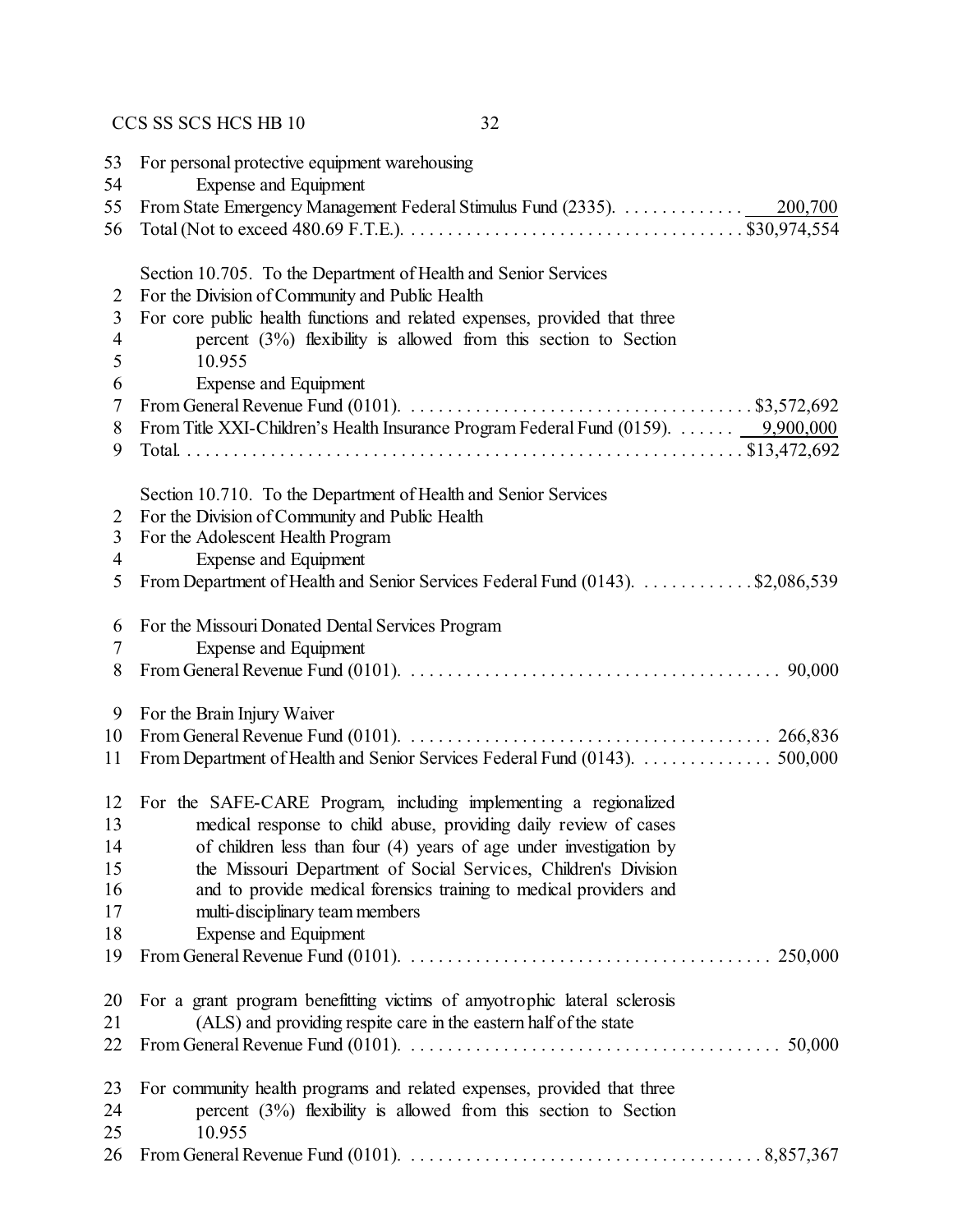| 27             | From Department of Health and Senior Services Federal Fund (0143). 98,741,700                                                          |
|----------------|----------------------------------------------------------------------------------------------------------------------------------------|
| 28             | From Title XXI - Children's Health Insurance Program Federal Fund                                                                      |
| 29             |                                                                                                                                        |
| 30             | From Child Care and Development Block Grant Federal Fund (0168).  394,900                                                              |
| 31             | From Department of Health and Senior Services Federal Stimulus                                                                         |
| 32             |                                                                                                                                        |
| 33             |                                                                                                                                        |
| 34             |                                                                                                                                        |
| 35             |                                                                                                                                        |
| 36             |                                                                                                                                        |
| 37             |                                                                                                                                        |
| 38             |                                                                                                                                        |
|                | Section 10.715. To the Department of Health and Senior Services                                                                        |
| 2              | For the Division of Community and Public Health                                                                                        |
| 3              | For tobacco cessation services                                                                                                         |
| $\overline{4}$ |                                                                                                                                        |
| 5              |                                                                                                                                        |
| 6              |                                                                                                                                        |
|                |                                                                                                                                        |
|                | Section 10.720. To the Department of Health and Senior Services                                                                        |
| 2              | For the Division of Community and Public Health                                                                                        |
| 3              | For women's health initiatives, provided that three percent $(3%)$ flexibility                                                         |
| 4              | is allowed from this section to Section 10.955                                                                                         |
| 5              |                                                                                                                                        |
| 6              |                                                                                                                                        |
| 7              |                                                                                                                                        |
|                |                                                                                                                                        |
| $8\,$          |                                                                                                                                        |
| 9              |                                                                                                                                        |
| 10             | From Department of Health and Senior Services Federal Fund (0143). 5,872,265                                                           |
|                |                                                                                                                                        |
| 11             | <b>Expense and Equipment</b>                                                                                                           |
| 12             |                                                                                                                                        |
|                |                                                                                                                                        |
| 13             | For the Show-Me Healthy Women's program in Missouri, provided that                                                                     |
| 14             | three percent $(3\%)$ flexibility is allowed from this section to                                                                      |
| 15             | Section 10.955                                                                                                                         |
| 16             | <b>Expense and Equipment</b>                                                                                                           |
| 17             | From General Revenue Fund (0101). $\ldots \ldots \ldots \ldots \ldots \ldots \ldots \ldots \ldots \ldots \ldots \ldots \ldots$ 500,000 |
| 18             |                                                                                                                                        |
| 19             |                                                                                                                                        |
|                |                                                                                                                                        |
| 20             |                                                                                                                                        |
| 21             |                                                                                                                                        |
| 22             | From Department of Health and Senior Services Federal Fund (0143). 2,301,807                                                           |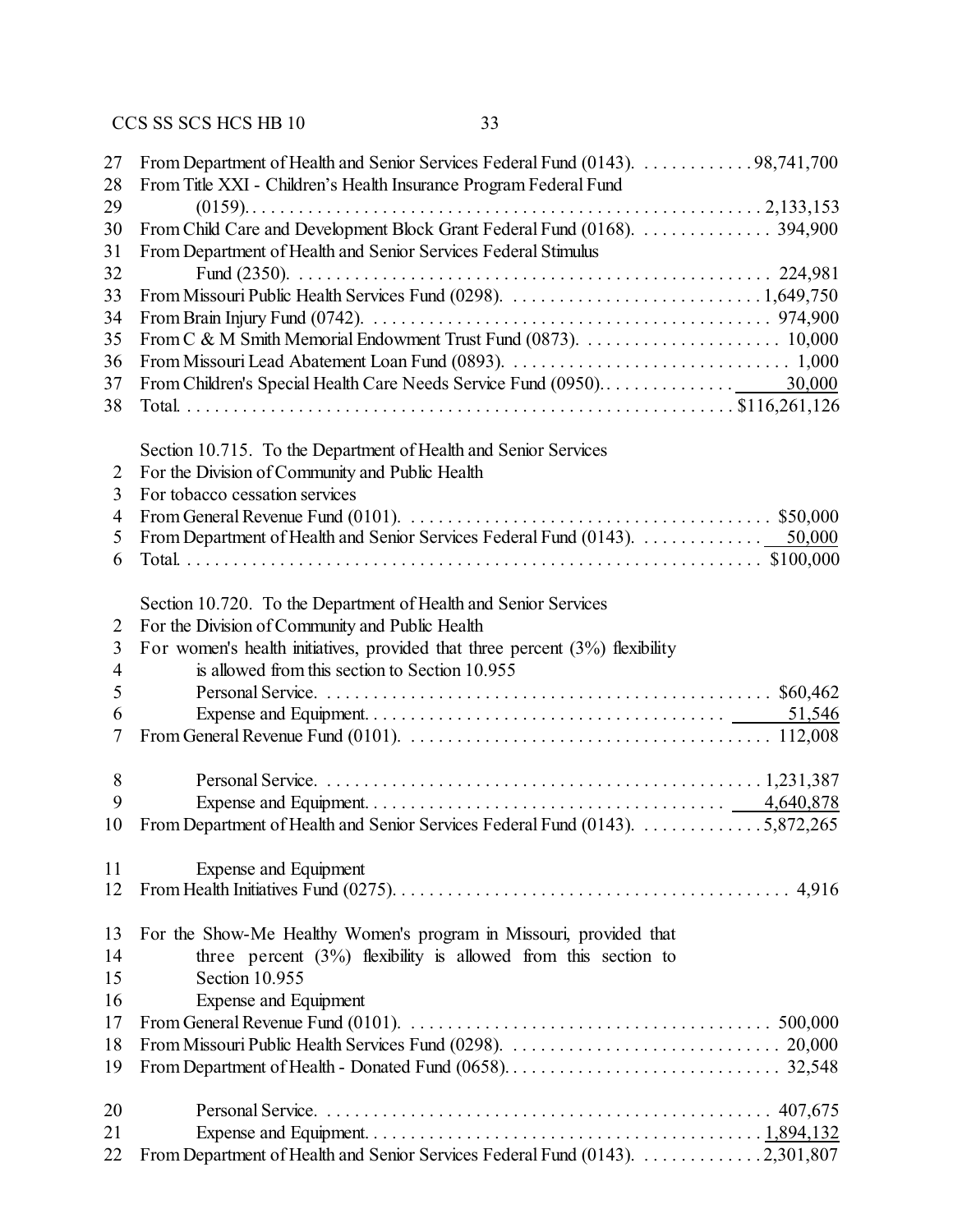|    | 23 For contracts for the Sexual Violence Victims Services, Awareness, and     |
|----|-------------------------------------------------------------------------------|
| 24 | <b>Education Program</b>                                                      |
| 25 | Expense and Equipment                                                         |
|    | 26 From Department of Health and Senior Services Federal Fund (0143). 792,134 |
|    | 27 For funding of the Justice for Survivors forensic examination Statewide    |
|    | 28 and $\sim$<br>Telehealth Network                                           |
|    | 29 From Department of Health and Senior Services Federal Stimulus             |
|    | 30                                                                            |
|    |                                                                               |

Section 10.725. To the Department of Health and Senior Services

2 For the Division of Community and Public Health

| 3              | For family planning and family planning-related services, pregnancy          |
|----------------|------------------------------------------------------------------------------|
| $\overline{4}$ | testing, sexually transmitted disease testing and treatment,                 |
| 5              | including pap tests and pelvic exams, and follow-up services                 |
| 6              | provided that none of the funds appropriated herein may be paid,             |
| 7              | granted to, or expended to directly or indirectly fund procedures or         |
| 8              | administrative functions of any clinic, physician's office, or any           |
| 9              | other place or facility in which abortions are performed or induced          |
| 10             | other than a hospital, or any affiliate or associate of any such             |
| 11             | clinic, physician's office, or place or facility in which abortions are      |
| 12             | performed or induced other than a hospital, or for performing,               |
| 13             | inducing, or assisting in the performance or inducing of an                  |
| 14             | abortion which is not necessary to save the life of the mother, for          |
| 15             | encouraging a patient to have an abortion or referring a patient for         |
| 16             | an abortion, which is not necessary to save the life of the mother,          |
| 17             | or developing or dispensing drugs, chemicals, or devices intended            |
| 18             | to be used to induce an abortion which is not necessary to save the          |
| 19             | life of the mother. Such services shall be available to uninsured            |
| 20             | women who are at least eighteen $(18)$ to fifty-five $(55)$ years of age     |
| 21             | with a family Modified Adjusted Gross Income for the household               |
| 22             | size that does not exceed two hundred and one percent $(201\%)$ of           |
| 23             | the Federal Poverty Level (FPL) and who is a legal resident of the           |
| 24             | state                                                                        |
| 25             |                                                                              |
| 26             | From Department of Health and Senior Services Federal Fund (0143). 5,282,836 |
| 27             |                                                                              |
|                | Section 10.730. To the Department of Health and Senior Services              |
| 2              | For the Division of Community and Public Health                              |
| 3              | For the Elks Mobile Dental Clinic                                            |
| 4              | Expense and Equipment                                                        |
| 5              | \$200,000                                                                    |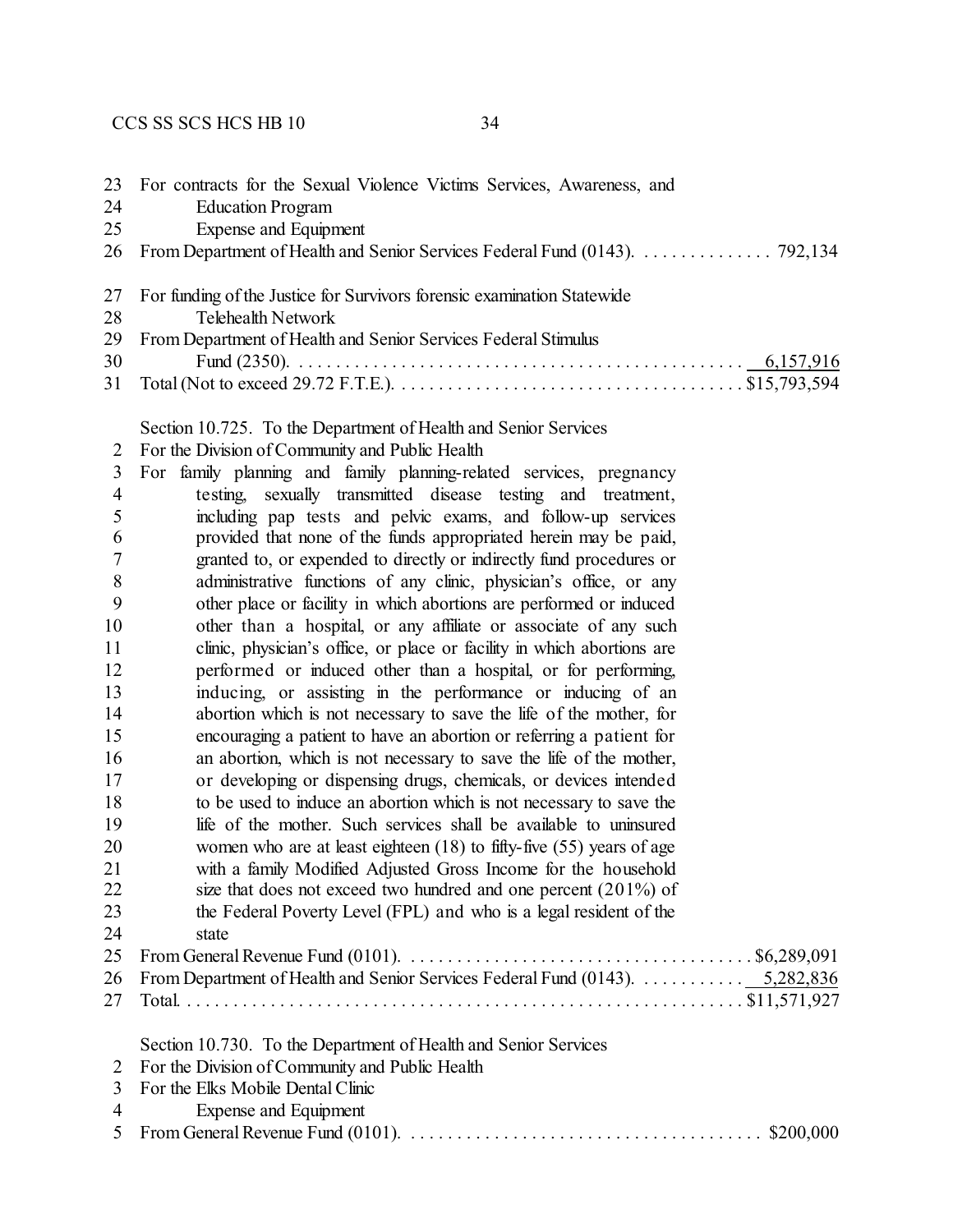| $\overline{2}$<br>3<br>4 | Section 10.735. To the Department of Health and Senior Services<br>For the Division of Community and Public Health<br>For supplemental nutrition programs<br><b>Expense and Equipment</b> |
|--------------------------|-------------------------------------------------------------------------------------------------------------------------------------------------------------------------------------------|
| 5                        | From Department of Health and Senior Services Federal Fund (0143). \$216,092,329                                                                                                          |
| 6                        | From Department of Health and Senior Services Federal Stimulus                                                                                                                            |
| 7                        |                                                                                                                                                                                           |
| 8                        |                                                                                                                                                                                           |
|                          | Section 10.740. To the Department of Health and Senior Services                                                                                                                           |
| $\overline{2}$           | For the Division of Community and Public Health                                                                                                                                           |
| 3                        | For the Office of Rural Health and Primary Care                                                                                                                                           |
| 4                        |                                                                                                                                                                                           |
| 5                        |                                                                                                                                                                                           |
| 6                        | From Department of Health and Senior Services Federal Fund (0143). 1,188,343                                                                                                              |
| 7                        |                                                                                                                                                                                           |
| 8                        |                                                                                                                                                                                           |
| 9                        |                                                                                                                                                                                           |
|                          |                                                                                                                                                                                           |
| 10                       |                                                                                                                                                                                           |
| 11                       |                                                                                                                                                                                           |
| 12                       | From Professional and Practical Nursing Student Loan and Nurse Loan                                                                                                                       |
| 13                       |                                                                                                                                                                                           |
| 14                       | For other Office of Rural Health and Primary Care programs and related                                                                                                                    |
| 15                       | expenses                                                                                                                                                                                  |
| 16                       | Expense and Equipment                                                                                                                                                                     |
| 17                       | From Department of Health and Senior Services Federal Fund (0143). 1,261,607                                                                                                              |
| 18                       | 655,000                                                                                                                                                                                   |
| 19                       | Total (Not to exceed 15.20 F.T.E.). $\dots \dots \dots \dots \dots \dots \dots \dots \dots \dots \dots \dots \dots \$ \$3,311,863                                                         |
|                          | Section 10.745. To the Department of Health and Senior Services                                                                                                                           |
| 2                        | For the Division of Community and Public Health                                                                                                                                           |
| 3                        | For the Primary Care Resource Initiative Program (PRIMO), Financial                                                                                                                       |
| 4                        | Aid to Medical Students, and Loan Repayment Programs                                                                                                                                      |
| 5                        | <b>Expense and Equipment</b>                                                                                                                                                              |
| 6                        | From General Revenue Fund (0101). $\ldots \ldots \ldots \ldots \ldots \ldots \ldots \ldots \ldots \ldots \ldots$ \$378,750                                                                |
| 7                        | From Department of Health and Senior Services Federal Fund (0143).  425,000                                                                                                               |
| 8                        |                                                                                                                                                                                           |
| 9                        | From Professional and Practical Nursing Student Loan and Nurse Loan                                                                                                                       |
| 10                       |                                                                                                                                                                                           |
| 11                       |                                                                                                                                                                                           |
| 12                       |                                                                                                                                                                                           |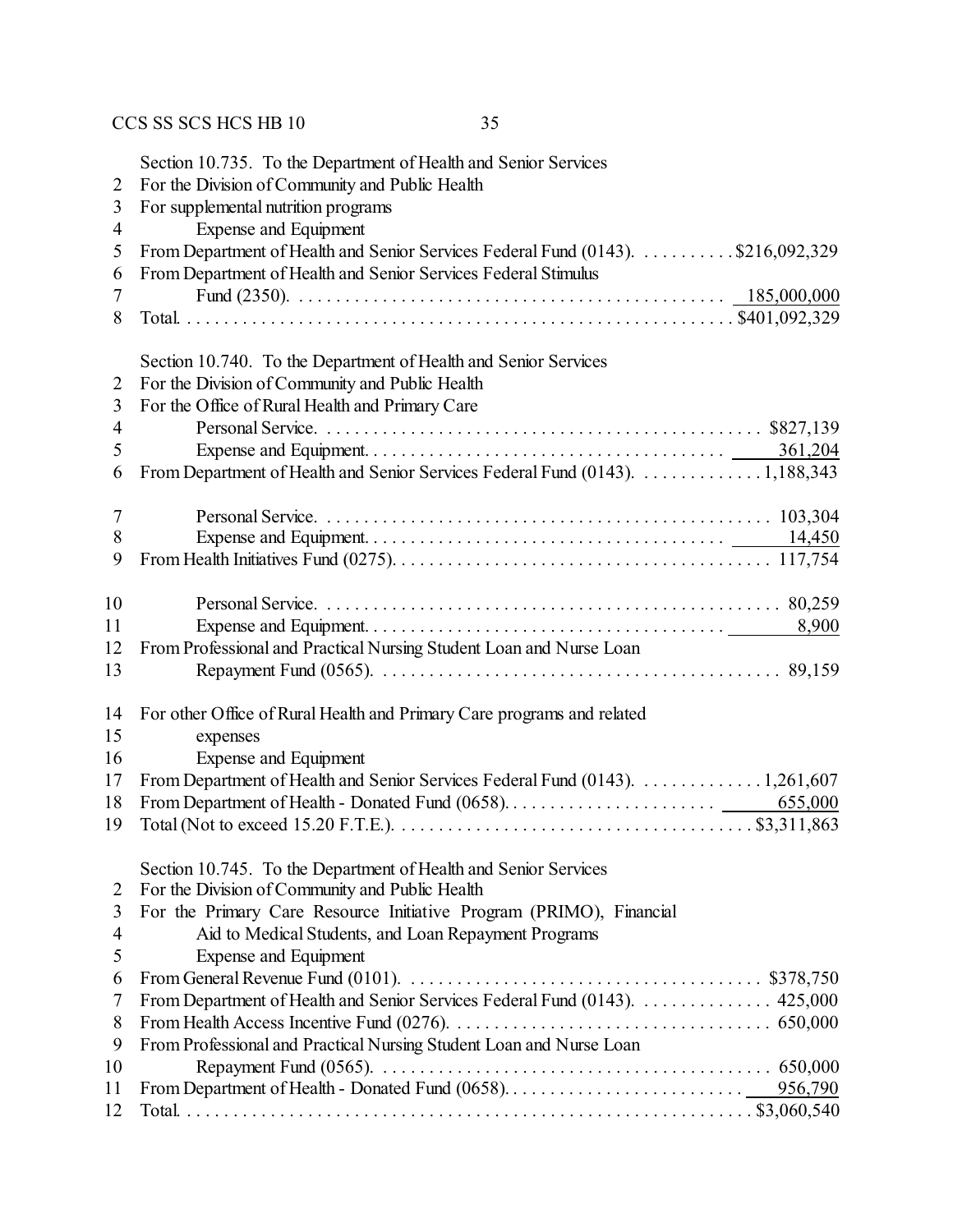| 2<br>3 | Section 10.750. To the Department of Health and Senior Services<br>For the Division of Community and Public Health<br>For the Office of Minority Health |
|--------|---------------------------------------------------------------------------------------------------------------------------------------------------------|
| 4      | For program operations and support, provided that three percent $(3%)$                                                                                  |
| 5      | flexibility is allowed from this section to Section 10.955                                                                                              |
| 6<br>7 |                                                                                                                                                         |
| 8      |                                                                                                                                                         |
|        |                                                                                                                                                         |
| 9      | Personal Service                                                                                                                                        |
| 10     |                                                                                                                                                         |
| 11     |                                                                                                                                                         |
|        | Section 10.755. To the Department of Health and Senior Services                                                                                         |
| 2      | For the Division of Community and Public Health                                                                                                         |
| 3      | For the Office of Emergency Coordination, provided that \$1,000,000 be                                                                                  |
| 4      | used to assist in maintaining the Poison Control Hotline                                                                                                |
| 5      | From General Revenue Fund (0101). $\ldots \ldots \ldots \ldots \ldots \ldots \ldots \ldots \ldots \ldots \ldots \ldots$ \$500,000                       |
| 6      |                                                                                                                                                         |
| $\tau$ |                                                                                                                                                         |
| 8      |                                                                                                                                                         |
| 9      | From Department of Health and Senior Services Federal Fund (0143). 13,381,905                                                                           |
| 10     |                                                                                                                                                         |
| 11     | To address coronavirus preparedness and response                                                                                                        |
| 12     |                                                                                                                                                         |
| 13     |                                                                                                                                                         |
| 14     | From Department of Health and Senior Services Federal Stimulus                                                                                          |
|        |                                                                                                                                                         |
| 15     | To provide coronavirus mitigation efforts, including, but not                                                                                           |
| 16     | limited to, testing, tracing, reporting, and related expenses                                                                                           |
| 17     |                                                                                                                                                         |
| 18     |                                                                                                                                                         |
| 19     | From Department of Health and Senior Services Federal Stimulus                                                                                          |
| 20     |                                                                                                                                                         |
| 21     | To support the state's COVID-19 vaccination plan and expand                                                                                             |
| 22     | routine vaccination efforts                                                                                                                             |
| 23     |                                                                                                                                                         |
| 24     |                                                                                                                                                         |
| 25     | From Department of Health and Senior Services Federal Stimulus                                                                                          |
| 26     |                                                                                                                                                         |
| 27     |                                                                                                                                                         |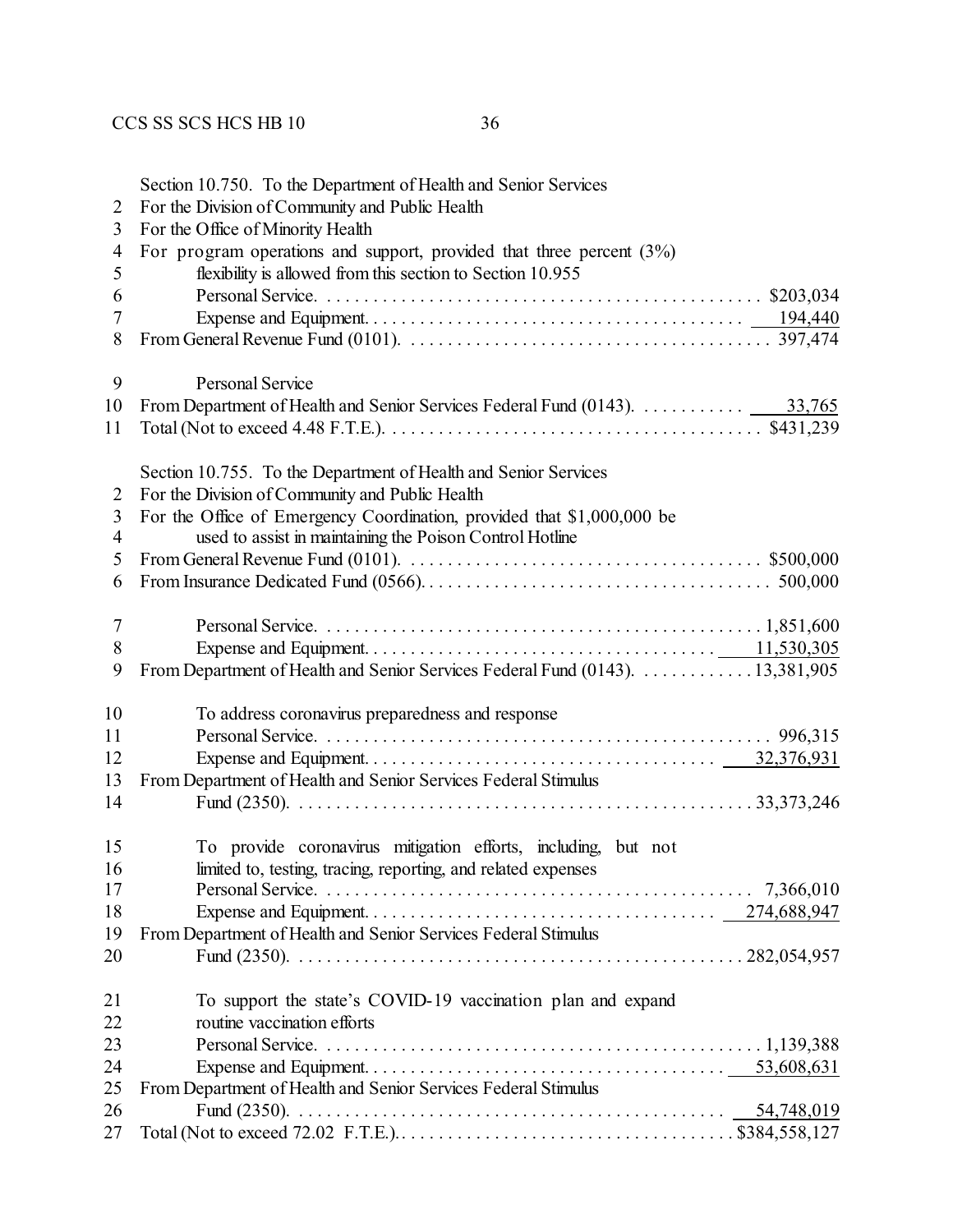|                | Section 10.756. To the Department of Health and Senior Services              |
|----------------|------------------------------------------------------------------------------|
| $\overline{2}$ | For the Division of Community Health and Senior Services                     |
| 3              | To enable schools to establish COVID-19 screening testing                    |
| $\overline{4}$ | programs to support and maintain in-person learning                          |
| 5              |                                                                              |
| 6              |                                                                              |
| 7              | From Department of Health and Senior Services Federal Stimulus - 2021        |
| 8              |                                                                              |
|                |                                                                              |
|                | Section 10.760. To the Department of Health and Senior Services              |
| 2              | For the Division of Community and Public Health                              |
| 3              | For emergency funding of an outbreak response                                |
| 4              |                                                                              |
|                | Section 10.765. To the Department of Health and Senior Services              |
| 2              | For the Division of Community and Public Health                              |
| 3              | For coroner trainings provided by the Missouri Coroners' and Medical         |
| 4              | <b>Examiners' Association</b>                                                |
| 5              |                                                                              |
|                |                                                                              |
|                | Section 10.770. To the Department of Health and Senior Services              |
| 2              | For the Division of Community and Public Health                              |
| 3              | For the State Public Health Laboratory, including providing newborn          |
| $\overline{4}$ | screening services on weekends and holidays, provided that three             |
| 5              | percent $(3%)$ flexibility is allowed from this section to Section           |
| 6              | 10.955                                                                       |
| 7              |                                                                              |
| 8              | 869,435                                                                      |
| 9              |                                                                              |
|                |                                                                              |
| 10             |                                                                              |
| 11             | $\cdots$ 2,297,935<br>Expense and Equipment. $\dots \dots$                   |
| 12             | From Department of Health and Senior Services Federal Fund (0143). 3,482,412 |
|                |                                                                              |
| 13             |                                                                              |
| 14             |                                                                              |
| 15             |                                                                              |
| 16             | Expense and Equipment                                                        |
| 17             |                                                                              |
|                |                                                                              |
| 18             |                                                                              |
| 19             | 46,368                                                                       |
| 20             | 65,017                                                                       |
| 21             |                                                                              |
|                |                                                                              |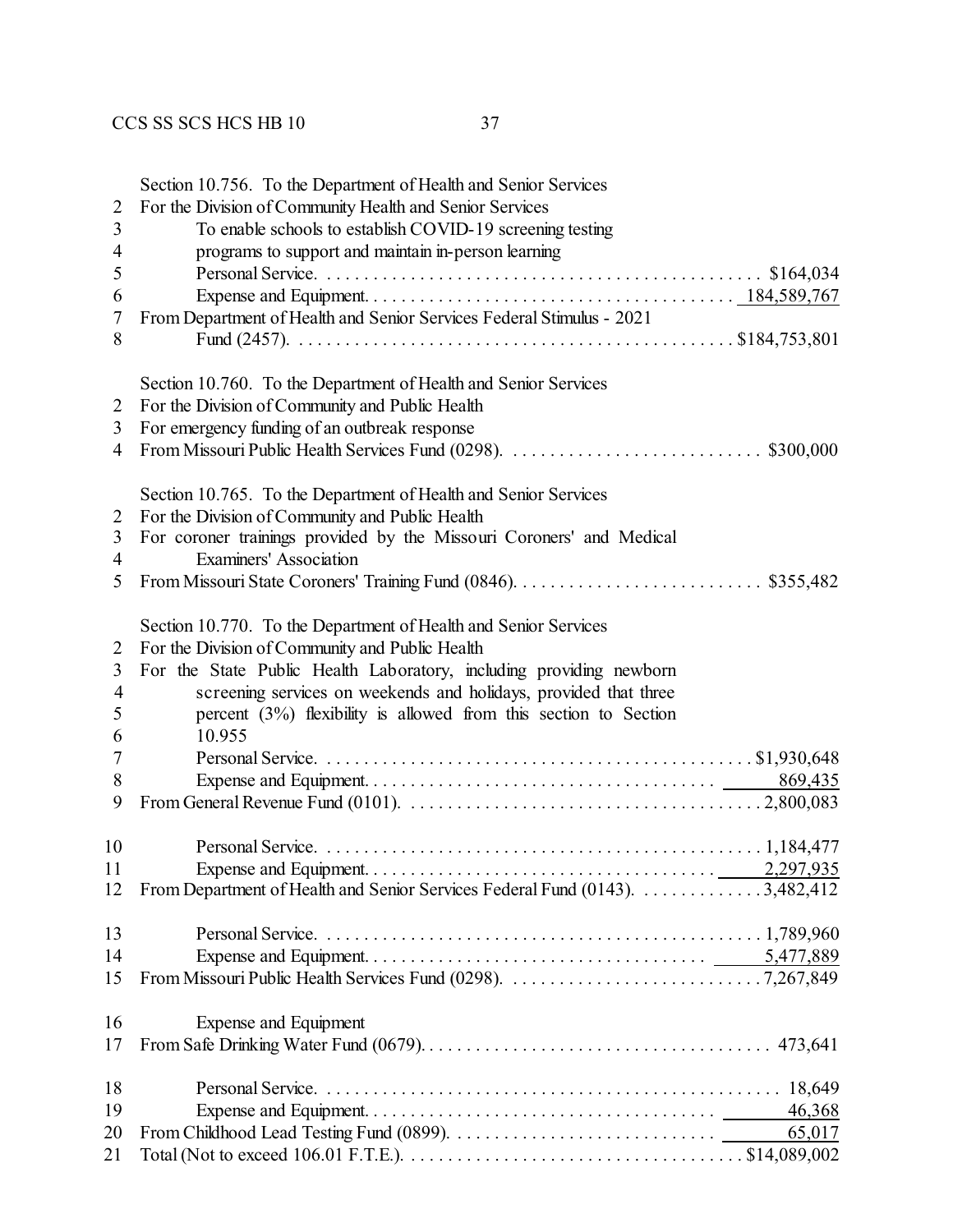| $\overline{2}$                | Section 10.800. To the Department of Health and Senior Services<br>For the Division of Senior and Disability Services                |
|-------------------------------|--------------------------------------------------------------------------------------------------------------------------------------|
| 3<br>$\overline{\mathcal{A}}$ | For program operations and support, provided that three percent $(3%)$<br>flexibility is allowed from this section to Section 10.955 |
| 5                             |                                                                                                                                      |
| 6                             |                                                                                                                                      |
| 7                             |                                                                                                                                      |
| 8                             |                                                                                                                                      |
| 9                             |                                                                                                                                      |
| 10                            | From Department of Health and Senior Services Federal Fund (0143). 12,419,267                                                        |
| 11                            | and Community-Based Services Program<br>For<br>Medicaid Home                                                                         |
| 12<br>13                      | reassessments, provided that three percent $(3%)$ flexibility is<br>allowed from this section to Section 10.955                      |
| 14                            |                                                                                                                                      |
| 15                            |                                                                                                                                      |
| 16                            |                                                                                                                                      |
| 17                            |                                                                                                                                      |
| 18                            |                                                                                                                                      |
| 19                            | From Department of Health and Senior Services Federal Fund (0143). _ 1,526,203                                                       |
| 20                            |                                                                                                                                      |
|                               | Section 10.805. To the Department of Health and Senior Services                                                                      |
| $\overline{2}$                | For the Division of Senior and Disability Services                                                                                   |
| 3                             | For non-Medicaid reimbursable senior and disability programs, provided                                                               |
| $\overline{4}$                | that three percent $(3\%)$ flexibility is allowed from this section to                                                               |
| 5                             | Section 10.955                                                                                                                       |
| 6                             | Expense and Equipment                                                                                                                |
| 7                             | From General Revenue Fund (0101). $\ldots \ldots \ldots \ldots \ldots \ldots \ldots \ldots \ldots \ldots \ldots$ \$705,065           |
| 8                             | From Department of Health and Senior Services Federal Fund (0143). 167,028                                                           |
| 9                             |                                                                                                                                      |
| 10                            |                                                                                                                                      |
| 11                            | From Department of Health and Senior Services Federal Stimulus                                                                       |
| 12                            |                                                                                                                                      |
| 13                            |                                                                                                                                      |
|                               | Section 10.810. To the Department of Health and Senior Services                                                                      |
| 2                             | For the Division of Senior and Disability Services                                                                                   |
| 3                             | For providing consumer directed personal care assistance services at a rate                                                          |
| $\overline{4}$                | not to exceed sixty percent $(60\%)$ of the average monthly                                                                          |

5 Medicaid cost of nursing facility care, and up to one percent  $(1\%)$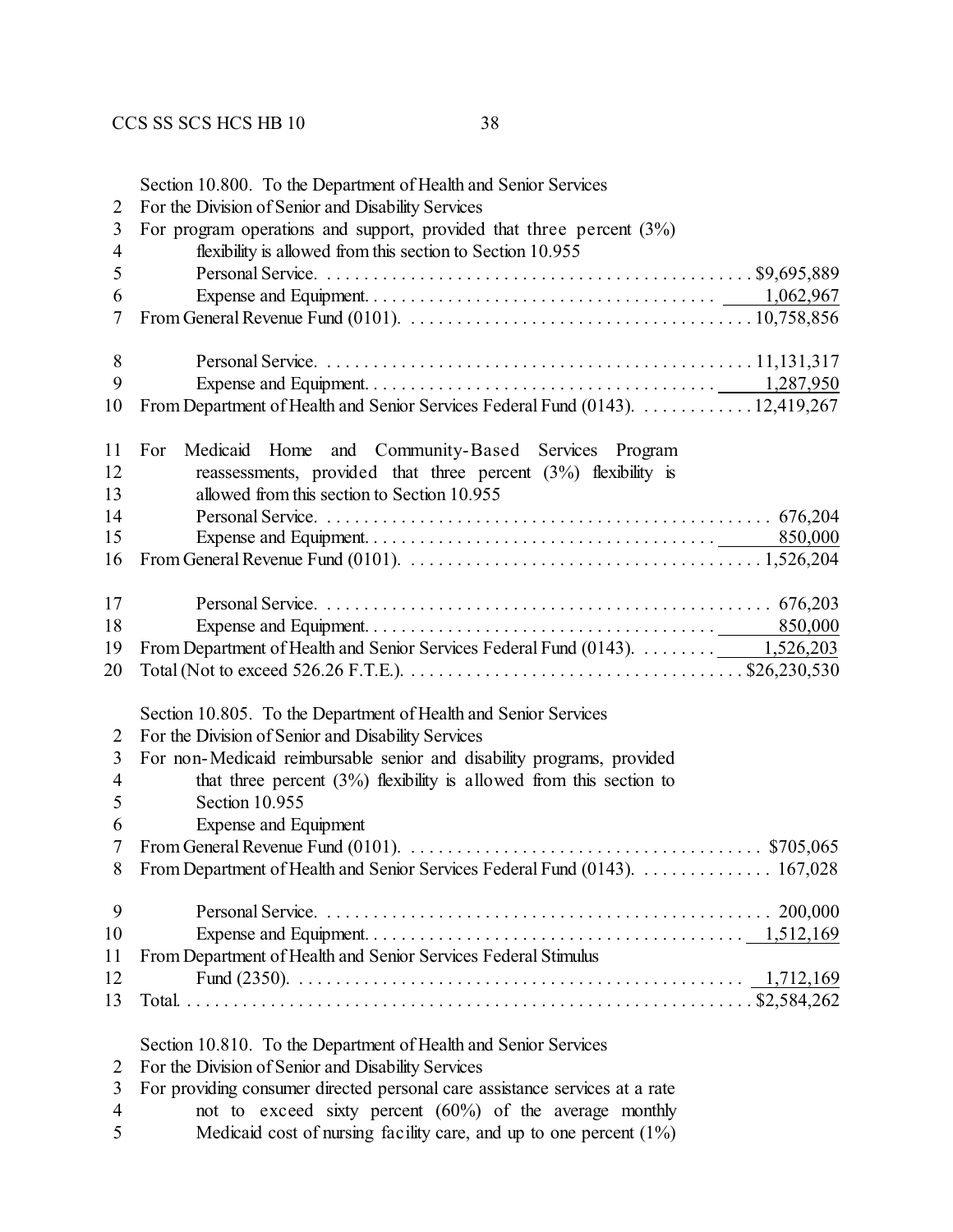| 6  | of appropriated general revenue to provide temporary in-home                                                                   |
|----|--------------------------------------------------------------------------------------------------------------------------------|
|    | services to individuals no longer meeting level of care but                                                                    |
| 8  | determined by the division to be at risk of nursing facility                                                                   |
| -9 | placement, provided such services are budget neutral to overall                                                                |
| 10 | state spending, and further provided that ten percent $(10\%)$                                                                 |
| 11 | flexibility is allowed between this section and Section 10.815 to                                                              |
| 12 | allow flexibility within the Medicaid Home and Community Based                                                                 |
| 13 | Services Program                                                                                                               |
| 14 | Expense and Equipment                                                                                                          |
| 15 | From General Revenue Fund (0101). $\ldots \ldots \ldots \ldots \ldots \ldots \ldots \ldots \ldots \ldots \ldots$ \$183,386,444 |
|    | 16 From Department of Health and Senior Services Federal Fund (0143). 371,300,899                                              |
|    |                                                                                                                                |
|    |                                                                                                                                |
|    |                                                                                                                                |

Section 10.815. To the Department of Health and Senior Services

For the Division of Senior and Disability Services

 For respite care, homemaker chore, personal care, adult day care, AIDS, children's waiver services, home-delivered meals, Programs of All Inclusive Care for the Elderly, the Structured Family Caregiver Waiver, other related services, and program management under the Medicaid fee-for-service and managed care programs. Provided that individuals eligible for or receiving nursing home care must be given the opportunity to have those Medicaid dollars follow them to the community to the extent necessary to meet their unmet needs as determined by 19 CSR 30 81.030 and further be allowed to choose the personal care program option in the community that best meets the individuals' unmet needs, and up to one percent (1%) of appropriated general revenue to provide temporary in- home services to individuals no longer meeting level of care but determined by the division to be at risk of nursing facility placement, provided such services are budget neutral to overall state spending, and further provided that ten percent (10%) flexibility is allowed between this section and Section 10.810 to allow flexibility within the Medicaid Home and Community Based Services Program, and further provided that individuals eligible for the Medicaid Personal Care Option must be allowed to choose, from among all the program options, that option which best meets their unmet needs as determined by 19 CSR 30 81.030; and also be allowed to have their Medicaid funds follow them to the extent necessary to meet their unmet needs whichever option they choose. This language does not create any entitlements not established by statute Expense and Equipment From General Revenue Fund (0101). . . . . . . . . . . . . . . . . . . . . . . . . . . . . . . . . . . . \$162,138,625

From Department of Health and Senior Services Federal Fund (0143). . . . . . . . . . . . 332,106,037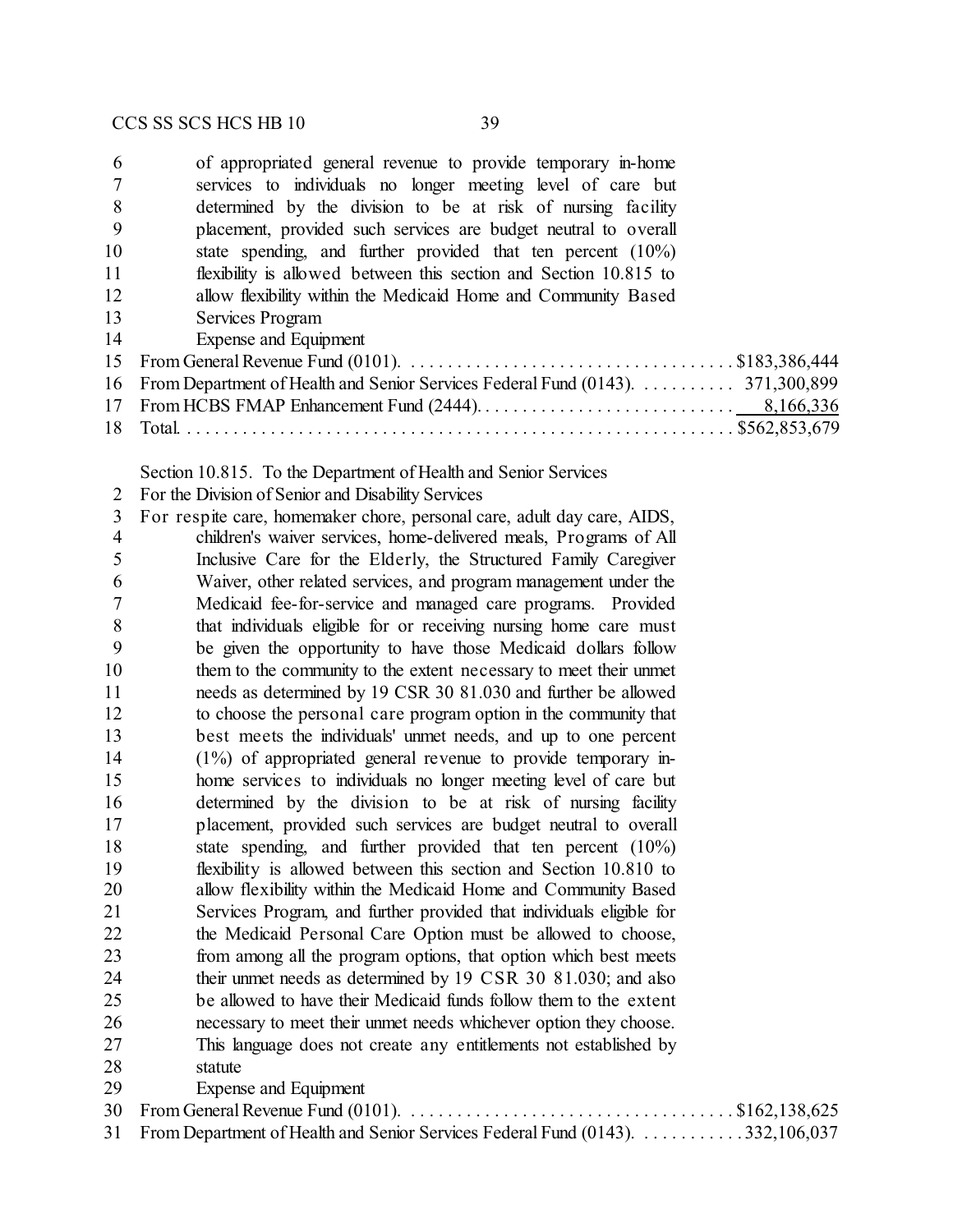| 32<br>33                 |                                                                                                                                                                                      |
|--------------------------|--------------------------------------------------------------------------------------------------------------------------------------------------------------------------------------|
|                          | Section 10.820. To the Department of Health and Senior Services                                                                                                                      |
| $\overline{2}$           | Funds are to be transferred out of the State Treasury, chargeable to                                                                                                                 |
| 3                        |                                                                                                                                                                                      |
|                          | the General Revenue Fund-County Foreign Tax Distribution, to                                                                                                                         |
| $\overline{4}$<br>5      | the Senior Services Growth and Development Program Fund<br>From General Revenue Fund (0101). $\dots \dots \dots \dots \dots \dots \dots \dots \dots \dots \dots \dots \dots \dots \$ |
|                          |                                                                                                                                                                                      |
|                          | Section 10.825. To the Department of Health and Senior Services                                                                                                                      |
| 2                        | For the Division of Senior and Disability Services                                                                                                                                   |
| 3                        | For Home and Community Services grants to be distributed to the Area                                                                                                                 |
| $\overline{\mathcal{A}}$ | Agency on Aging, provided that ten percent $(10\%)$ flexibility is                                                                                                                   |
| 5                        | allowed between these services and meal services, and further                                                                                                                        |
| 6                        | provided that three percent $(3%)$ flexibility is allowed from this                                                                                                                  |
| 7                        | section to Section 10.955                                                                                                                                                            |
| 8                        | From General Revenue Fund (0101). $\ldots \ldots \ldots \ldots \ldots \ldots \ldots \ldots \ldots \ldots$ \$2,074,704                                                                |
| 9                        | From Department of Health and Senior Services Federal Fund (0143). 27,544,641                                                                                                        |
| 10                       | From Department of Health and Senior Services Federal Stimulus                                                                                                                       |
| 11                       |                                                                                                                                                                                      |
| 12                       |                                                                                                                                                                                      |
| 13                       | For the Division of Senior and Disability Services                                                                                                                                   |
| 14                       | For meals to be distributed to each Area Agency on Aging, provided that                                                                                                              |
| 15                       | at least \$500,000 of general revenue be used for non-Medicaid                                                                                                                       |
| 16                       | meals to be distributed to each Area Agency on Aging in                                                                                                                              |
| 17                       | proportion to the actual number of meals served during the                                                                                                                           |
| 18                       | preceding fiscal year, provided that ten percent $(10\%)$ flexibility                                                                                                                |
| 19                       | is allowed between these services and grant services, and further                                                                                                                    |
| 20                       | provided that three percent $(3%)$ flexibility is allowed from this                                                                                                                  |
| 21                       | section to Section 10.955                                                                                                                                                            |
| 22                       | <b>Expense and Equipment</b>                                                                                                                                                         |
| 23                       |                                                                                                                                                                                      |
| 24                       | From Department of Health and Senior Services Federal Fund (0143). 6,955,359                                                                                                         |
| 25                       |                                                                                                                                                                                      |
| 26                       | From Department of Health and Senior Services Federal Stimulus                                                                                                                       |
| 27                       |                                                                                                                                                                                      |
|                          |                                                                                                                                                                                      |
| 28                       | For the Ombudsman Program operated by the Area Agencies on Aging                                                                                                                     |
| 29                       | or their service providers                                                                                                                                                           |
| 30                       | Expense and Equipment                                                                                                                                                                |
| 31                       |                                                                                                                                                                                      |
| 32                       | From Department of Health and Senior Services Federal Stimulus                                                                                                                       |
| 33                       | 75,369                                                                                                                                                                               |
| 34                       |                                                                                                                                                                                      |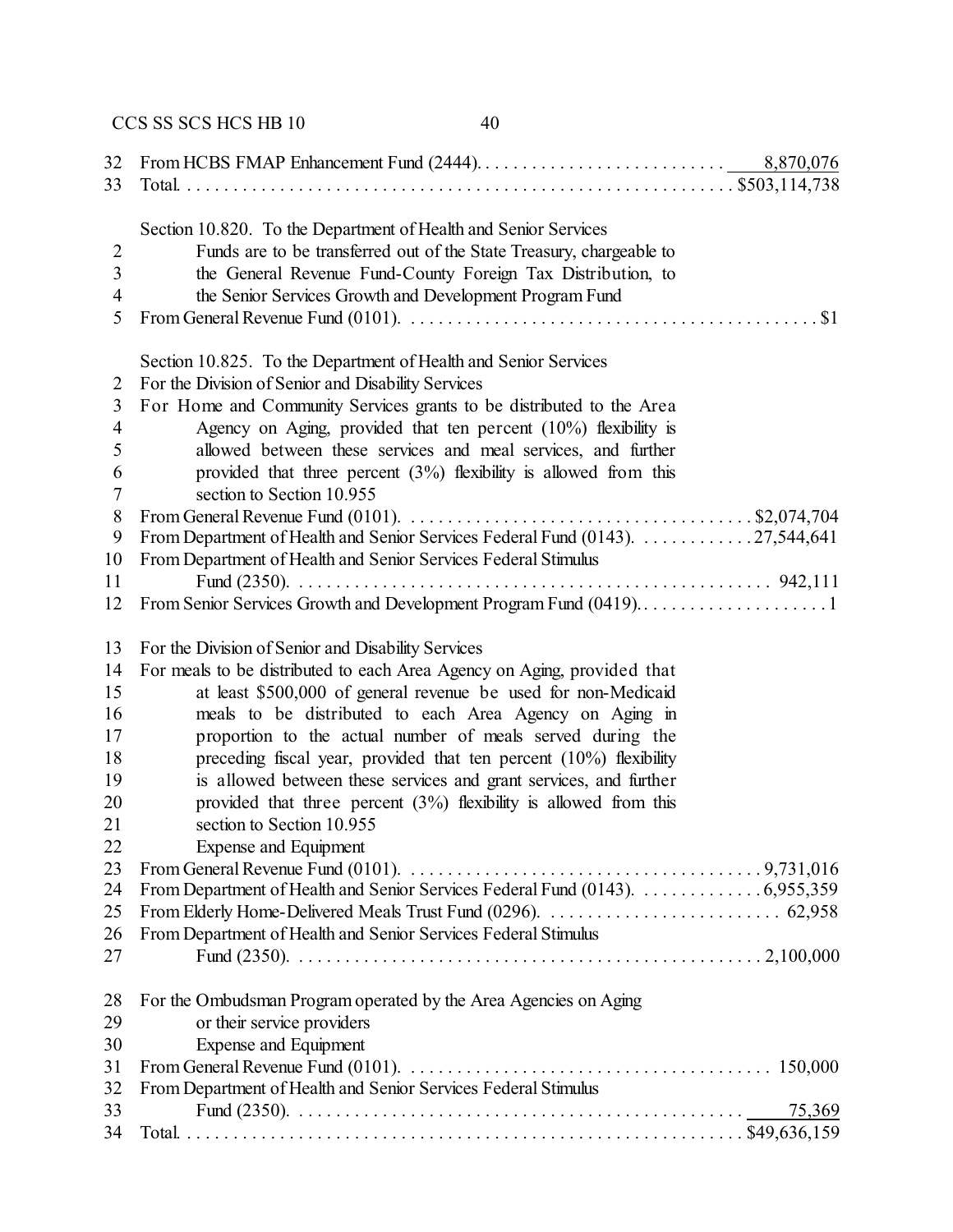Section 10.830. To the Department of Health and Senior Services

For the Division of Senior and Disability Services

| 3              | For Alzheimer's program grants to be used by organizations serving                                                         |
|----------------|----------------------------------------------------------------------------------------------------------------------------|
| $\overline{4}$ | individuals with Alzheimer's disease and their caregivers as well                                                          |
| 5              | as providing statewide respite assistance and support programs to                                                          |
| 6              | Missouri families to ease burden, enhance quality of life, and                                                             |
| 7              | reduce the number of persons with Alzheimer's disease who are                                                              |
| 8              | prematurely or unnecessarily institutionalized, provided that three                                                        |
| 9              | percent $(3%)$ flexibility is allowed from this section to Section                                                         |
| 10             | 10.955                                                                                                                     |
| 11             | Expense and Equipment                                                                                                      |
| 12             |                                                                                                                            |
| 13             | For caregiver training programs which include in-home visits that delay                                                    |
| 14             | the institutionalization of persons with dementia                                                                          |
| 15             | Expense and Equipment                                                                                                      |
| 16             | 100,000                                                                                                                    |
| 17             |                                                                                                                            |
|                | Section 10.835. To the Department of Health and Senior Services                                                            |
| 2              | For the Division of Senior and Disability Services                                                                         |
| 3              | For senior independent living programs that support seniors aging in place                                                 |
| $\overline{4}$ | in communities with a high concentration of older adults, provided                                                         |
| 5              | that three percent $(3%)$ flexibility is allowed from this section to                                                      |
| 6              | Section 10.955                                                                                                             |
| 7              | From General Revenue Fund (0101). $\ldots \ldots \ldots \ldots \ldots \ldots \ldots \ldots \ldots \ldots \ldots$ \$400,000 |
|                | Section 10.840. To the Department of Health and Senior Services                                                            |
| 2              | For the Division of Senior and Disability Services                                                                         |
| 3              | providing naturalization assistance to refugees and/or<br>For<br>legal                                                     |
| $\overline{4}$ | immigrants who: have resided in Missouri more than five years,                                                             |
| 5              | are unable to benefit or attend classroom instruction, and who                                                             |
| 6              | require special assistance to successfully attain the requirements to                                                      |
| 7              | become a citizen. Services may include direct tutoring, assistance                                                         |
| 8              | with identifying and completing appropriate waiver requests to the                                                         |
| 9              | Immigration and Customs Enforcement agency, and facilitating                                                               |
| 10             | proper documentation. The department shall award a contract                                                                |
| 11             | under this section to a qualified not-for-profit organization which                                                        |
| 12             | can demonstrate its ability to work with this population. A report                                                         |
| 13             | shall be compiled for the General Assembly evaluating the                                                                  |
| 14             | program's effectiveness in helping senior refugees and immigrants                                                          |
| 15             | in establishing citizenship and their ability to qualify individuals                                                       |
| 16             | for Medicare                                                                                                               |
| 17             | Expense and Equipment                                                                                                      |
| 18             |                                                                                                                            |
|                |                                                                                                                            |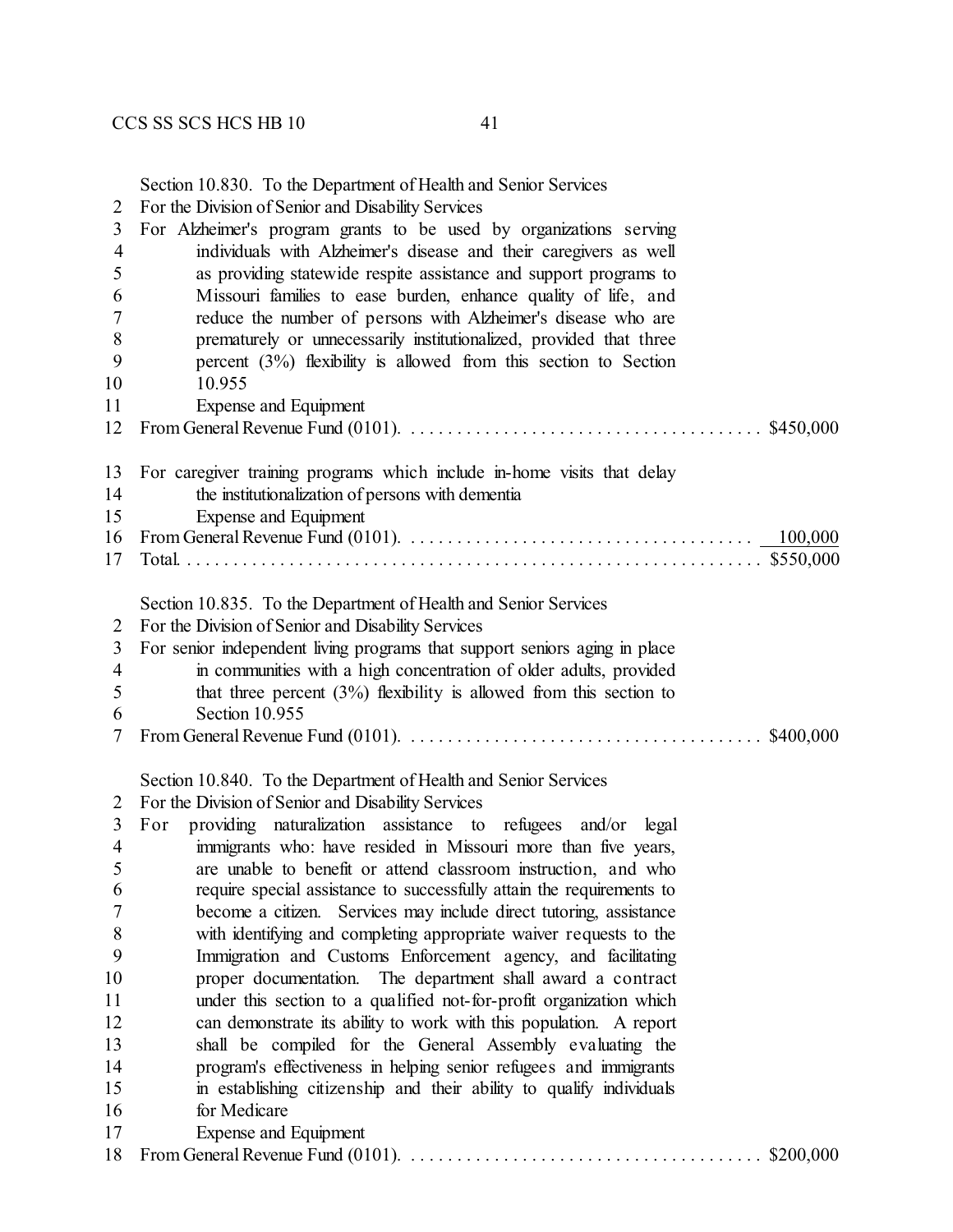| 2                        | Section 10.900. To the Department of Health and Senior Services<br>For the Division of Regulation and Licensure |
|--------------------------|-----------------------------------------------------------------------------------------------------------------|
| 3                        | For program operations and support, provided that three percent $(3%)$                                          |
| $\overline{\mathcal{A}}$ | flexibility is allowed from this section to Section 10.955                                                      |
| 5                        |                                                                                                                 |
| 6                        |                                                                                                                 |
| 7                        |                                                                                                                 |
| 8                        |                                                                                                                 |
| 9                        |                                                                                                                 |
| 10                       | From Department of Health and Senior Services Federal Fund (0143). 13,209,242                                   |
| 11                       |                                                                                                                 |
| 12                       |                                                                                                                 |
| 13                       | From Department of Health and Senior Services Federal Stimulus                                                  |
| 14                       |                                                                                                                 |
| 15                       |                                                                                                                 |
| 16                       |                                                                                                                 |
| 17                       |                                                                                                                 |
| 18                       |                                                                                                                 |
| 19                       |                                                                                                                 |
| 20                       |                                                                                                                 |
| 21                       | For nursing home quality initiatives                                                                            |
| 22                       | <b>Expense and Equipment</b>                                                                                    |
| 23                       |                                                                                                                 |
|                          | 24 For the Time Critical Diagnosis Unit                                                                         |
| 25                       |                                                                                                                 |
| 26                       |                                                                                                                 |
| 27                       |                                                                                                                 |
| 28                       | For the Bureau of Narcotics and Dangerous Drugs operations and support                                          |
| 29                       |                                                                                                                 |
| 30                       | 4,620                                                                                                           |
| 31                       |                                                                                                                 |

 Personal Service. . . . . . . . . . . . . . . . . . . . . . . . . . . . . . . . . . . . . . . . . . . . . . . . . . 80,767 Expense and Equipment. . . . . . . . . . . . . . . . . . . . . . . . . . . . . . . . . . . . . . 10,970 From Health Access Incentive Fund (0276). . . . . . . . . . . . . . . . . . . . . . . . . . . . . . . . . . . . 91,737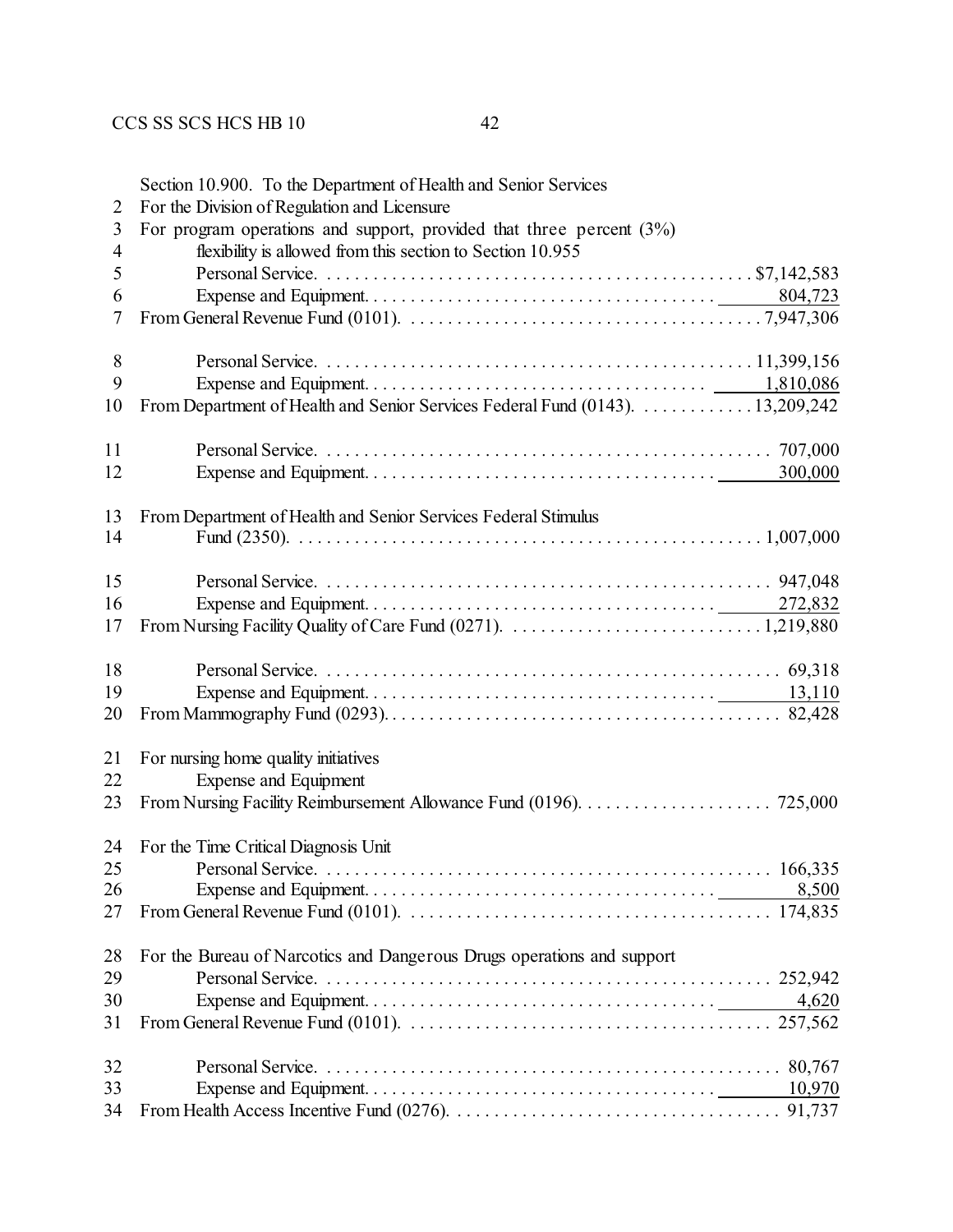| 35<br>36       | For the Bureau of Narcotics and Dangerous Drugs for a Physician<br>Prescription Monitoring Program                                  |
|----------------|-------------------------------------------------------------------------------------------------------------------------------------|
| 37             |                                                                                                                                     |
| 38             |                                                                                                                                     |
| 39             |                                                                                                                                     |
| 40             | Funds are to be transferred out of General Revenue, to the Epi-                                                                     |
| 41             | 250,000                                                                                                                             |
| 42             | For the purpose of providing epinephrine auto-injector devices for patients                                                         |
| 43             | to qualified first responders                                                                                                       |
| 44             |                                                                                                                                     |
| 45             | For medical marijuana program operations and support, provided that ten                                                             |
| 46             | percent (10%) flexibility is allowed between personal service and                                                                   |
| 47             | expense and equipment                                                                                                               |
| 48             |                                                                                                                                     |
| 49             |                                                                                                                                     |
| 50             |                                                                                                                                     |
| 51             | For the Medical Marijuana Opportunities program to provide support to                                                               |
| 52             | facilitate the inclusion of individuals in Missouri's medical                                                                       |
| 53             | marijuana industry who have been negatively<br>and                                                                                  |
| 54             | disproportionately impacted by marijuana criminalization and                                                                        |
| 55             | poverty                                                                                                                             |
| 56             | Expense and Equipment                                                                                                               |
| 57             |                                                                                                                                     |
| 58             | For expending Civil Monetary Penalty funding on federally approved                                                                  |
| 59             | nursing facility activities and projects                                                                                            |
| 60             | Expense and Equipment                                                                                                               |
| 61             |                                                                                                                                     |
| 62             | Total (Not to exceed 437.27 F.T.E.). $\dots \dots \dots \dots \dots \dots \dots \dots \dots \dots \dots \dots \dots$ . \$40,706,814 |
|                | Section 10.905. To the Department of Health and Senior Services                                                                     |
| $\overline{2}$ | Funds are to be transferred out of the State Treasury, for health and                                                               |
| $\overline{3}$ | care services for military veterans as provided by Article XIV,                                                                     |
| 4              | Section 1 of the Missouri Constitution, to the Veterans Assistance                                                                  |
| 5              | Fund                                                                                                                                |
| 6              |                                                                                                                                     |
|                | Section 10.955. To the Department of Health and Senior Services                                                                     |
| $\overline{2}$ | Funds are to be transferred out of the State Treasury, for the                                                                      |

payment of claims, premiums, and expenses as provided by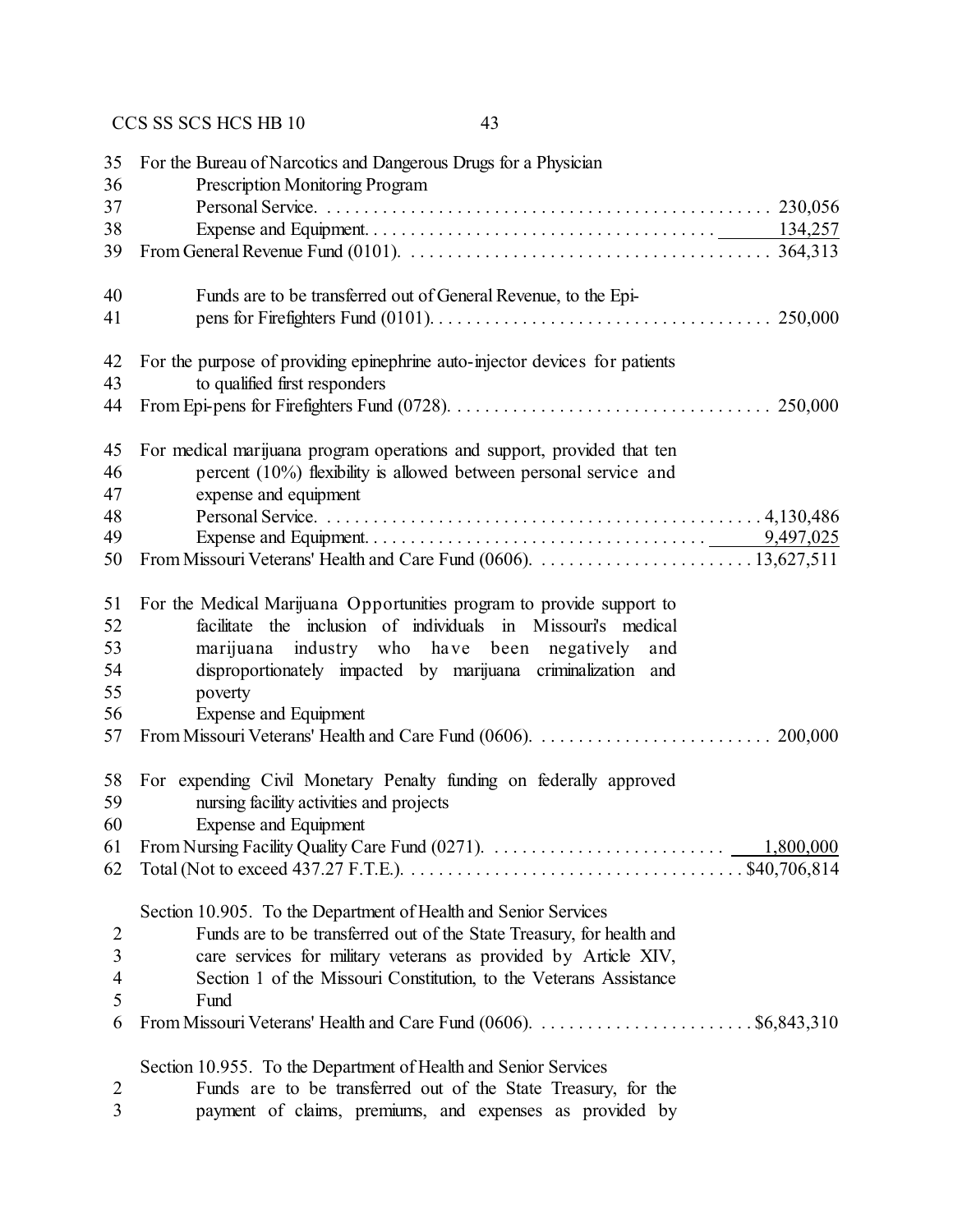Section 105.711 through 105.726, RSMo, to the State Legal Expense Fund

From General Revenue Fund (0101). . . . . . . . . . . . . . . . . . . . . . . . . . . . . . . . . . . . . . . . . . . . . \$1

#### **PART 2**

|                | Section 10.1000. To the Department of Mental Health and the           |
|----------------|-----------------------------------------------------------------------|
| $\overline{2}$ | Department of Health and Senior Services                              |
| $\overline{3}$ | In reference to Sections 10.105, 10.110, 10.111, 10.115, 10.210,      |
| $\overline{4}$ | 10.211, 10.225 and 10.226 of Part 1 of this act:                      |
| 5              | No funds shall be expended in furtherance of provider rates greater   |
| 6              | than the rate in effect on January 1, 2021, with the exception of the |
| 7              | following: revenue maximization initiatives; increases in the         |
| 8              | contracted base rate for supported community living provided by       |
| 9              | Residential Care Facilities and Intermediate Care Facilities          |
| 10             | resulting from a Cost-of-Living Adjustment to Supplemental            |
| 11             | Security Income benefits; Certified Community Behavioral Health       |
| 12             | Clinics, for whom no funds shall be expended in furtherance of        |
| 13             | actuarial rates greater than those approved by the Department of      |
| 14             | Mental Health, with the exception of revenue maximization             |
| 15             | initiatives; Quality Incentive Payments for Certified Community       |
| 16             | Behavioral Health Clinics; cost-based and actuarially sound rate      |
| 17             | changes for Comprehensive Substance Treatment and                     |
| 18             | Rehabilitation (CSTAR) programs; and providers of children's          |
| 19             | residential treatment services, for whom no funds shall be            |
| 20             | expended in furtherance of provider rates greater than: \$119.67      |
| 21             | daily for children's basic residential treatment services, \$113.67   |
| 22             | daily for children's infant, toddler, or preschool residential        |
| 23             | treatment services, \$133.04 daily for children's level 2 residential |
| 24             | treatment services, \$133.33 daily for children's level 3 residential |
| 25             | treatment services, \$175.26 daily for children's level 4 residential |
| 26             | treatment services.                                                   |

Section 10.1005. To the Department of Mental Health

In reference to Section 10.410 in Part 1 of this act:

 No funds shall be expended in furtherance of provider rates for Division of Developmental Disabilities Community Programs residential services greater than the projected 2020 lower bound market-based rates developed from the Mercer Rate Study for Residential Services dated June 25, 2018.

Section 10.1010. To the Department of Health and Senior Services

In reference to Sections 10.810 and 10.815 of Part 1 of this act:

For those Home and Community Based Services rates below the

lower bound market-based rate identified in the Mercer Rate Study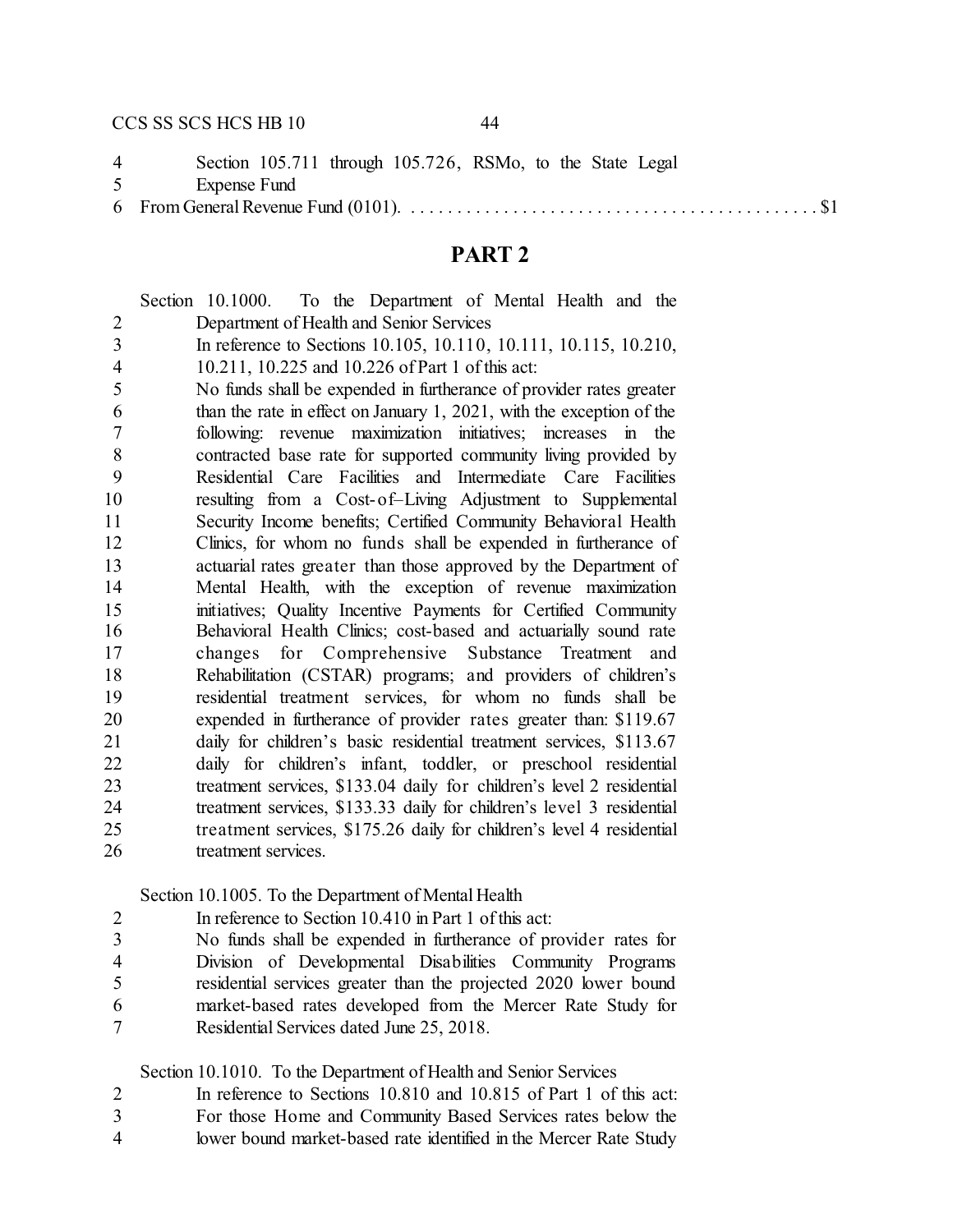for Select State Plan and 1915(c) Waiver Services dated January 3, 2020, no funds shall be expended in furtherance greater than 5.29% above the respective lower bound rate identified for each rate, with the exception of the following: Private Duty Nursing rates, for which no funds shall be expended in furtherance of provider rates greater than \$9.64 per fifteen-minute unit of service; For Home and Community Based Services greater than the lower bound market-based rate identified in the Mercer Rate Study for Select State Plan and 1915(c) Waiver Services dated January 3, 2020, no funds shall be expended in furtherance greater than 5.29% above the rate in effect on January 1, 2021.

Section 10.1015. To the Department of Health and Senior Services

 The Department of Health and Senior Services shall direct a portion of any federal funds awarded or available to the state under the American Rescue Plan Act of 2021 that are required to be used to implement strategies to detect, diagnose, trace and monitor COVID-19 infections for the purpose of leveraging the development of contact tracing and testing platforms to technology infrastructure and analytics that emphasizes health security and protection, accurate detection of future public health threats, and the coordination of a rapid and effective state wide response. Furthermore, emphasis should specifically address the speed of data delivery for testing and the speed of execution of contact tracing which were significant challenges during the COVID-19 pandemic. Infrastructure with simplified and end-to-end architectures should be given highest consideration as they have the highest probability of improving public health speed of execution.

|                | Section 10.1020. To the Department of Mental Health and the           |
|----------------|-----------------------------------------------------------------------|
| 2              | Department of Health and Senior Services                              |
|                | In reference to all sections in Part 1 of this act:                   |
| $\overline{4}$ | No funds shall be expended for or from any federal grant in           |
|                | furtherance of administrative costs greater than five percent $(5\%)$ |
| 6              | of said federal grant amount or in accordance with grant              |
|                | guidelines.                                                           |

#### **PART 3**

Section 10.1100. To the Department of Mental Health and the Department of Health and Senior Services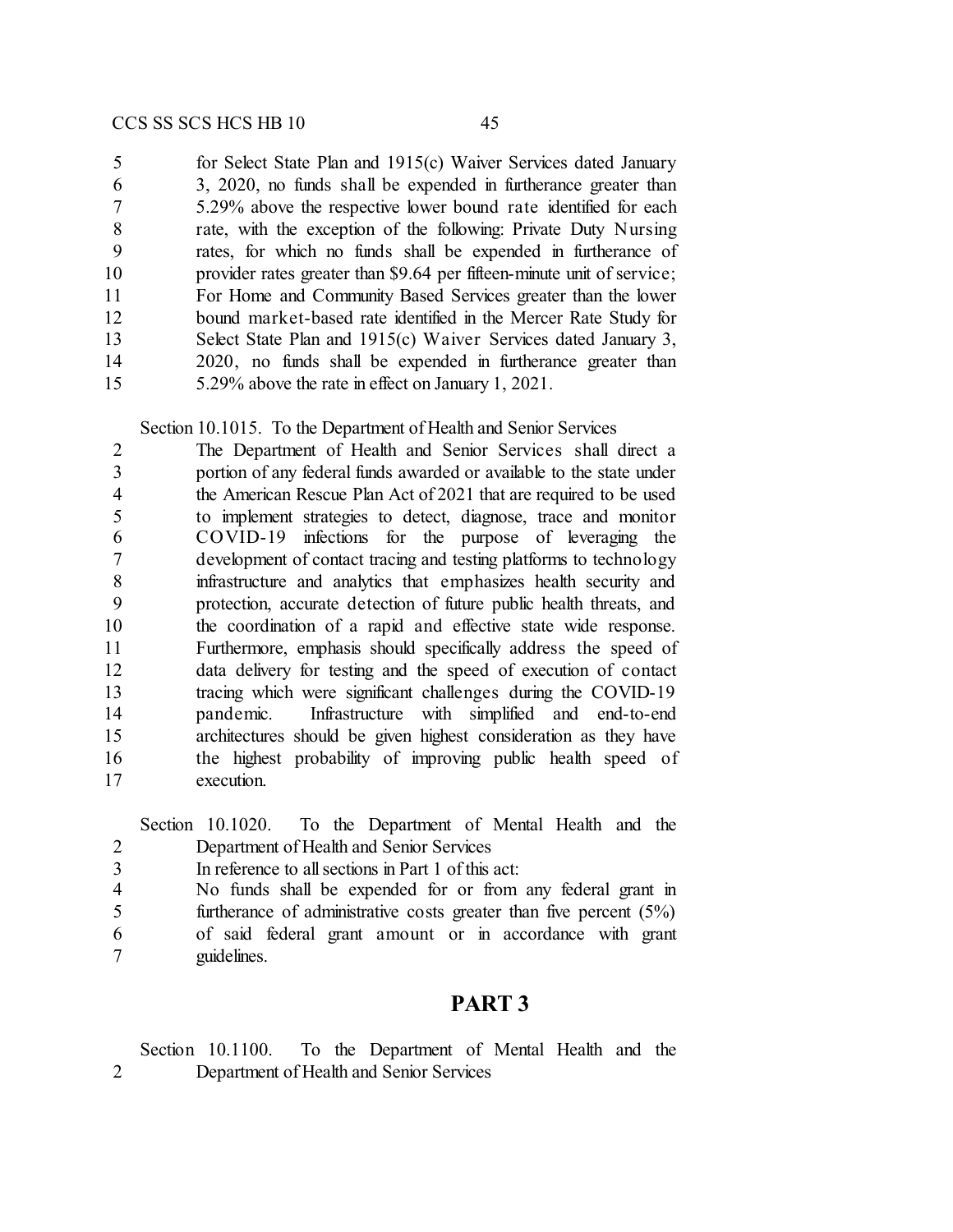# 3 **Appendix of One-time Appropriations** 4 Section Line Amount F.T.E. Amount 5 10.020 9 \$558,856 0 6 10.020 10 \$5,000,000 0 7 10.020 12 \$2,000,000 0 8 10.020 14 \$0 10.50 9 10.105 6 \$4,627,039 0 10 10.105 11 \$300,000 0 11 10.105 34 \$150,000 0 12 10.110 19 \$19,852,961 0 13 10.111 7 \$58,731 0 14 10.111 8 \$188,089 0 15 10.200 17 \$905,000 0 16 10.210 17 \$4,865,833 0 17 10.210 18 \$12,000,000 0 18 10.210 41 \$500,000 0 19 10.211 7 \$513,894 0 20 10.211 8 \$1,645,777 0 21 10.225 19 \$1,400,000 0 22 10.226 7 \$161,509 0 23 10.226 8 \$517,243 0 24 10.230 6 \$500,000 0 25 10.236 7 \$1,000,000 0 26 10.400 14 \$2,232,000 0 27 10.700 55 \$200,700 0 28 10.720 30 \$6,157,916 0 29 10.805 12 \$1,712,169 0